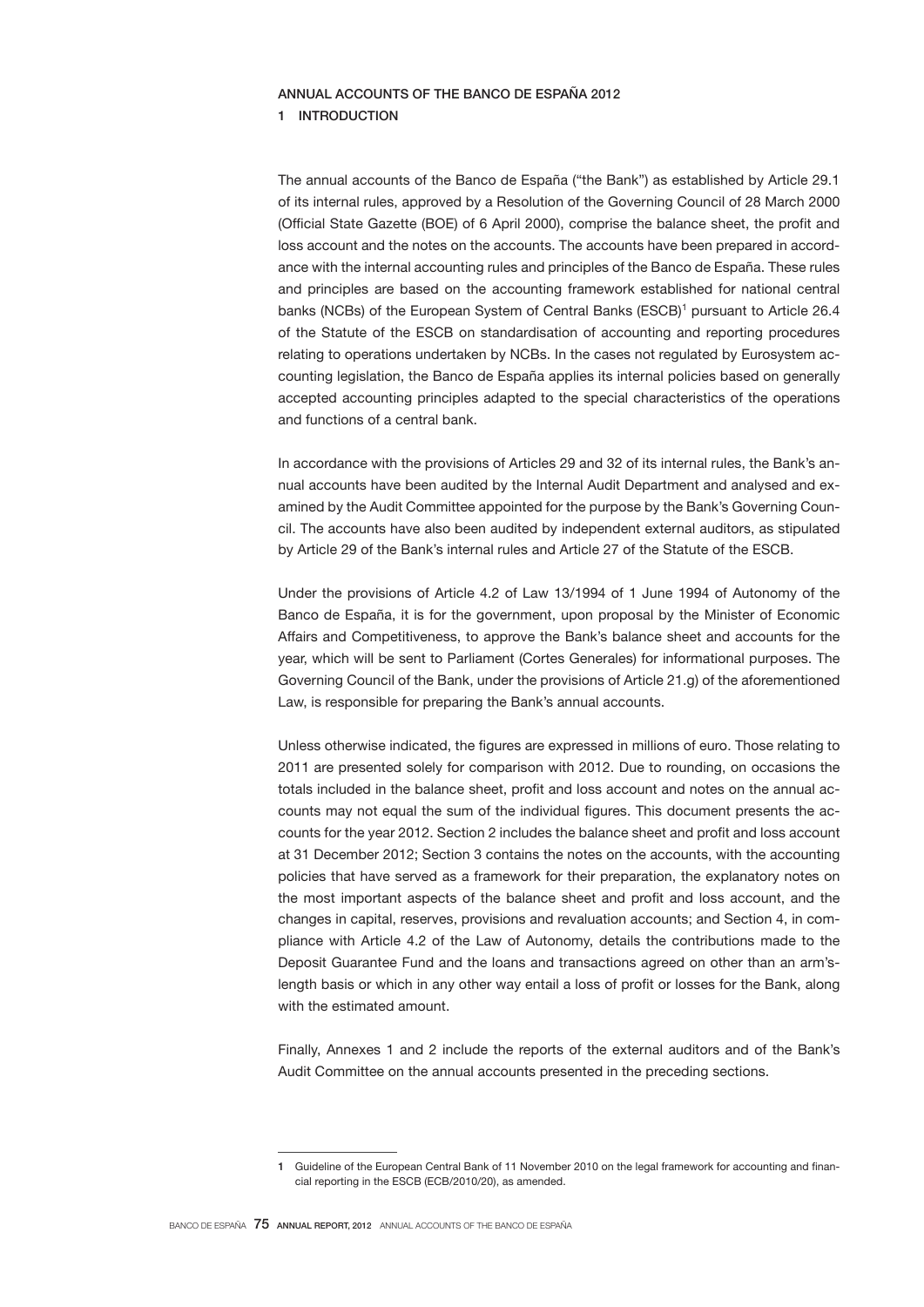# BALANCE SHEET OF THE BANCO DE ESPAÑA AS AT 31 DECEMBER 2012

EUR m

|   |                                                                                     | Note Number    | 2012       | 2011       |
|---|-------------------------------------------------------------------------------------|----------------|------------|------------|
|   | <b>ASSETS</b>                                                                       |                |            |            |
| 1 | Gold and gold receivables                                                           | 1              | 11,418.40  | 11,017.18  |
| 2 | Claims on non-euro area residents denominated in foreign currency                   |                | 26,593.16  | 25,019.85  |
|   | 2.1<br>Receivables from the IFM                                                     | $\overline{2}$ | 5,907.82   | 5,803.75   |
|   | $2.2\phantom{0}$<br>Balances with banks and security investments, external loans    | 3              | 20,685.34  | 19,216.10  |
|   | and other external assets                                                           |                |            |            |
| 3 | Claims on euro area residents denominated in foreign currency                       | 4              | 2,576.94   | 4,250.73   |
| 4 | Claims on non-euro area residents denominated in euro                               |                | 812.81     | 844.31     |
|   | 4.1<br>Balances with banks, securities investments and loans                        | 5              | 812.81     | 844.31     |
|   | 4.2<br>Claims arising from the credit facility under ERM II                         |                |            |            |
| 5 | Lending to euro area credit institutions related to monetary policy                 | 6              | 361,086.88 | 168,196.45 |
|   | operations denominated in euro                                                      |                |            |            |
|   | Main refinancing operations<br>5.1                                                  |                | 45,735.00  | 11,422.10  |
|   | 5.2<br>Longer-term refinancing operations                                           |                | 315,351.79 | 156,677.80 |
|   | 5.3<br>Fine-tuning reverse operations                                               |                |            |            |
|   | 5.4<br>Structural reverse operations                                                |                |            |            |
|   | 5.5<br>Marginal lending facility                                                    |                |            |            |
|   | 5.6<br>Credits related to margin calls                                              |                | 0.09       | 96.55      |
| 6 | Other claims on euro area credit institutions denominated in euro                   |                | 0.87       | 2.74       |
| 7 | Securities of euro area residents denominated in euro                               | $\overline{7}$ | 96,930.56  | 106,385.64 |
|   | 7.1<br>Securities held for monetary policy purposes                                 |                | 32,989.53  | 31,080.11  |
|   | 7.2<br>Other securities                                                             |                | 63,941.03  | 75,305.53  |
| 8 | General government debt denominated in euro                                         | 8              | 2,915.05   | 3,498.51   |
| 9 | Intra-Eurosystem claims                                                             | 9              | 40,078.29  | 32,177.68  |
|   | 9.1<br>Participating interest in ECB                                                |                | 1,078.50   | 940.10     |
|   | 9.2<br>Claims equivalent to the transfer of foreign reserves                        |                | 4,783.65   | 4,783.65   |
|   | Net claims related to the allocation of euro banknotes within the Eurosystem<br>9.4 |                | 34,216.14  | 26,453.93  |
|   | 9.5<br>Other claims within the Eurosystem (net)                                     |                |            |            |
|   | 10 Items in course of settlement                                                    |                | 1.04       | 1.29       |
|   | 11 Other assets                                                                     |                | 7,269.06   | 4,172.85   |
|   | 11.2 Tangible and intangible fixed assets                                           | 10             | 263.67     | 268.51     |
|   | 11.3 Other financial assets                                                         | 11             | 45.70      | 46.76      |
|   | 11.4 Off-balance sheet instruments revaluation differences                          | 12             | 162.30     |            |
|   | 11.5 Accruals and prepaid expenses                                                  | 13             | 4,825.31   | 2,439.70   |
|   | 11.6 Sundry                                                                         | 14             | 1,972.07   | 1,417.88   |
|   | <b>TOTAL ASSETS</b>                                                                 |                | 549,683.05 | 355,567.23 |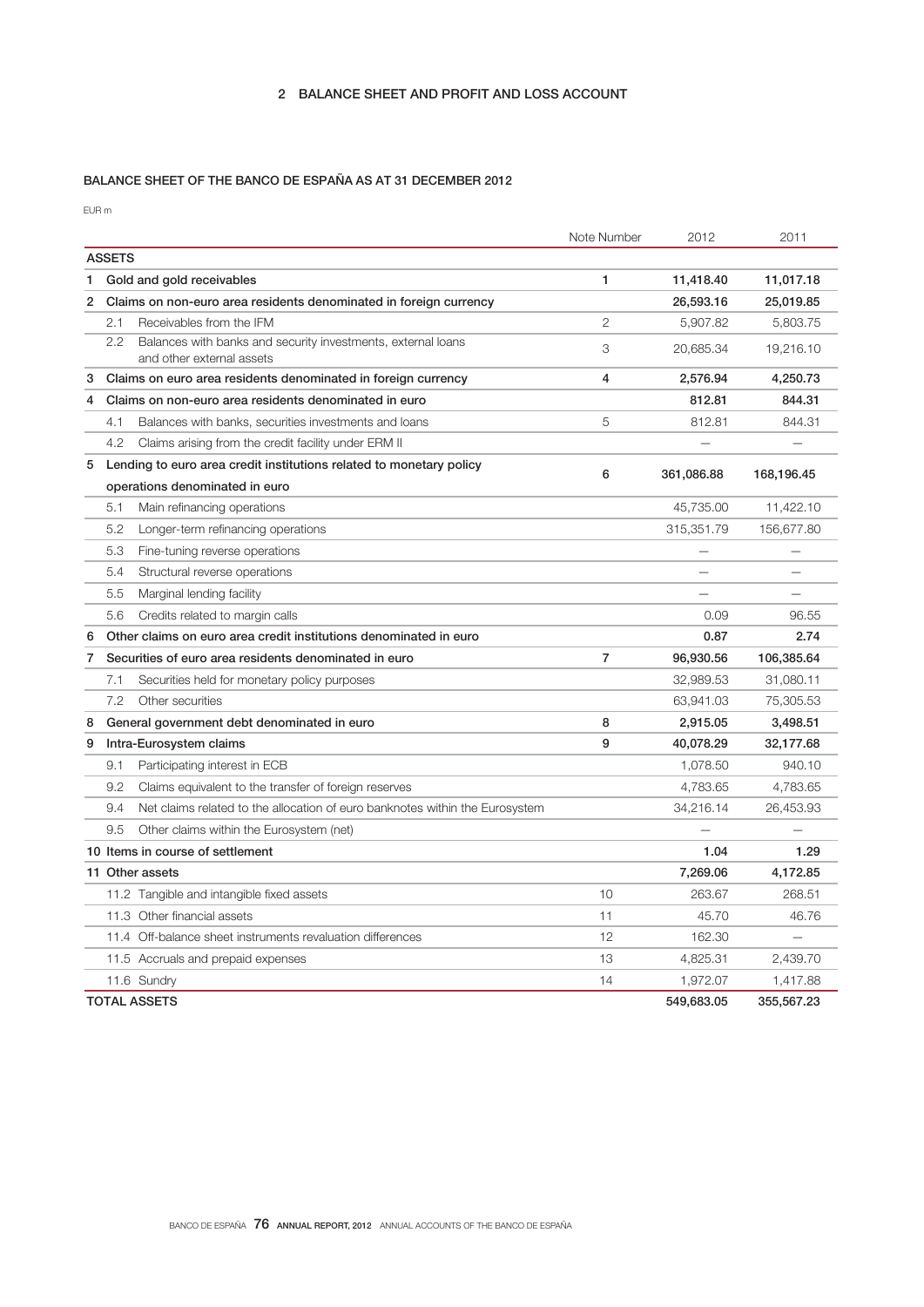# BALANCE SHEET OF THE BANCO DE ESPAÑA AS AT 31 DECEMBER 2012 (cont'd)

EUR m

|                                                                             |                                                                                            | Note number | 2012       | 2011       |
|-----------------------------------------------------------------------------|--------------------------------------------------------------------------------------------|-------------|------------|------------|
| <b>LIABILITIES</b>                                                          |                                                                                            |             |            |            |
| Banknotes in circulation<br>1                                               |                                                                                            | 15          | 99,641.36  | 97,024.85  |
| 2<br>Liabilities to euro area credit institutions related to monetary       |                                                                                            |             |            |            |
| policy operations denominated in euro                                       |                                                                                            | 16          | 72,004.69  | 50,933.71  |
| Current accounts (covering the minimum reserve system)<br>2.1               |                                                                                            |             | 12,851.75  | 14,561.25  |
| 2.2<br>Deposit facility                                                     |                                                                                            |             | 59,046.50  | 33,335.00  |
| 2.3<br>Fixed-term deposits                                                  |                                                                                            |             |            | 3,000.00   |
| 2.4<br>Fine-tuning reverse operations                                       |                                                                                            |             |            |            |
| 2.5<br>Deposits related to margin calls                                     |                                                                                            |             | 106.45     | 37.46      |
| 3<br>Other liabilities to euro area credit institutions denominated in euro |                                                                                            | 17          | 110.01     | 0.02       |
| 5<br>Liabilites to other euro area residents denominated in euro            |                                                                                            |             | 10,951.86  | 5,570.05   |
| 5.1<br>General government                                                   |                                                                                            | 18          | 9,009.99   | 5,425.69   |
| 5.2<br>Other liabilities                                                    |                                                                                            | 19          | 1,941.86   | 144.35     |
| Liabilities to non-euro area residents denominated in euro<br>6             |                                                                                            | 20          | 141.68     | 380.75     |
| Liabilities to euro area residents denominated in foreign currency<br>7     |                                                                                            |             | 0.85       | 1.08       |
| 8<br>Liabilities to non-euro area residents denominated in foreign currency |                                                                                            |             | 0.77       | 0.78       |
| 8.1<br>Deposits, balances and other liabilities                             |                                                                                            |             | 0.77       | 0.78       |
| 8.2<br>Liabilities arising from the credit facility under ERM II            |                                                                                            |             |            |            |
| Counterpart of special drawing rights allocated by the IMF<br>9             |                                                                                            | 21          | 3,296.08   | 3,355.46   |
| 10 Intra-Eurosystem liabilities                                             |                                                                                            | 22          | 336,831,24 | 174,826.42 |
|                                                                             | 10.2 Liabilities related to promissory notes backing the issuance of ECB debt certificates |             |            |            |
|                                                                             | 10.3 Net liabilities related to the allocation of euro banknotes within the Eurosystem     |             |            |            |
| 10.4 Other liabilities within the Eurosystem (net)                          |                                                                                            |             | 336,831.24 | 174,826.42 |
| 11 Items in course of settlement                                            |                                                                                            | 23          | 183.75     | 240.47     |
| 12 Other liabilities                                                        |                                                                                            |             | 350.59     | 506.24     |
| 12.1 Off-balance-sheet instruments revaluation differences                  |                                                                                            | 24          |            | 110.92     |
| 12.2 Accruals and income collected in advance                               |                                                                                            | 25          | 237.54     | 161.00     |
| 12.3 Sundry                                                                 |                                                                                            | 26          | 113.05     | 234.32     |
| 13 Provisions                                                               |                                                                                            | 27          | 7,806.34   | 6,365.20   |
| 14 Revaluation accounts                                                     |                                                                                            | 28          | 12,568.59  | 12,012.07  |
| 15 Capital and reserves                                                     |                                                                                            |             | 1,950.00   | 1,950.00   |
| 15.1 Capital                                                                |                                                                                            | 29          | 1,000.00   | 1,000.00   |
| 15.2 Reserves                                                               |                                                                                            | 30          | 950.00     | 950.00     |
| 16 Profit for the year                                                      |                                                                                            | 31          | 3,845.23   | 2,400.13   |
| <b>TOTAL LIABILITIES</b>                                                    |                                                                                            |             | 549,683.05 | 355,567.23 |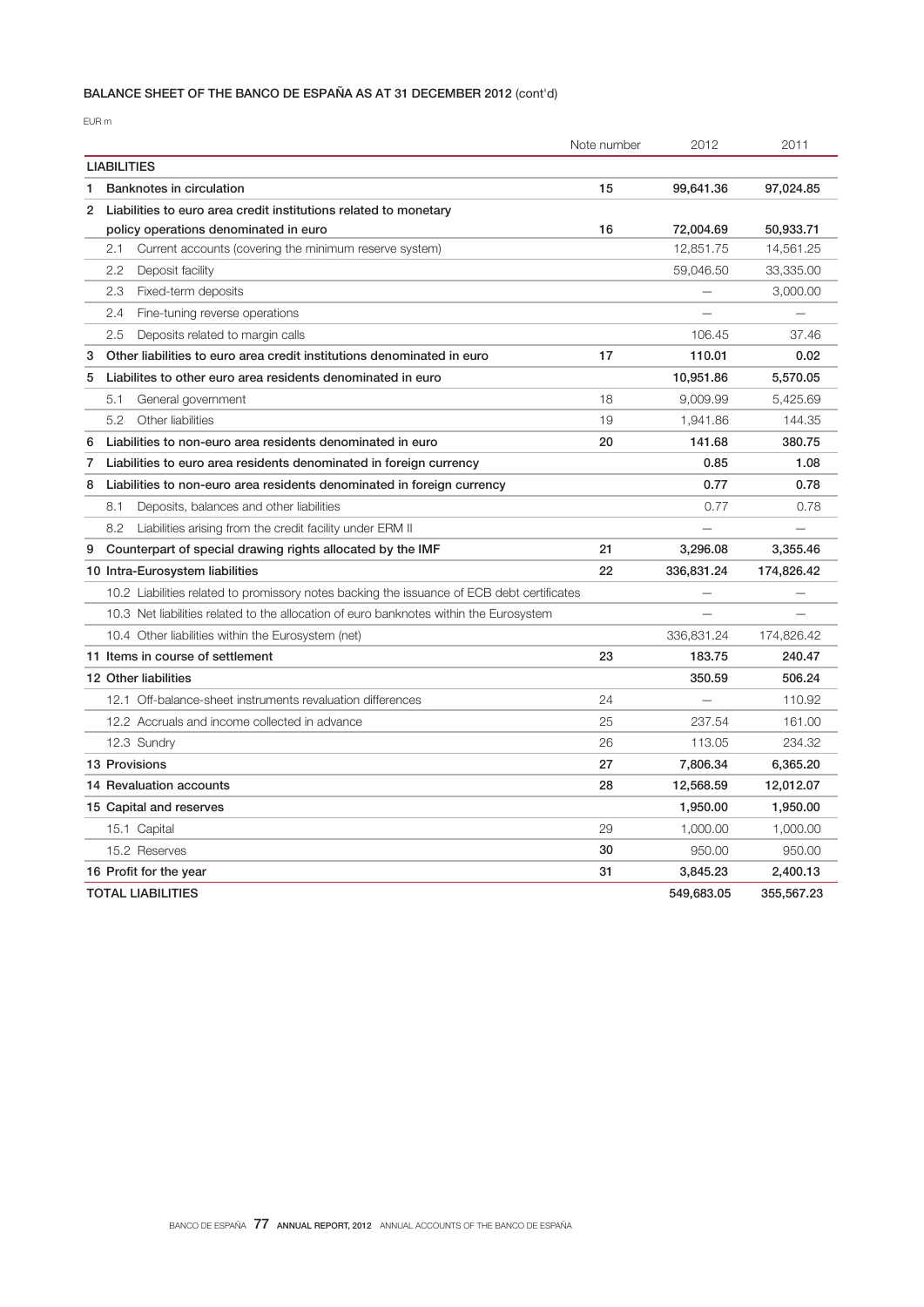# PROFIT AND LOSS ACCOUNT OF THE BANCO DE ESPAÑA FOR THE YEAR ENDING 31 DECEMBER 2012

EUR m

|    |                                                                                   | Note number | 2012        | 2011        |
|----|-----------------------------------------------------------------------------------|-------------|-------------|-------------|
| 1  | Interest income                                                                   | $\mathbf 1$ | 8,223.84    | 5,273.93    |
| 2  | Interest expense                                                                  | 2           | 3,112.82    | 1.341.45    |
| 3  | Net interest income $(1 - 2)$                                                     |             | 5,111.02    | 3,932.49    |
| 4  | Realised gains/losses arising from financial operations                           | 3           | 132.25      | 101.29      |
| 5  | Write-downs on financial assets and positions                                     | 4           | 1.01        | 467.61      |
| 6  | Transfer to/from provisions for foreign exchange rate and price risks             | 5           | $-1,565.92$ | $-1,081.34$ |
| 7  | Net result of financial operations, write-downs and risk provisions $(4 - 5 + 6)$ |             | $-1,434.68$ | $-1,447.66$ |
| 8  | Fees and commissions income                                                       |             | 19.32       | 17.57       |
| 9  | Fees and commissions expense                                                      |             | 12.04       | 10.68       |
|    | 10 Net income from fees and commissions $(8 - 9)$                                 | 6           | 7.27        | 6.89        |
| 11 | Income from equity shares and participating interests                             | 7           | 89.58       | 109.64      |
| 12 | Net result of pooling of monetary income                                          | 8           | 514.17      | 211.05      |
| 13 | Other income and losses                                                           | 9           | $-4.55$     | 40.23       |
|    | 14 TOTAL NET INCOME (3 + 7 + 10 + 11 + 12 + 13)                                   |             | 4.282.81    | 2,852.63    |
| 15 | Staff costs                                                                       | 10          | 210.91      | 230.90      |
| 16 | Administrative expenses                                                           | 11          | 119.38      | 116.61      |
| 17 | Depreciation of tangible and intangible fixed assets                              | 12          | 30.60       | 31.86       |
| 18 | Banknote production services                                                      | 13          | 47.43       | 54.71       |
| 19 | Other expenses                                                                    |             | 2.92        | 2.89        |
|    | 20 TOTAL OPERATING EXPENSES (15 + 16 + 17 + 18 + 19)                              |             | 411.24      | 436.97      |
| 21 | Transfers and additions to other funds and provisions                             | 14          | 26.33       | 15.53       |
|    | 22 PROFIT FOR THE YEAR (14 - 20 - 21)                                             | 15          | 3.845.23    | 2.400.13    |

Countersigned by The Governor,

We

LUIS M. LINDE DE CASTRO

The Comptroller,

JAVIER PACIOS RODRÍGUEZ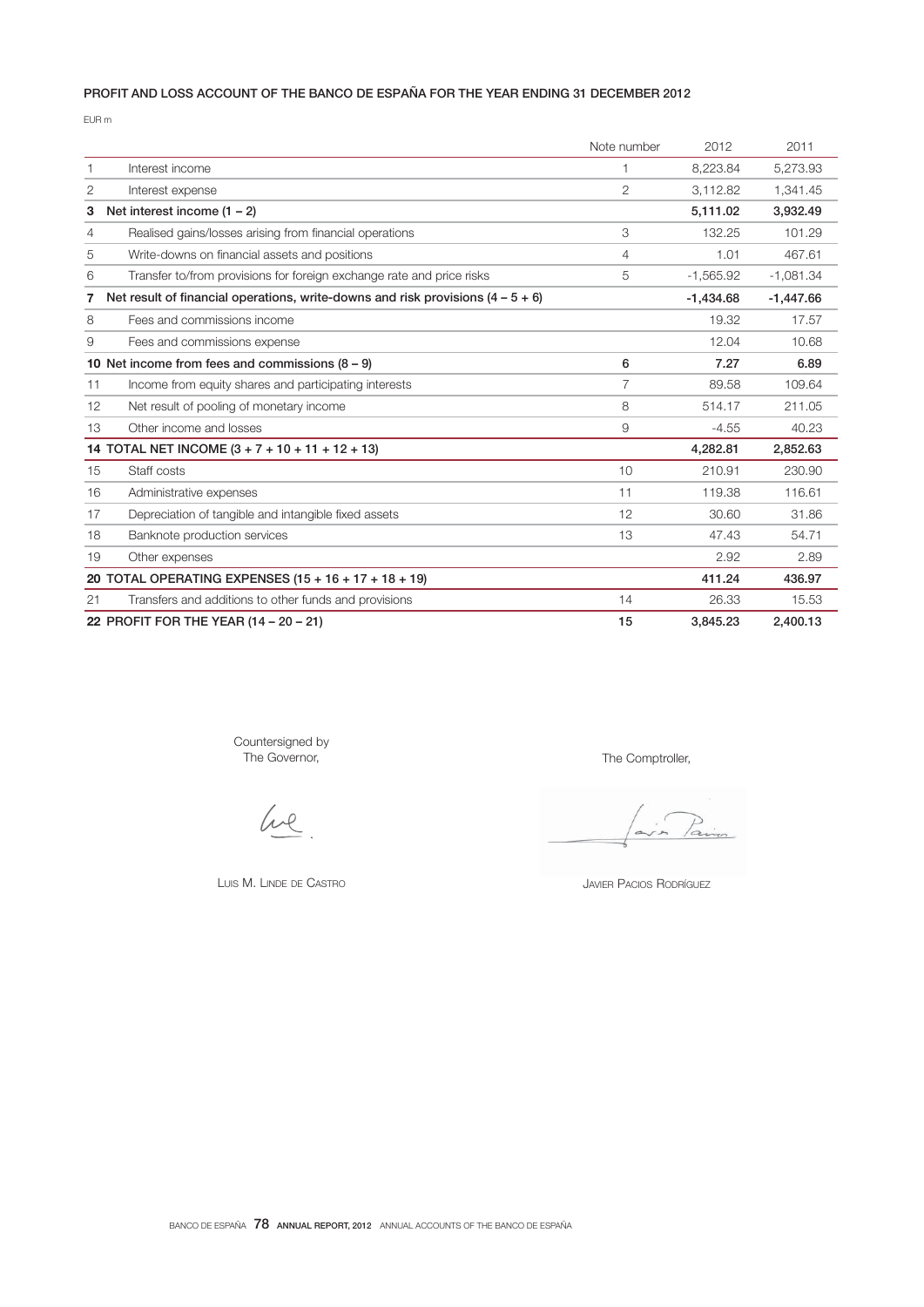# 3 NOTES ON THE ACCOUNTS

Gold

- The annual accounts of the Banco de España present fairly its net worth, financial and economic position. They have been drawn up in accordance with the following accounting principles: prudence, recognition of post-balance-sheet events, going concern, the accruals principle, consistency and comparability, no offset, matching of revenues and expenses, and materiality. These principles conform to those set out in the accounting guides and instructions of the ECB. 3.1 Accounting policies 1 BASIC PRINCIPLES
- The annual accounts have been prepared on a historical cost basis, modified as necessary to include market valuation of trading-book securities, gold and the foreign currency position. Futures shall be valued daily at market price and significant participating interests at underlying book value. 2 BASIS OF ACCOUNTING

Transactions in assets and liabilities are generally recorded on the settlement date, except that forward transactions in foreign currencies are booked at the spot settlement date. If a period end falls between the trade date and the spot settlement date, both spot and forward foreign currency transactions are recognised at the trade date.

The specific valuation criteria applied to the various assets and liabilities were the following:

Gold is recorded at acquisition  $cost^2$ , which is determined by the cash amount paid in the transaction including any related expense.

> The cost of sales is obtained by applying the daily net average cost method. In the event that the cash to be paid or received is specified in a currency other than the euro, it is translated into euro at the mid-market exchange rate two business days before the settlement date.

> On the last day of each month, gold stocks are valued at the market price in euro per troy ounce of fine gold. Unrealised gains or losses (except for unrealised losses at year-end) are reflected in an adjustment account and credited or debited, respectively, to a revaluation or loss account.

> Unrealised losses existing at the end of the year are taken to the profit and loss account and the average book value is modified. Such losses are considered irreversible in subsequent revaluations.

> Sales of gold against foreign currency under repurchase agreements are recorded as off-balance-sheet items, with no effect on the balance sheet. The foreign currency received by way of consideration is recorded on the assets side, with the obligation to repay it being recorded simultaneously on the liabilities side. Possible differences arising between gold delivered spot and that received forward are recorded as if there had been an independent outright sale or purchase at the time of maturity of the transaction.

<sup>2</sup> As at 31/12/1998 its acquisition cost was adjusted to the market price then prevailing and the unrealised gains were credited to revaluation accounts. These gains are subsequently taken to profit and loss when the asset is sold and they can be used to offset unrealised losses.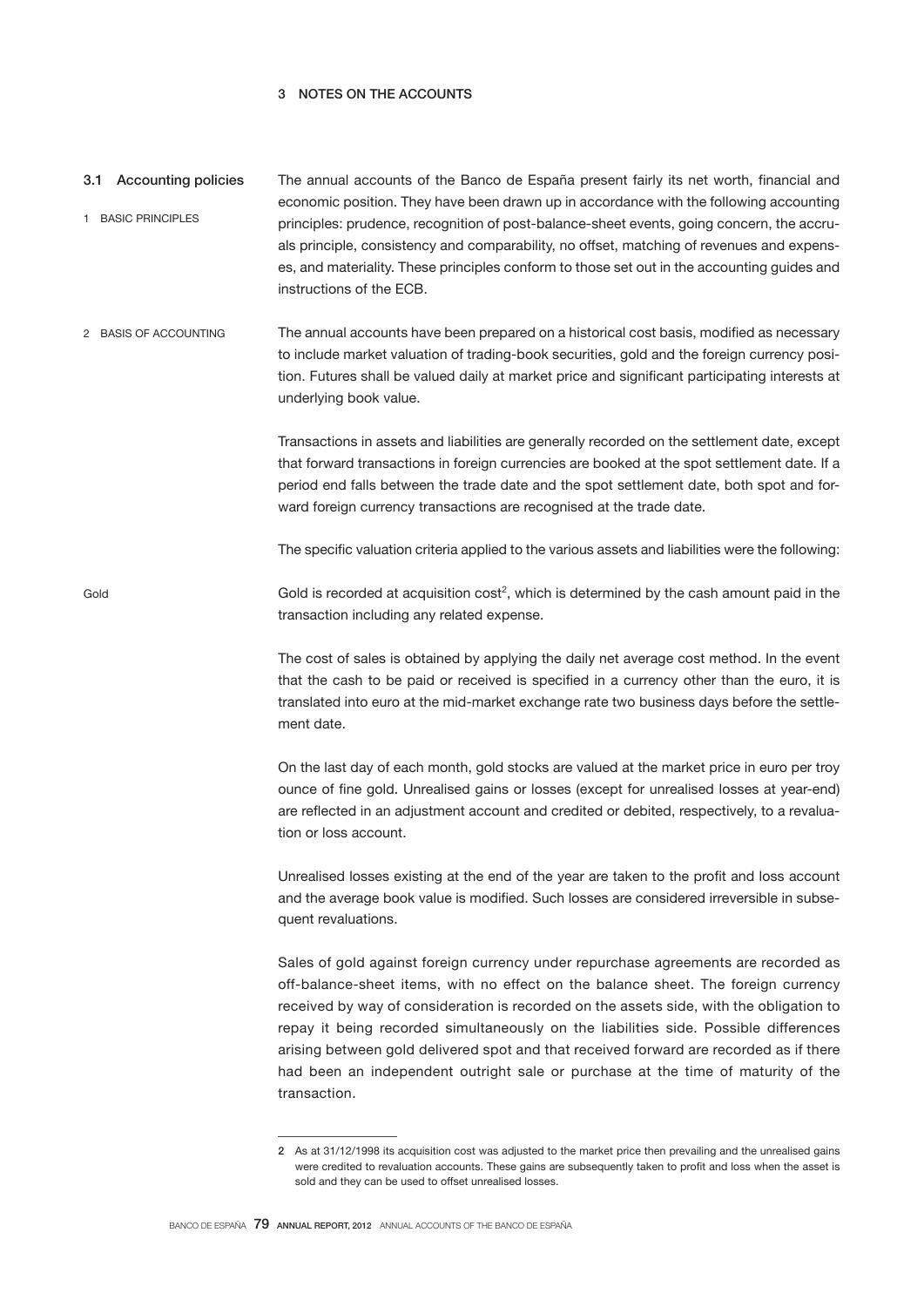| Foreign currencies |
|--------------------|
|                    |
|                    |

**Securities** 

Spot purchases or sales of foreign currencies are recorded at the settlement date, and affect the foreign currency position from that date. Gains and losses on the spot sale of foreign currencies are similarly considered to be realised from the settlement date. Meanwhile, foreign exchange forward purchase and sale transactions are recognised in off-balance-sheet accounts at the spot date of the transaction, affecting the foreign currency position as at that date. The gain or loss on the transaction is also considered to be realised on that date. If a period-end falls between the trade date and the spot settlement date, the transactions have to be recognised at the trade date.

Purchases are recorded at acquisition cost in euro. Purchases and sales of foreign currencies against euro are valued at the exchange rate agreed in the transaction. When foreign currencies are bought and sold against other foreign currencies, the euro valuation is at the mid-market exchange rate of the currency sold on the trade date. Transactions in a foreign currency that do not modify the overall position therein have no effect on the book value of such position.

The cost in euro of foreign currency sold is calculated using the daily net average cost method.

Accrued interest denominated in foreign currency is recorded on a daily basis, generally using the mid-market rate on each day. If the rate on the relevant day is not available, the latest mid-market rate available shall be applied. Accrued interest receivable or payable denominated in foreign currency forms part of the foreign currency position.

Foreign currencies are revalued monthly to market price. This revaluation is performed without netting unrealised gains against unrealised losses on the various currencies. Unrealised gains and losses (except for unrealised losses at year-end) are reflected in adjustment accounts and credited or debited, respectively, to revaluation and loss accounts.

Unrealised losses existing at the end of the year are taken to the profit and loss account for the year, in which case they affect the average cost of the currency in question. Such losses are considered irreversible in subsequent revaluations.

The criteria applied are the same as those indicated in the preceding section for foreign currencies. Foreign banknotes

SDRs and the net position in the International Monetary Fund (IMF) are valued at the yearend SDR market exchange rate by the same methods used for other currencies. Special drawing rights (SDRs)

> The Banco de España holds three separate securities portfolios: a trading portfolio, a held-tomaturity portfolio and a monetary policy portfolio (set up in accordance with the ECB Governing Council decisions of 7 May 2009 and 4 June 2009, 9 May 2010 and 6 October 2011).

> > In all three cases, the securities are recorded initially at acquisition cost, which is determined by the cash amount paid, less any accrued gross coupon.

> > The cost of securities sold or redeemed is determined by the average book value of the security in question. The securities in the held-to-maturity portfolio may not be sold except in exceptional, duly authorised circumstances.<sup>3</sup>

<sup>3</sup> Securities classified as held-to-maturity may be sold before their maturity in any of the following circumstances: a) if the quantity sold is considered not significant in comparison with the total amount of the held-to-maturity securities portfolio; b) if the securities are sold during the month of the maturity date; and c) under exceptional circumstances, such as a significant deterioration of the issuer's creditworthiness, or following an explicit monetary policy decision of the Governing Council.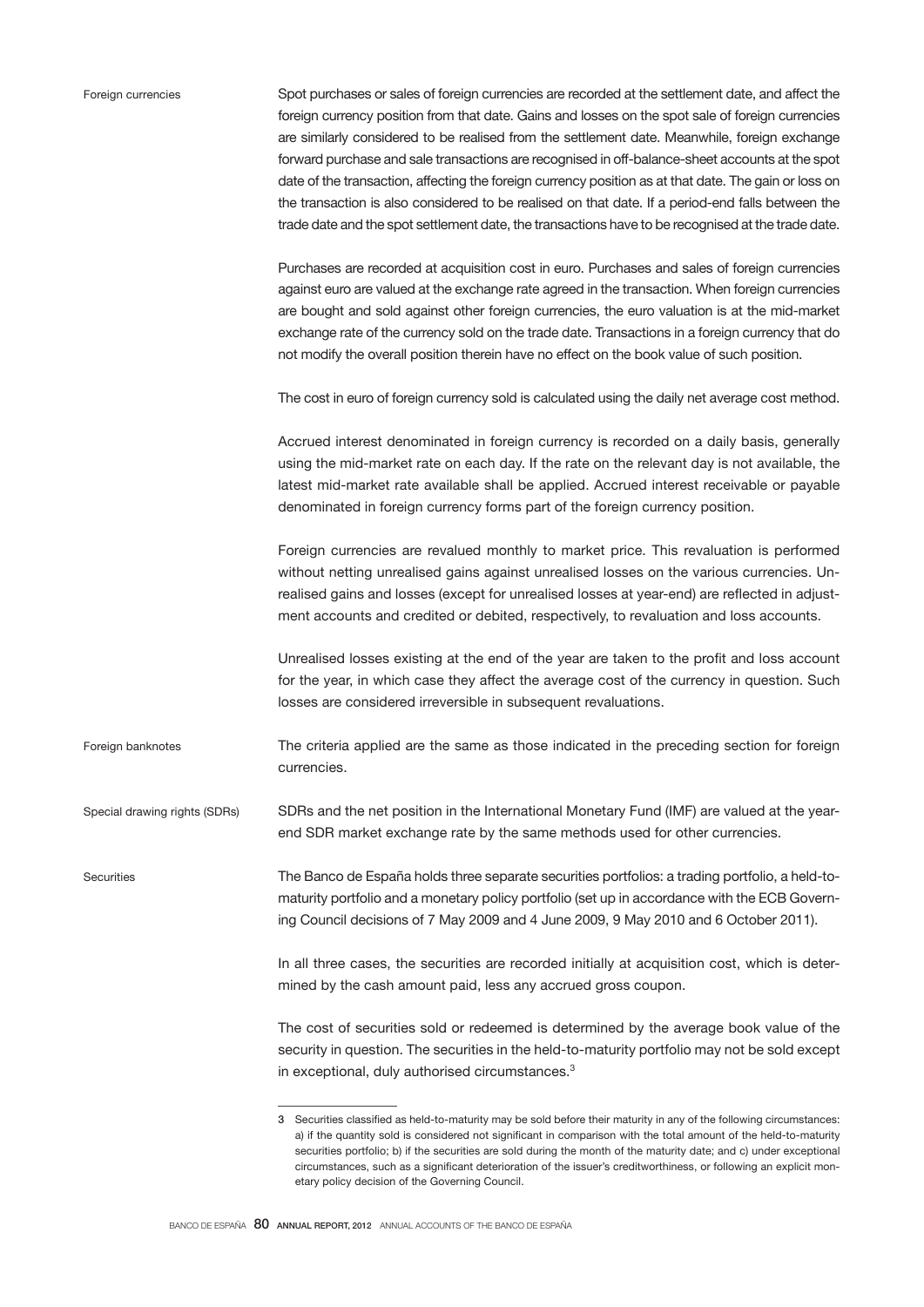Trading portfolio securities are revalued monthly to market price. This revaluation is carried out without any netting of unrealised gains and losses on different security codes. Unrealised gains and losses (except for unrealised losses at year-end) are reflected in adjustment accounts and credited or debited, respectively, to revaluation and loss accounts. Unrealised losses existing at the end of the year are taken to the profit and loss account. Their amount is credited directly to the securities account, and the average book price - and therefore the internal rate of return - of the security code concerned is modified. Such losses are considered irreversible in subsequent revaluations. The year-end adjustment was made using the market prices on the last day of the year.

Securities within the held-to-maturity portfolio and the monetary policy portfolio, the latter also consisting of held-to-maturity securities, are not subject to any periodic valuation, except for recognition, where applicable, of loss of value due to asset impairment.

Any premiums, discounts and coupons that have accrued but are not due are recorded in accruals accounts, using the internal rate of return of each security code for their calculation within each portfolio. These accruals are recorded daily.

The above references to acquisition cost and market prices shall, in the case of securities denominated in foreign currency, be understood to refer to the currency concerned. Accordingly, these amounts will be translated into euro, as stipulated in the "Foreign currencies" section.

Reverse repurchase agreements involving securities are recorded on the assets side of the balance sheet as collateralised outward loans for the amount of the loan. Securities acquired under reverse repurchase agreements are not revalued or included in the securities portfolio. Repurchase agreements involving securities

> Repurchase agreements involving securities are recorded on the liabilities side of the balance sheet as an inward deposit collateralised by securities, the balancing entry of which is the cash received. Securities sold under this type of agreement remain on the Bank's balance sheet and are treated as if they had remained part of the portfolio from which they were sold. Repurchase agreements involving securities denominated in foreign currencies have no effect on the average cost of the currency position.

> In direct loans of securities, repurchase and reverse repurchase agreements conducted simultaneously are accounted for separately, each being recorded according to the valuation rules set forth in the preceding two paragraphs.

> Automated security loans (contracts empowering a depository of securities to lend them to a third party in overnight transactions, subject to certain contractual limitations) are not recorded in the balance sheet. The only item accounted for is the income, which is recorded in the profit and loss account. Transactions outstanding at year-end are recorded off-balance sheet.

Where there is any reasonable doubt about the recovery of an asset, it is recorded in a special separate account and the relevant provision set aside. Doubtful debtors

Loans to financial institutions and balances with EU central banks

These are valued at their nominal amount.

The ECB establishes the conditions applicable to the monetary policy operations conducted by Eurosystem central banks and the need to obtain adequate collateral for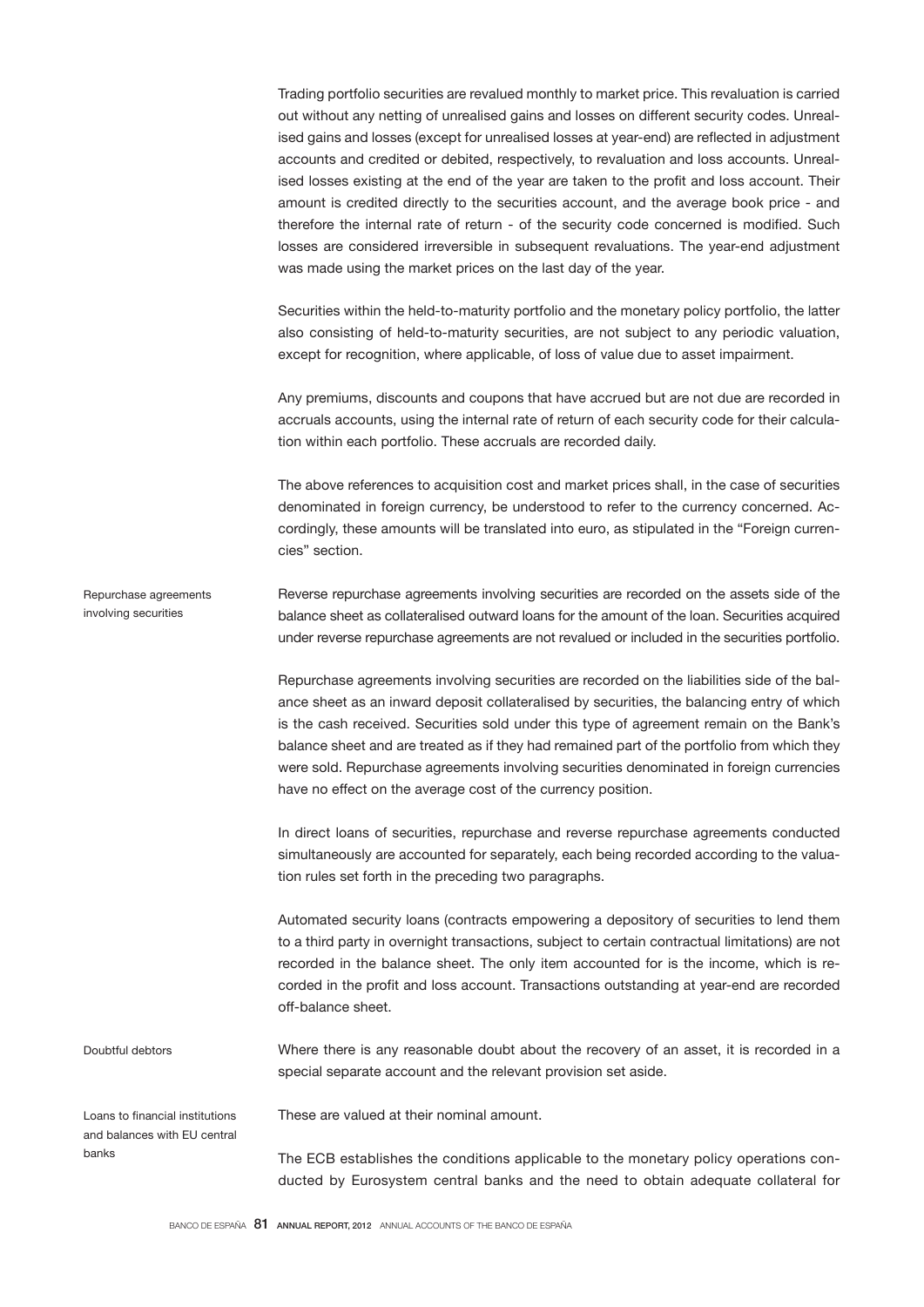them. Also, Article 32.4 of the Statute of the ESCB and of the ECB stipulates that the Governing Council may decide that national central banks shall be indemnified, in exceptional circumstances, for specific losses arising from monetary policy operations undertaken for the Eurosystem. Indemnification shall be in a form deemed appropriate in the judgment of the Governing Council; these amounts may be offset against the national central banks' monetary income (see Note 27 on the balance sheet and Note 8 on the profit and loss account).

In accordance with the Guideline of the European Central Bank of 11 November 2010 on the legal framework for accounting and financial reporting in the European System of Central Banks (ECB/2010/20), they are valued at nominal amount (see Notes 8 and 27 to the balance sheet and Note 5 to the profit and loss account). Loans to the State

The shares in the Bank for International Settlements and the participating interest in the European Central Bank (ECB) are valued at cost. Shares and participating interests

> The participating interest in Bolsas y Mercados Españoles, Sociedad Holding de Mercados y Sistemas Financieros S.A. is valued at its underlying book value. Unrealised gains or losses will be calculated as the positive or negative difference, respectively, between the underlying book value of the shares and their carrying amount at the Banco de España. Gains will be debited to an adjustment account which, when added to the account representing the investment, will show the aforementioned underlying book value according to the investee's balance sheet, and will be credited to a revaluation account. Losses, which will be considered to be unrecoverable until the shares are sold, will be recorded as a direct reduction of the value of the investment, being debited to the profit and loss account.

Fixed assets are defined as those non-financial assets owned by the Bank that are intended to be used for a period exceeding 12 months and contribute directly or indirectly to fulfilling its objectives and/or to the probable generation of income in the future and, in addition, their cost can be reliably assessed. Tangible and intangible fixed assets

> Fixed assets are generally valued initially at cost, defined as the amount of the monetary disbursements made or committed to, including any costs directly attributable to bringing the asset to the location and condition necessary for it to be capable of operating in the intended manner, such as transport, installation, professional fees for legal services, nonrefundable taxes and the fair value of other consideration given.

> Trade discounts and those for defects in assets received are recorded as a reduction in the cost of the related assets. Cash discounts and those for late delivery are recorded in the profit and loss account under other income or, where appropriate, as a reduction in expenses, and do not affect the acquisition cost of the asset purchased.

> Fixed assets are deemed not to include those assets which, although meeting the conditions to be classed as such, do not generally exceed the amount of €600 (€6,000 in the case of buildings, structures and plant in buildings), although there may be exceptions, normally for control reasons.

> Only extensions, replacements, rehabilitations and improvements that exceed  $€6,000$  are capitalised, provided also that the elements replaced can be removed from the balance sheet or that they are fully depreciated.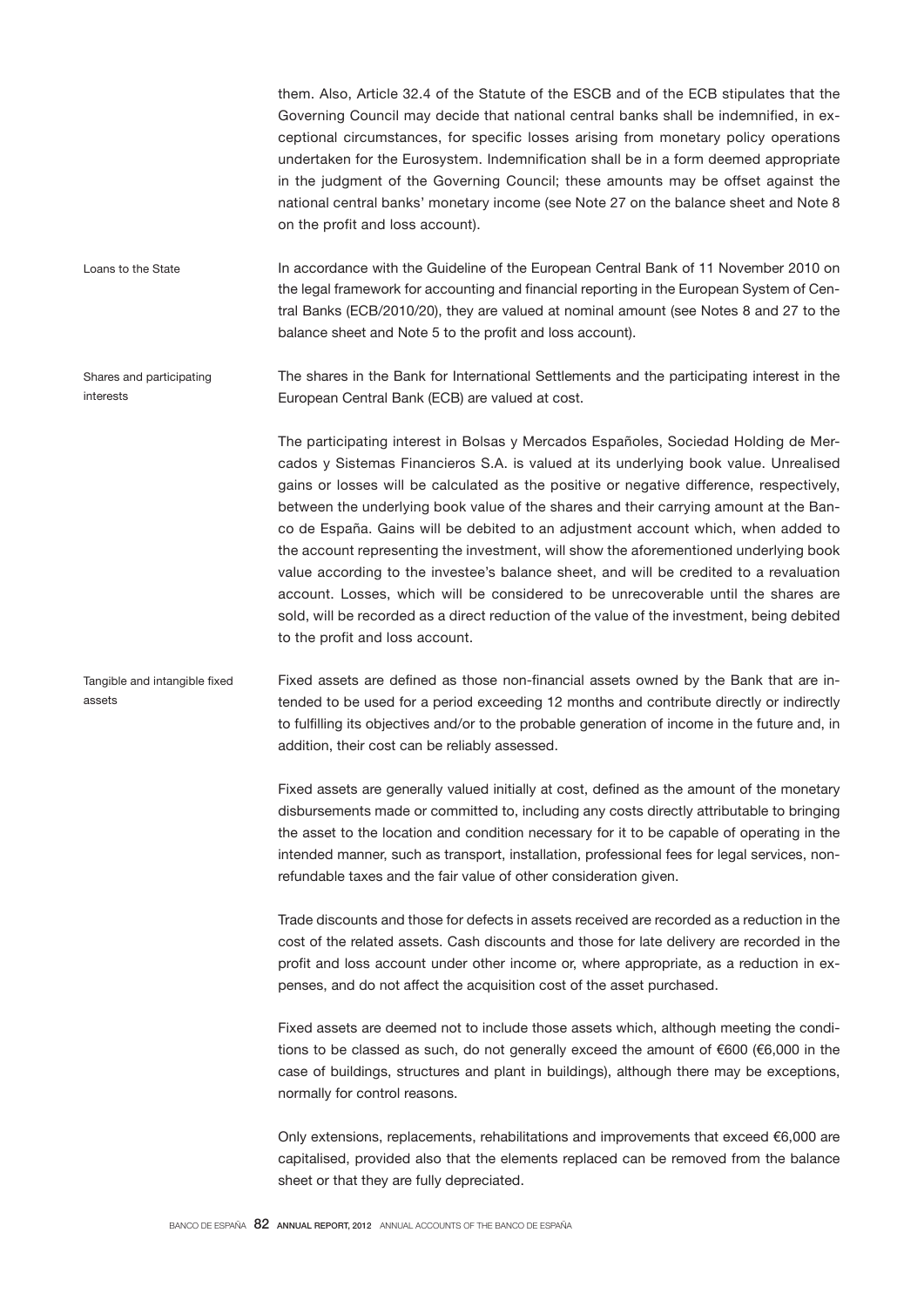Computer applications developed specifically for the Banco de España the cost of which does not exceed €300,000 are recorded directly as expenses and are not eligible for subsequent capitalisation.

Computer applications developed for the Eurosystem as a whole are recognised as fixed assets for the related acquisition cost, which is normally calculated on the basis of the Banco de España's share of the ECB capital key, applied to the total acquisition cost of the project.

After initial recognition, fixed assets are valued at acquisition cost less accumulated depreciation or amortisation and any impairment losses.

The acquisition cost of a fixed asset, net of its residual value, is depreciated or amortised systematically during its useful life on a straight-line monthly basis from the month following that in which it was recognised in the accounts. Generally, all depreciable/amortisable fixed assets are estimated to have a residual value of zero unless there is a deep, liquid market for assets similar to the one whose residual value may be received. Land, the art collection and fixed assets under construction are not depreciated.

The depreciation/amortisation rates and estimated useful lives applied to the various fixed assets in 2012 were as follows:

|                                                         | Depreciation<br>/Amortization Rate (%) | Useful life (years) |
|---------------------------------------------------------|----------------------------------------|---------------------|
| Buildings and structures                                | $\overline{2}$                         | 50                  |
| Renovation work                                         | 4                                      | 25                  |
| Plant in buildings                                      | 10                                     | 10                  |
| Security-related plant in buildings                     | 20                                     | 5                   |
| Furniture and fittings                                  | 10                                     | 10                  |
| Office machines for the handling of banknotes and coins | 10                                     | 10                  |
| Other office machines                                   | 20                                     | 5                   |
| Computer equipment                                      | 25                                     | $\overline{4}$      |
| Transport equipment. Cars and motor bikes               | 25                                     | $\overline{4}$      |
| Transport equipment. Trucks and buses                   | 10                                     | 10                  |
| Libraries                                               | 10                                     | 10                  |
| Other tangible fixed assets                             | 20                                     | 5                   |
| Computer applications                                   | 20                                     | 5                   |
| Industrial property                                     |                                        | Number of years of  |

exclusive use

An asset is impaired when its book value exceeds the recoverable value. In this case, and only if the amounts are significant, an impairment loss is recognised by simultaneously reducing the item's book value and modifying its depreciable/amortisable base.

The ECB and the NCBs, which together comprise the Eurosystem, have issued euro banknotes since 1 January 2002.<sup>4</sup> The total value of euro banknotes in circulation is recorded by allocating to each Eurosystem NCB, on the last working day of each month, an amount based on the banknote allocation key.<sup>5</sup> Banknotes in circulation

<sup>4</sup> Decision of the European Central Bank of 13 December 2010 on the issue of euro banknotes (ECB/2010/29).

<sup>5</sup> The banknote allocation key is that which results from applying 92% to the Eurosystem subscribed capital key.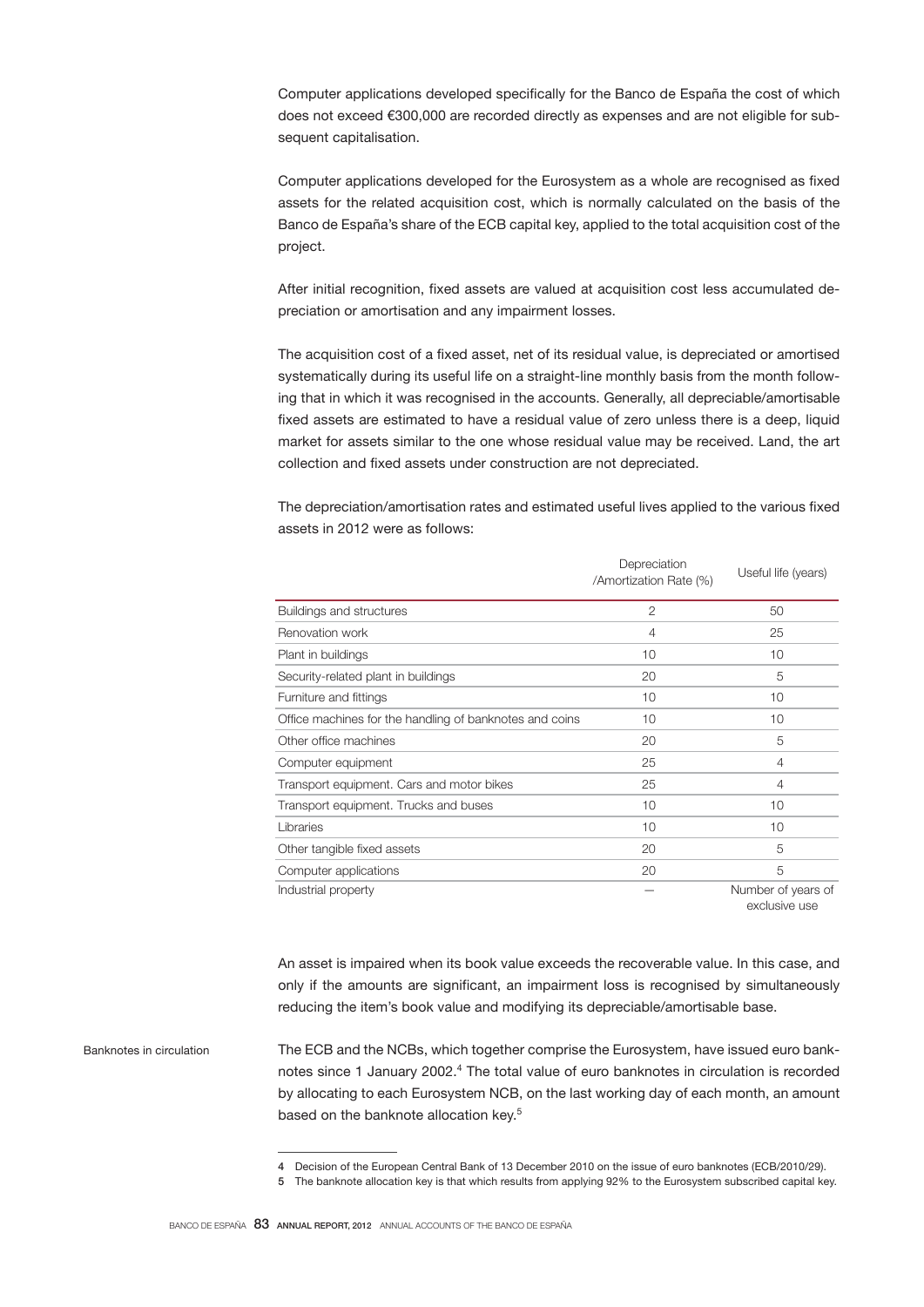The ECB has been allocated a share of 8% of the total value of euro banknotes in circulation, whereas the remaining 92% has been allocated to the NCBs and divided amongst them according to their weightings in the capital key of the ECB. The share of banknotes allocated to each NCB is disclosed under the item "Banknotes in circulation" on the liability side of their respective balance sheets.

The difference between the value of the euro banknotes allocated to each NCB in accordance with the banknote allocation key and the value of the euro banknotes that it actually puts into circulation also gives rise to remunerated intra-Eurosystem balances. These claims or liabilities, which incur interest,<sup>6</sup> are disclosed under the item "Intra-Eurosystem: Net claims/liabilities related to the allocation of euro banknotes within the Eurosystem" (see "Intra-Eurosystem balances" in this section on accounting policies).

From 2002 until 2007, the intra-Eurosystem balances arising from the allocation of euro banknotes were adjusted in order to avoid significant changes in the relative income positions of the NCBs that initially formed part of the Eurosystem as compared with previous years. The adjustments were effected by taking into account the differences between the average value of banknotes in circulation of each NCB in the specified reference period<sup>7</sup> and the average value of banknotes that would have been allocated to them during that period under the ECB's capital key. The adjustments were progressively reduced in annual stages until the end of 2007. However, this mechanism has also been applied in the case of new Member States adopting the euro so as to calculate the amount of compensation corresponding to each of them under the aforementioned calculation method, this adjustment being divided among the rest of the national central banks according to their respective weightings in the capital key of the ECB. This adjustment is gradually reduced over a six-year period, being held unchanged during each financial year.

The interest income and expense on intra-Eurosystem balances relating to banknote allocation is cleared through the accounts of the ECB and is disclosed under "Net interest income" in the profit and loss account.

The ECB's income arising from the euro banknotes in circulation assigned to it and from securities purchased under the Securities Markets Programme are allocated in full to the NCBs in the financial year in which it accrues.<sup>8</sup> Settlement of this income takes place on the last working day in January of the following year, in the form of an interim distribution of the income. The Governing Council may decide to reduce the distributable ECB income on euro banknotes in circulation by the costs incurred by the ECB in connection with the issue and handling of banknotes. The ECB Governing Council shall decide whether all or part of the ECB's income arising from securities purchased under the Securities Markets Programme and all or part of the ECB's income on euro banknotes in circulation should be retained to the extent necessary to ensure that the amount of the distributed income does not exceed the ECB's net profit for that year. The ECB Governing Council may also decide to transfer all or part of this income to an ECB provision for foreign exchange rate, interest rate, credit and gold price risks. The amount distributed to NCBs is shown in the profit and

<sup>6</sup> Decision of the ECB of 25 November 2010 on the allocation of monetary income of the national central banks of Member States whose currency is the euro (ECB/2010/23).

<sup>7</sup> The reference period taken has a duration of 24 months and it begins 30 months prior to the euro cash changeover date.

<sup>8</sup> Decision of the European Central Bank of 19 December 2012 (ECB/2012/33) amending the European Central Bank Decision of 25 November 2010 (ECB/2010/24) on the interim distribution of the income of the European Central Bank on euro banknotes in circulation and arising from securities purchased under the securities markets Programme.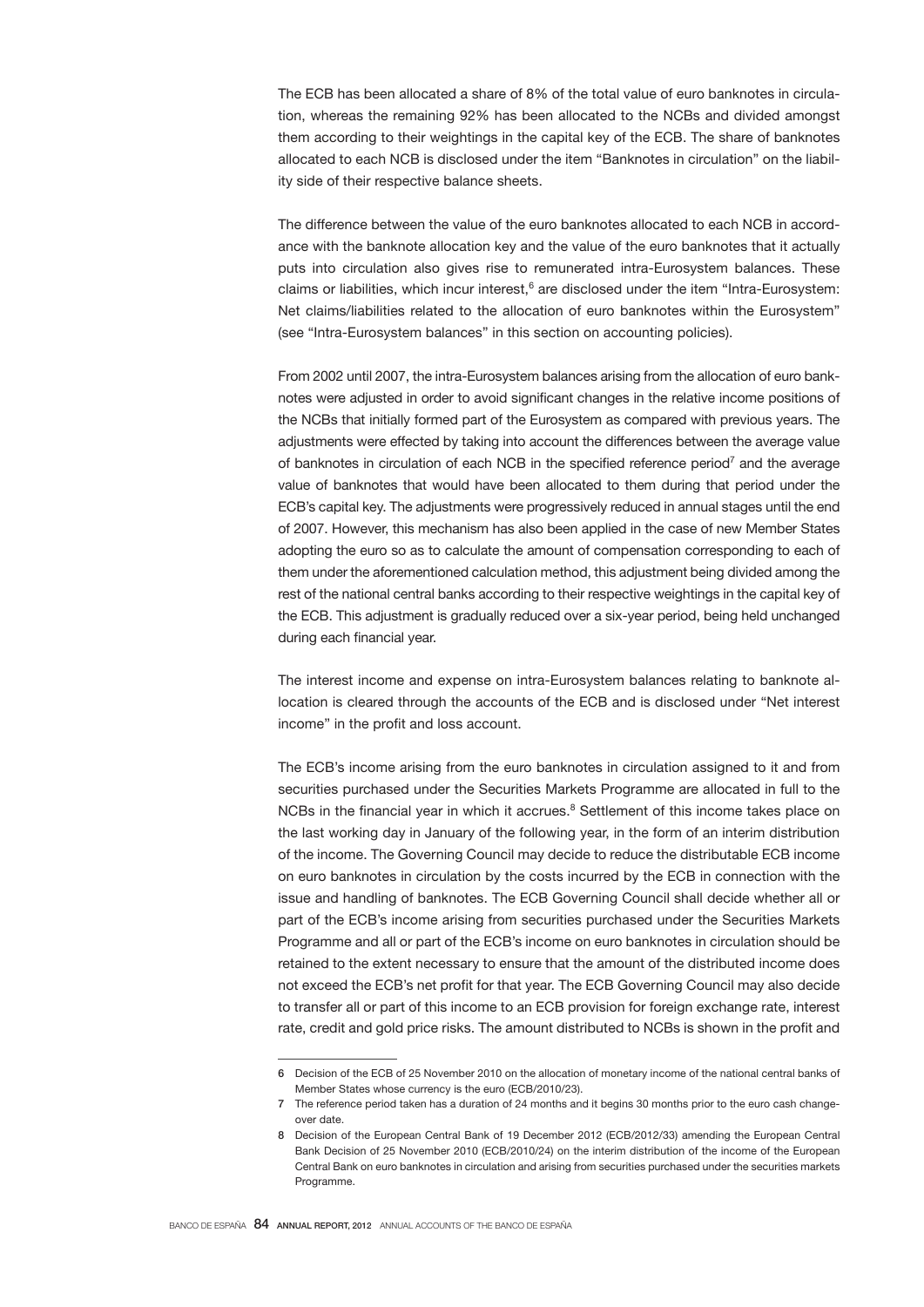loss account item "Income from equity shares and participating interests" in the year in which this income accrued.

Intra-Eurosystem balances arise from the Banco de España's participating interest in the ECB, claims equivalent to the reserves transferred to the ECB and the net balance resulting from the transfers issued and received by TARGET2<sup>9</sup> among the national central banks of the ESCB, including the ECB. They also arise from the balances vis-à-vis the ECB resulting from allocation of euro banknotes within the Eurosystem. In addition, the outcome of the contribution and allocation of monetary income to NCBs and the positions vis-à-vis the ECB owing to the deferral of sundry receipts and payments also give rise to intra-Eurosystem balances. In the case of TARGET2 operations, the resulting balance is included as an asset or liability, as appropriate, under the balance sheet item "Other claims/liabilities within the Eurosystem (net)". Intra-ESCB balances arising from the allocation of euro banknotes within the Eurosystem are included, depending on their net amount, as an asset or liability under "Net claim/liability related to the allocation of euro banknotes within the Eurosystem" (see "Banknotes in circulation" in this section on accounting policies). Income and expenses are recognised in the period in which they accrue. Realised gains and realised and unrealised losses are taken to the profit and loss account. To calculate the acquisition cost of items sold, the average cost method is used for securities and the daily net average cost method is used for foreign currencies and gold. The first-in first-out method is used for interest rate futures. In the case of unrealised losses on any item at year-end, its average cost is reduced to the end-of-year market price and/or exchange rate. Unrealised gains are not recognised as income, but are transferred to a revaluation account. Unrealised losses are taken to the profit and loss account if they exceed previous revaluation gains recorded in the corresponding revaluation account, and are not reversed in subsequent years against new unrealised gains. Unrealised losses in any one security or currency or in gold are not netted against unrealised gains in other securities or currencies. Premiums or discounts on purchased securities are calculated and shown as reductions of or additions to interest income and accrued over the remaining life of the securities concerned, together with the accrued coupons, according to the effective interest rate method. The Pension Scheme for Bank employees is of the defined-contribution type. The Pension Fund of which this Scheme forms part is external and closed-end. Contributions made by the Banco de España on behalf of the employees who joined the Bank after 1/2/1986, are eligible to and do participate in the Scheme, are recognised as a current expense in the year to which they relate.<sup>10</sup> In application of the principle of prudence, the liabilities side of the balance sheet includes provisions approved by the Executive Commission of the Banco de España which are considered necessary to cover adequately, on objective criteria, the risks derived from the Intra-Eurosystem balances Recognition of income and expenses Pension Scheme Provisions

 <sup>9</sup> Trans-European Automated Real-time Gross settlement Express Transfer system. 10 Contributions made by the Banco de España are established at 7.5% of the so-called "regulating salary" consisting of the salary items determined in the Scheme Rules, although in 2012, in application from July of Article 22 of Law 2/2012 of 29 June 2012 on the State Budget for 2012, those contributions were not made.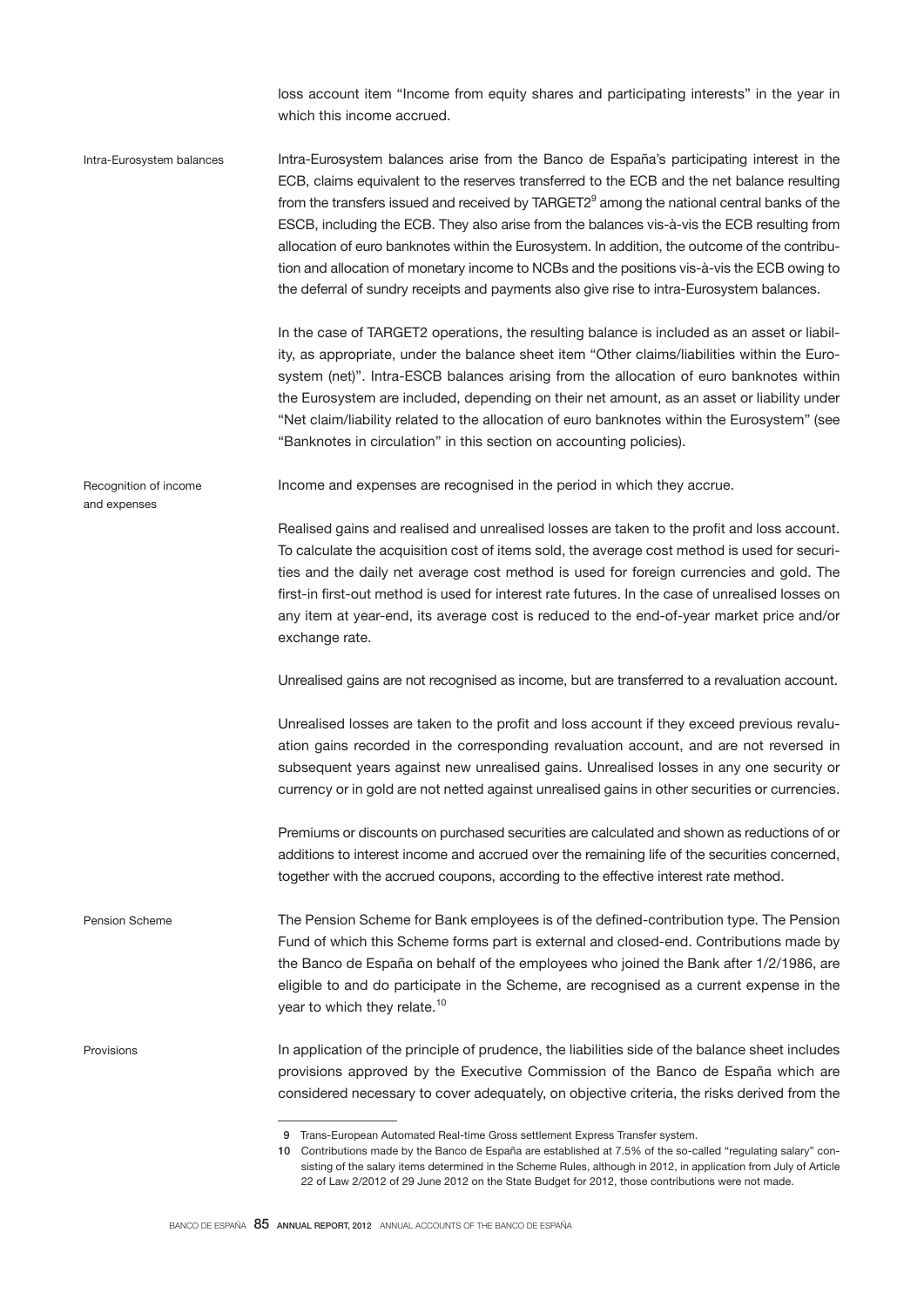financial positions held and other losses of a diverse nature (see Note 27 on the balance sheet).

Foreign exchange forward currency positions, which comprise transactions and forward legs of foreign exchange swaps, are included in the net foreign currency positions in order to calculate foreign exchange gains and losses. Off-balance-sheet positions<sup>11</sup>

> As a general rule, profits and losses arising from off-balance-sheet positions are recognised and treated in a similar manner to those arising from on-balance-sheet assets and liabilities. Specifically, in application of the economic approach, the gains and losses on positions in interest rate futures are considered to be realised at the time when they are settled net each day. Since these futures are denominated in foreign currency, such settlements shall affect the foreign currency position on the day on which they take place.

These annual accounts were prepared using Bank estimates to quantify some of the assets, liabilities, income, expenses, commitments and, in particular, to quantify provisions recorded in them (see Note 27 on the balance sheet). As regards monetary policy operations, since they are conducted jointly in the Eurosystem, the estimates made by the ESCB are also taken into account [see Notes 6 and 7.a) on the balance sheet]. 3 CONSIDERATIONS REGARDING THE ESTIMATES **MADE** 

> These estimates are based on the best information available at end-2012, and future events may require them to be changed in the coming financial years. Any such changes would be made prospectively in accordance with current accounting rules.

- Assets, liabilities and the profit and loss account are adjusted on the basis of events taking place between the end of the accounting period and date of preparation of the annual accounts, should those events materially affect the Banco de España's year-end financial position. The events occurring after year-end which do not affect the assets and liabilities at that date do not give rise to adjustments thereto, although if they are material they are disclosed in the notes on the accounts. 4 POST-BALANCE-SHEET EVENTS
- The Banco de España's gold holdings at year-end amounted to €11,418.40 million, consisting of 9.054 million troy ounces<sup>12</sup> of fine gold valued at a market price of  $\epsilon$ 1,261.179 per ounce. These holdings did not change during the financial year. The value of these holdings is €401.22 million more than in 2011, as a result of the rise in the market price (at end-2011 the price per ounce was €1,216.864). This increase is included in the liability revaluation accounts. The cost of the gold holdings is €850.43 million. 3.2 Notes on the balance sheet 1 GOLD AND GOLD RECEIVABLES

2 CLAIMS ON NON-EURO AREA RESIDENTS DENOMINATED IN FOREIGN CURRENCY. CLAIMS ON THE IMF

This item has three components:

- a) The position in the International Monetary Fund (IMF) in the reserve tranche. This is the euro equivalent of the SDRs relating to the foreign currencies assigned to the IMF due to Spain's initial quota and successive increases in it and due to the net financing granted to the IMF. Spain's IMF quota is SDR 4,023.40 million.
- b) Special drawing rights (allocations). These represent the euro equivalent of the successive allocations of this currency by the IMF. The changes in alloca-

<sup>11</sup> The net position under foreign exchange forward transactions and swaps, and the foreign-exchange gains and losses generated by such position are shown in the balance sheet in item 11.4 on the assets side or item 12.1 on the liabilities side, depending on their sign.

<sup>12</sup> One troy ounce is equal to 31.1035 grams.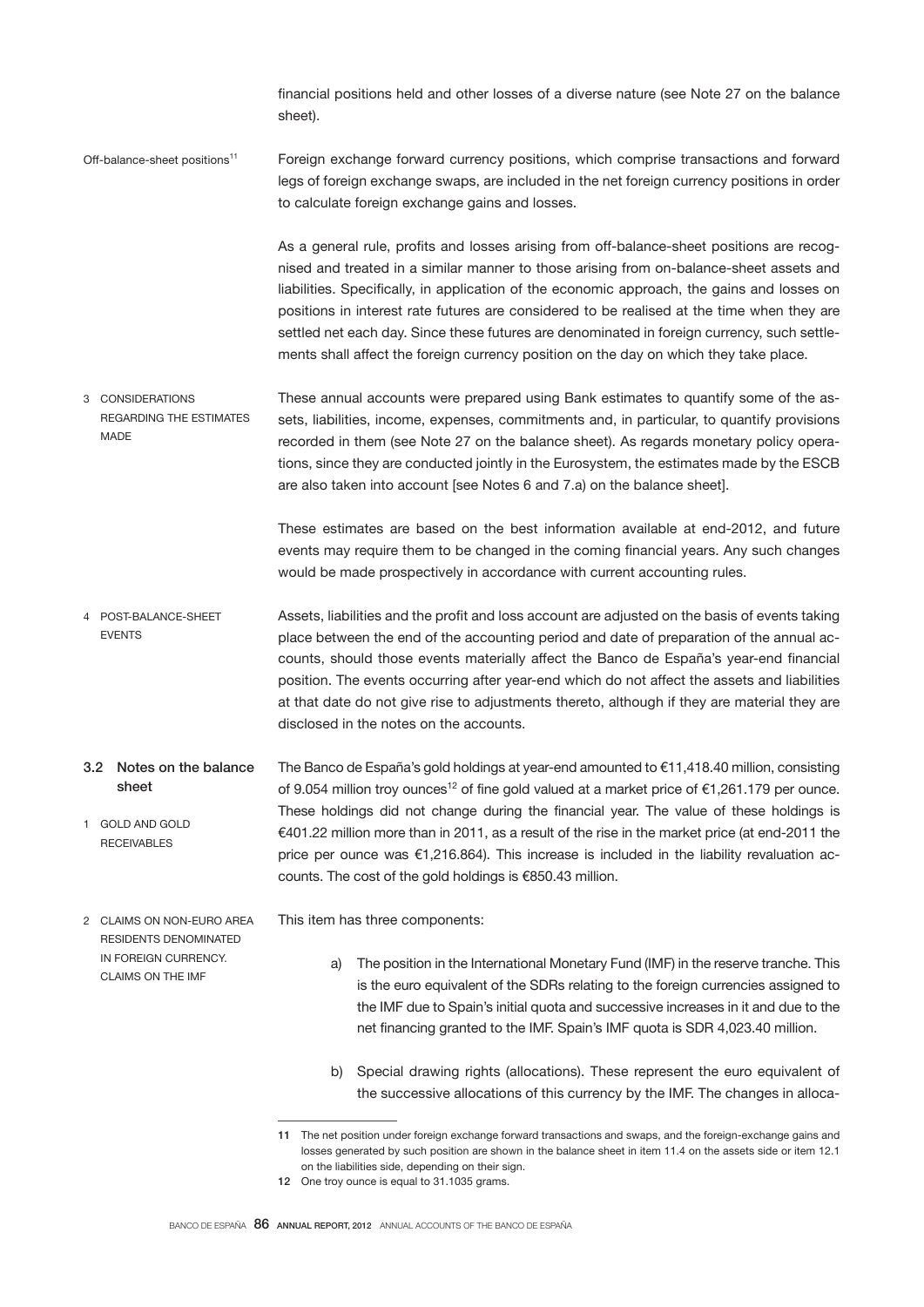tions are essentially due to loan agreement transactions with third countries and to interest receipts or payments resulting from positions vis-à-vis the IMF.

c) Other claims on the IMF. These reflect the amount that the Banco de España has delivered to the IMF as a contribution to the PRGT<sup>13</sup> and the bilateral loan agreements between the IMF and Spain, these latter currently included in the NAB14. For the PRGT, the Banco de España has given a commitment to contribute, through concessional lending to low-income countries, up to SDR 830 million, the amount drawn down at end-2012 being €364.53 million (SDR 312.72 million). The NAB agreements were concluded to support the IMF's ability to provide financial assistance to its members. The contribution commitment is SDR 6,702.18 million and the amount drawn up to end-2012 was €935.12 million (SDR 802.20 million), representing an increase of €105.98 million (SDR 103.05 million) with respect to the previous year.

The breakdown in 2011 and 2012 is as follows:

EUR m

| Type of asset                       | 2012     | 2011     | Change   |
|-------------------------------------|----------|----------|----------|
| Reserve tranche position            | 1.476.44 | 1.421.01 | 55.43    |
| Special drawing rights (allocation) | 3,131.73 | 3.161.64 | $-29.91$ |
| Other claims on the IMF             | 1.299.65 | 1.221.10 | 78.55    |
| TOTAL                               | 5.907.82 | 5,803.75 | 104.07   |

The overall amount of claims on the IMF increased by €104.07 million with respect to the balance at end-2011.

The increase of €55.43 million (SDR 69.12 million) in the reserve tranche position account is due to the overall effect of various factors:

- An increase of €119.38 million (SDR 101.70 million) due to the Banco de España's net contributions to the IMF for loans to third countries ( Portugal and Ireland).
- A decrease of €65.87 million (SDR 55.92 million) due to repayments of loans from other countries (Lithuania).
- An increase of €28.40 million (SDR 21.60 million), constituting the balancing entry of movements by the IMF in account no. 1.
- An increase of €2.11 million (SDR 1.74 million) due to other transactions.
- $-$  A decrease of €26.60 million due to the change in the exchange rate of the SDR against the euro.

The decrease of €29.91 million (SDR 22.34 million) in the special drawing rights (allocation) account arose from the overall effect of the increase in foreign currency (€26.51 million) due to partial loan repayments and interest on IMF accounts and from the effect of yearend market exchange rates, which entailed a decrease of €56.42 million.

<sup>13</sup> Poverty Reduction and Growth Trust.

<sup>14</sup> New Arrangements to Borrow.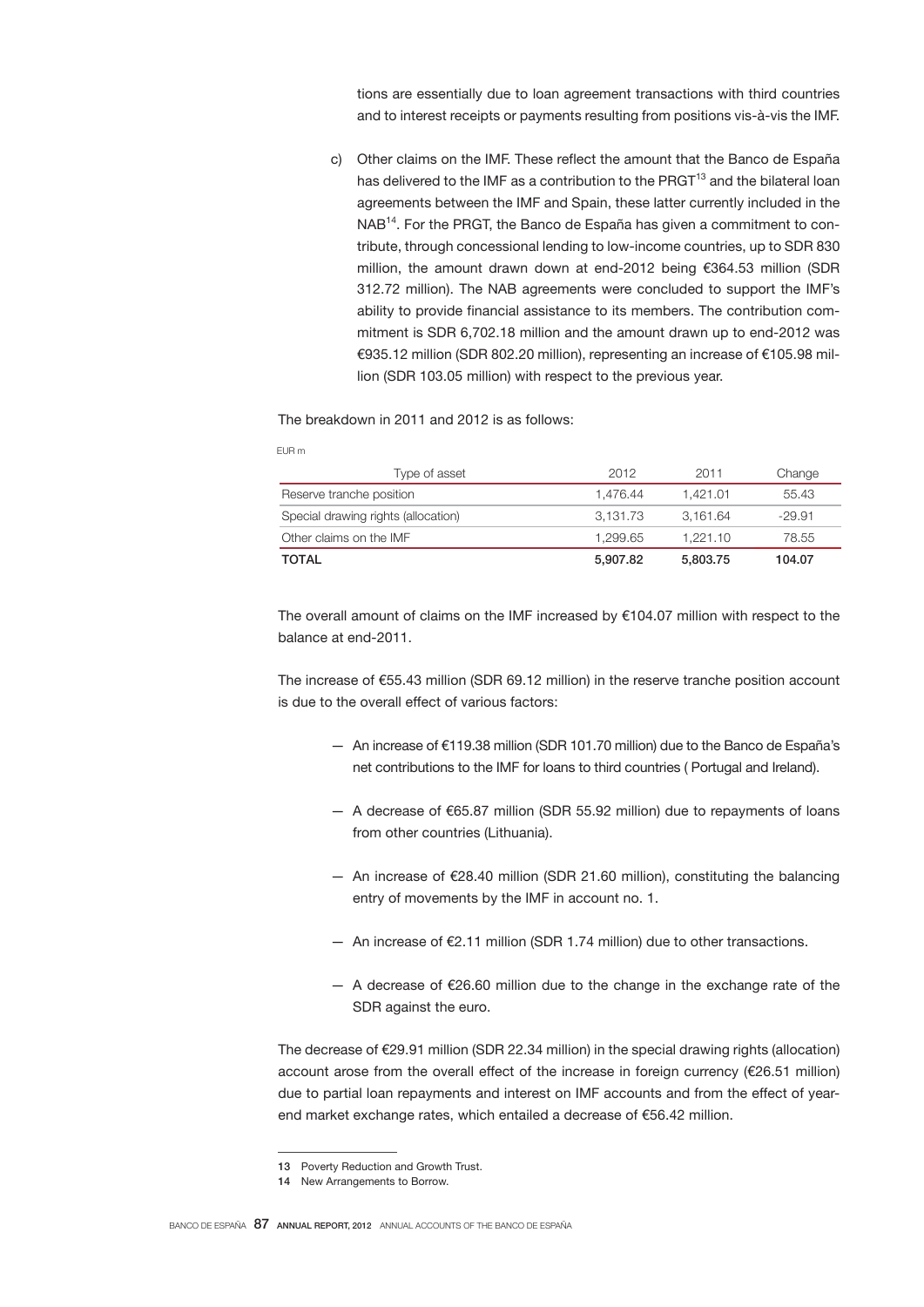The "Other claims on the IMF" account increased by €78.55 million (SDR 85.92 million). This account includes the loans granted under the NABs and under the PRGT programme. The NABs led to an increase in net contributions (new loans to Greece, Ireland and Sri Lanka less partial repayments by Greece) of €105.98 million (SDR 103.50 million). The PRGTs decreased due to partial loan repayments of €27.42 million (SDR 17.58 million). The change of €78.55 million arose from the overall effect of two factors: the increase in foreign currency because NAB loans increased by more than PRGT loans decreased, which accounted for €101.97 million (SDR 85.92 million), and the effect of the change in foreign exchange rates between the two years, which entailed a decrease of €23.41 million.

SDRs are valued at the year-end market rate, calculated by the ECB for all the Eurosystem national central banks, of  $E1 = SDR 0.857854$ . The SDR is defined in terms of a basket of currencies. Its value is determined as the weighted sum of the exchange rates of four major currencies: the US dollar, the euro, the yen and the pound sterling. The SDR interest rate, which is updated weekly, remained at an average of 0.11%, with a high of 0.15% and a low of 0.03% during the year.

3 CLAIMS ON NON-EURO AREA RESIDENTS DENOMINATED IN FOREIGN CURRENCY. BALANCES WITH BANKS AND SECURITY INVESTMENTS EXTERNAL LOANS AND OTHER EXTERNAL ASSETS

This item includes current accounts, deposits, debt security investments in the trading and held-to-maturity portfolios and other claims on non-euro area residents denominated in foreign currency. The held-to-maturity portfolio consists of securities with fixed or determinable payments which the Banco de España intends to hold until maturity.

The total amount as at 31 December 2012 was €20,685.34 million, with the following breakdown:

| Type of asset              | 2012      | 2011      | Change      |
|----------------------------|-----------|-----------|-------------|
| Deposits                   | 132.07    | 102.07    | 30.00       |
| Security investments       | 20.549.07 | 19.111.20 | 1.437.87    |
| Trading portfolio          | 14.523.61 | 11.364.02 | 3.159.59    |
| Held-to-maturity portfolio | 6.025.46  | 7.747.17  | $-1.721.72$ |
| Other                      | 4.19      | 2.83      | 1.36        |
| <b>TOTAL</b>               | 20.685.34 | 19.216.10 | 1.469.23    |

As at 31 December 2012, 89.95% of these assets were denominated in US dollars and 10.02% in yen. The equivalent value in euro of these US dollar and yen amounts was transferred to the balance sheet at the year-end market exchange rate ( $61 =$  USD 1.3194 and  $€1 = YEN 113.61$ ).

The increase in the balance of this item ( $€1,469.23$  million) was due to the net effect of the factors listed in the following table:

EUR m

EUR m

| Reason for change                                     | Amount    |
|-------------------------------------------------------|-----------|
| Net investment                                        | 2.204.33  |
| Changes of market exchange rates as at 31 December    | $-644.17$ |
| Changes of securities market prices as at 31 December | 6.02      |
| Accrued interest receivable                           | $-96.87$  |
| Other                                                 | $-0.07$   |
| <b>TOTAL</b>                                          | 1.469.23  |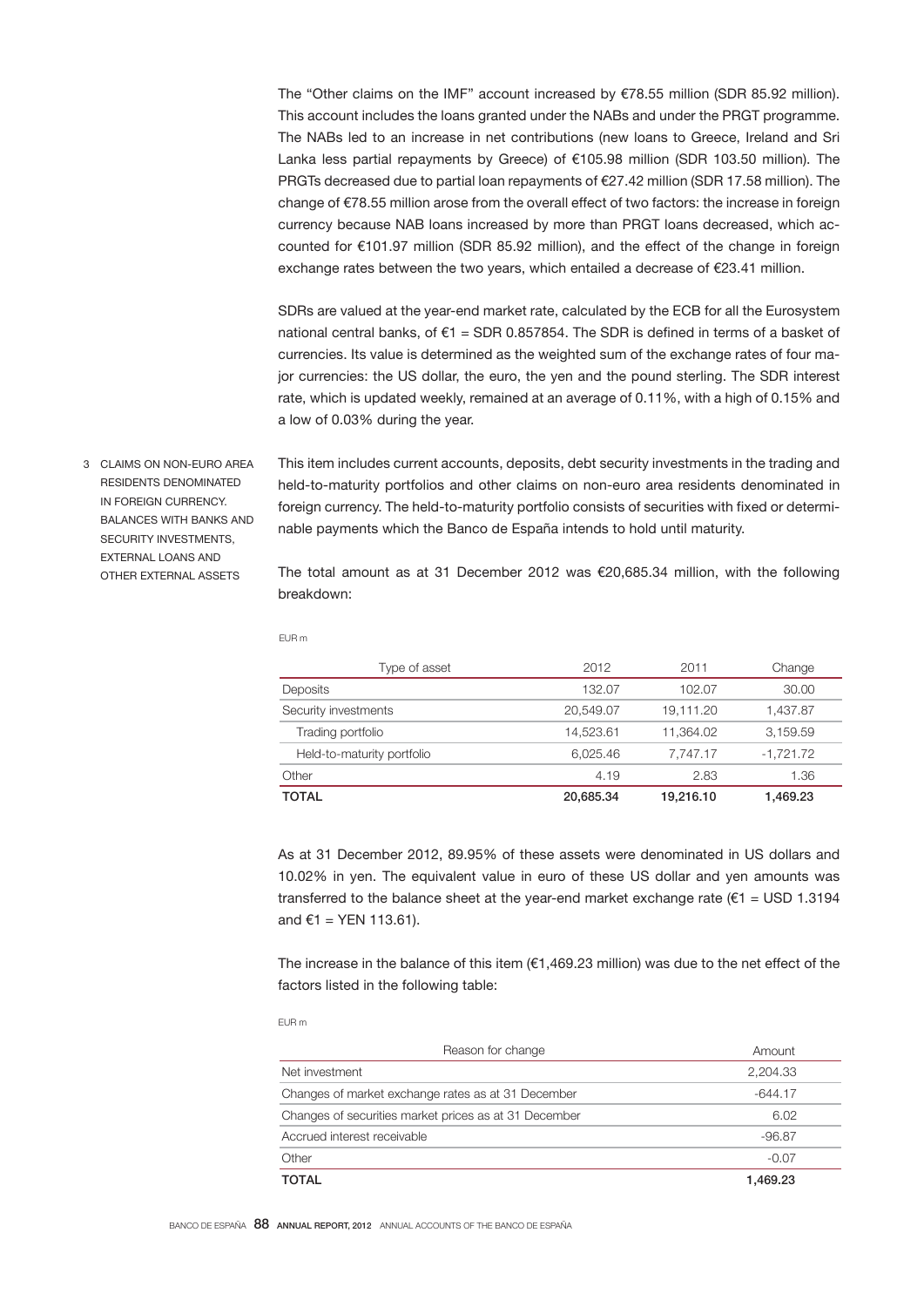4 CLAIMS ON EURO AREA RESIDENTS DENOMINATED IN FOREIGN CURRENCY

This balance sheet item may include current accounts, balances with banks and security investments. As at 31 December 2012, US dollar denominated time deposits at monetary financial institutions equivalent to €2,273.76 million (USD 3,000 million) were held. The year-end balance also includes a claim arising from reverse operations with Eurosystem counterparties amounting to €303.17 million (USD 400 million) in connection with the US dollar Term Auction Facility. Under this program, US dollars were provided by the Federal Reserve to the ECB by means of a temporary reciprocal currency arrangement (swap line) with the aim of offering short-term US dollar funding to Eurosystem counterparties. The ECB simultaneously entered into back-to-back swap transactions with NCBs that have adopted the euro, which used the resulting funds to conduct dollar liquidity-providing operations with the Eurosystem counterparties in the form of repos and received euro-denominated securities from them as collateral. These back-to-back swap transactions between the ECB and the Eurosystem NCBs give rise to intra-Eurosystem balances reported under "Other claims within the Eurosystem (net) / Other liabilities within the Eurosystem (net)".

5 CLAIMS ON NON-EURO AREA RESIDENTS DENOMINATED IN EURO. BALANCES WITH BANKS, SECURITY INVESTMENTS AND LOANS

6 LENDING TO EURO AREA CREDIT INSTITUTIONS RELATED TO MONETARY POLICY OPERATIONS DENOMINATED IN EURO

Included here is the balance of current accounts at correspondents and trading and heldto-maturity portfolio securities denominated in euro. The held-to-maturity portfolio consists of securities with fixed or determinable payments which the Banco de España intends to hold until maturity.

## The breakdown is as follows:

EUR m

| <b>TOTAL</b>               | 812.81 | 844.31 | $-31.50$ |
|----------------------------|--------|--------|----------|
| Held-to-maturity portfolio | 812.69 | 844.12 | $-31.42$ |
| Trading portfolio          |        |        |          |
| Security investments       | 812.69 | 844.12 | $-31.42$ |
| Deposits                   | 0.11   | 0.19   | $-0.08$  |
| Type of asset              | 2012   | 2011   | Change   |

Of the total of this heading (€812.81 million), most (€812.69 million) relates to fixed-income securities included in the held-to-maturity portfolio, which decreased by €31.42 million with respect to the balance as at 31 December 2011. This portfolio consists of euro-denominated securities issued by international organisations (the European Investment Bank and the Bank for International Settlements) and by non-euro area States. The trading portfolio, as in 2011, had a zero balance at the end of the reporting year.

This item includes the amount of the euro-denominated lending to euro area credit institutions through which monetary policy is implemented. The total amount of these loans in the Eurosystem as a whole is €1,126,019 million, of which €361,086.88 million are included in the balance sheet of the Banco de España. Pursuant to Article 32.4 of the ESCB/ECB Statute, any counterparty risk that may materialise in monetary policy operations must be shared by all Eurosystem central banks in proportion to their share of the subscribed capital of the ECB according to the capital keys in force when this risk materialises (see the provision for counterparty risks in Eurosystem monetary policy operations, in Note 27.- Provisions). The losses may only be recognised if the counterparty fails and insufficient funds are received from resolution of the collateral received from the institution. The Governing Council of the ECB has, in certain cases, excluded from risk sharing a portion of the collateral accepted by central banks.<sup>15</sup>

<sup>15</sup> The total collateral provided by institutions under loan agreements, valued by Eurosystem rules and applying the related haircuts, amounts to €482,500.73 million. Of this amount, €8,408.24 million relate to collateral excluded from risk sharing.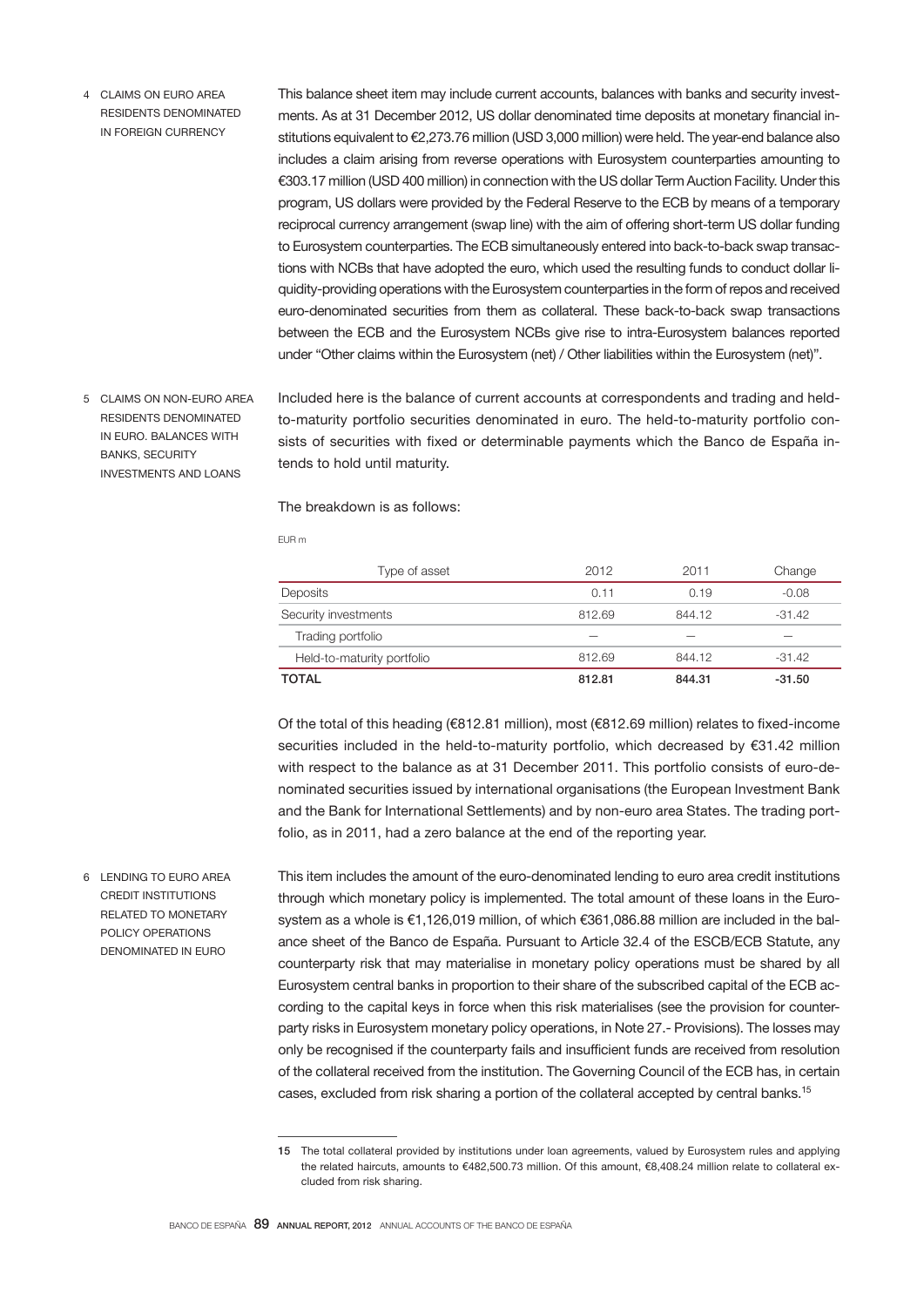## The breakdown by type of transaction is as follows:

EUR m

| Type of operation                  | 2012       | 2011       | Change     |
|------------------------------------|------------|------------|------------|
| Main financing operations          | 45,735.00  | 11,422.10  | 34,312.90  |
| Longer-term refinancing operations | 315,351.79 | 156,677.80 | 158,674.00 |
| Fine-tuning reverse operations     |            |            |            |
| Structural reverse operations      |            |            |            |
| Marginal lending facility          |            |            |            |
| Credits related to margin calls    | 0.09       | 96.55      | $-96.46$   |
| <b>TOTAL</b>                       | 361,086.88 | 168,196.45 | 192,890.43 |

Throughout the whole of 2012, against a background of money market tensions in the euro area, the ECB continued to conduct liquidity-providing operations of various maturities to meet the additional liquidity demands of counterparties.

The balance of this item as at 31 December 2012 is 114.7% higher than that of 2011. The average daily balance of the financing granted during the year increased by 364.9% (€330,404.71 million in 2012, against €71,064.16 million in 2011).

They are executed through liquidity providing reverse transactions with a weekly frequency and a maturity of one week, normally by means of standard tenders. These operations play a pivotal role in achieving the aims of steering interest rate, managing market liquidity and signalling the monetary policy stance. However, in 2012, continuing the trend initiated in previous years, they were used less than longer-term refinancing operations. In this connection, it should be noted that 10.8% of annual average financing was extended through them. In 2012 these operations were conducted at fixed rate with allotment of the total amount bid. a Main refinancing operations

> The balance of this item at 31 December 2012 was €45,735.00 million (€11,422.10 million at 31 December 2011) and its daily average balance during the year was €35,640.50 million (€26,662.79 million in 2011).

These operations aim to provide counterparties with additional longer-term refinancing. In 2012 operations were conducted with maturities equal to the reserve maintenance period and with maturities of three and thirty-six months. These operations were conducted at fixed rate with allotment of the total amount bid. b Longer-term refinancing operations

> The balance of these operations at end-2012 amounted to €315,351.79 million (87.3% of the total), having increased by €158,674.00 million with respect to the previous year. Also, the average balance increased (from €44,141.74 million in 2011 to €294,562.87 million in 2012), representing 89.2% of overall financing in the year. Most of the increase in the balance of this item took place in March due to the 36-month financing operation in which loans of €175,413.80 million were granted.

The purpose of these operations is to regulate the market liquidity situation and control interest rates, particularly to smooth the effects on interest rates caused by unexpected market fluctuations. Owing to their nature, their frequency is not standardised. c Fine-tuning reverse operations

> In 2012 one fine-tuning reverse operation took place in the Eurosystem. As a result of it, overnight financing of €48,155.00 million was obtained by Spanish credit institutions. Its end-2012 balance was zero.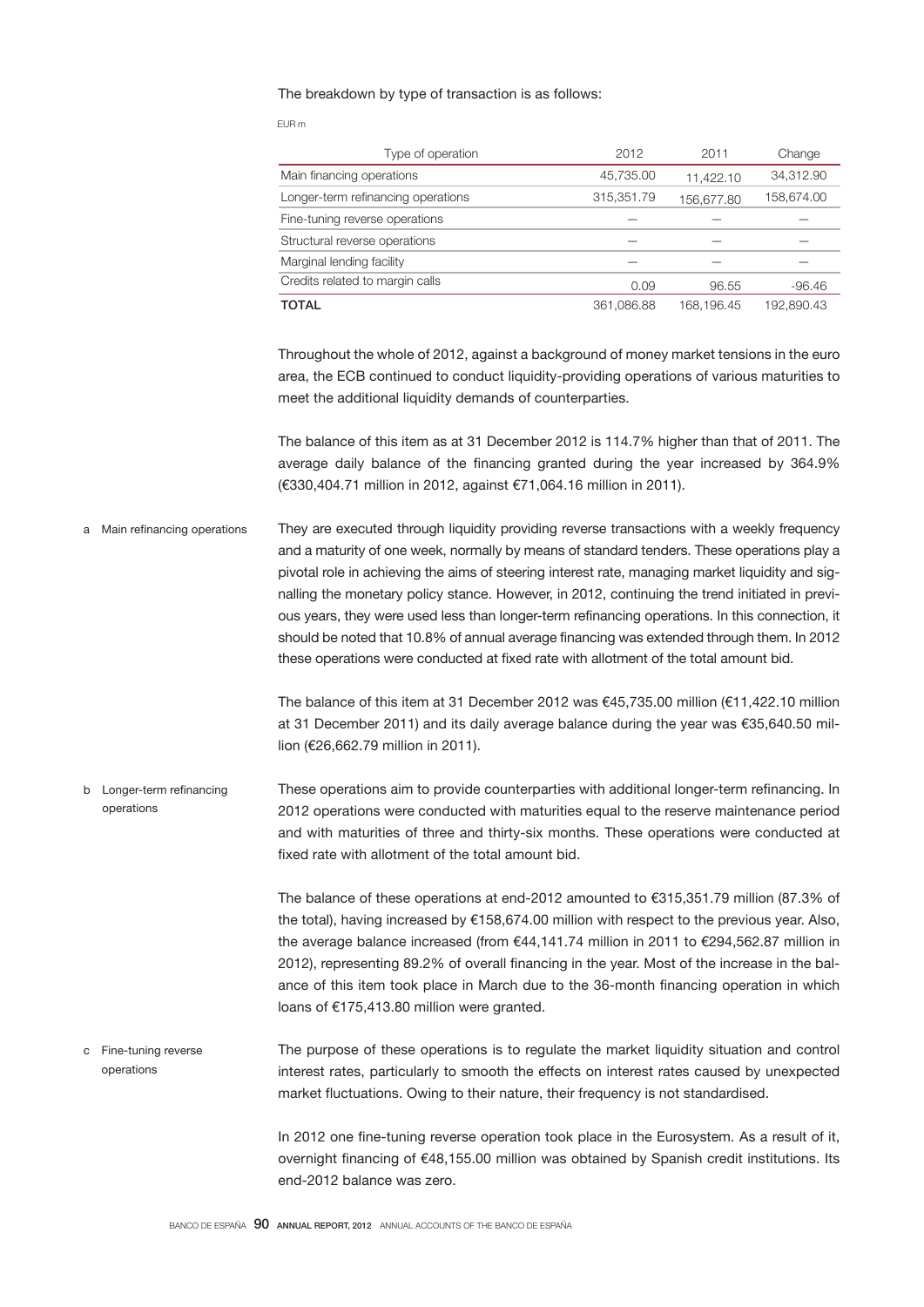These are reverse open-market transactions through standard tenders to enable the Eurosystem to adjust its structural liquidity position vis-à-vis the financial sector. d Structural reverse operations

> The end-2012 balance was zero, as it was at the previous year-end. No structural reverse operations took place during the year.

Counterparties may use the marginal lending facility to obtain overnight liquidity from national central banks at a pre-specified interest rate against eligible assets. This interest rate is penalised with respect to the intervention rate set in the weekly tenders or in main refinancing operations. e Marginal lending facility

> The balance at the end of 2012 was zero. As in 2011, there were few of these operations during the year.

Under Eurosystem rules for monetary policy management, all operations providing liquidity to the banking system must be backed by adequate underlying assets accepted by the system as eligible for use as collateral. If, after daily valuation, the market value of the assets used as loan collateral has fallen below the lower trigger point set for each security, the counterparty must provide additional assets or cash in deposits held for purpose (see Note 16 on the balance sheet). If the market value of the underlying assets, following their revaluation, exceeds the amount of the financing obtained from the national central bank plus the variation margin, the counterparty may withdraw an amount of underlying assets equal to that excess (or receive this difference as a cash payment in its account). f Credits related to margin calls

> In the national central banks that make margin calls by debiting or crediting the accounts of credit institutions, as is the case for the Banco de España, these debits or credits are the balancing entries of the asset-side or liability-side accounts reflecting the changes in these margins. These balance sheet accounts are remunerated at the interest rate applied in main refinancing operations.

> As at 31 December 2012 this item had a balance of €0.09 million, down €96.46 million with respect to the previous year. However, its average balance rose from €56.19 million in 2011 to €69.17 million in 2012.

This item includes the amount of euro-denominated fixed-income securities issued by euro area residents which were acquired by the Banco de España for monetary policy purposes 7 SECURITIES OF EURO AREA RESIDENTS DENOMINATED IN EURO a Securities held for monetary

policy purposes

under covered bond purchase programmes<sup>16</sup> and under the Securities Markets Programme<sup>17</sup>. These securities were classified as held-to-maturity (see "Securities" in Section 3.1 "Accounting policies") and are subject to a yearly impairment test. The balance of this item as at 31 December 2012 was €32,989.53 million. The breakdown is as follows:

EUR m

| Monetary Policy Portfolio              | 2012      | 2011      | Change    |
|----------------------------------------|-----------|-----------|-----------|
| Covered bond purchase programme        | 6.220.63  | 6.337.86  | $-117.24$ |
| Second covered bond purchase programme | 2.299.99  | 266.01    | 2.033.97  |
| Securities market programme            | 24.468.91 | 24.476.23 | -7.32     |
| TOTAL                                  | 32,989.53 | 31,080.11 | 1,909.42  |

16 Decision of the ECB of 2 July 2009 on the implementation of the covered bond purchase programme (ECB/2009/16) and Decision of the ECB of 3 November 2011 on the implementation of the second covered bond purchase programme (ECB/2011/17).

17 Decision of the ECB of 14 May 2010 establishing a Securities Markets Programme (ECB/2010/5).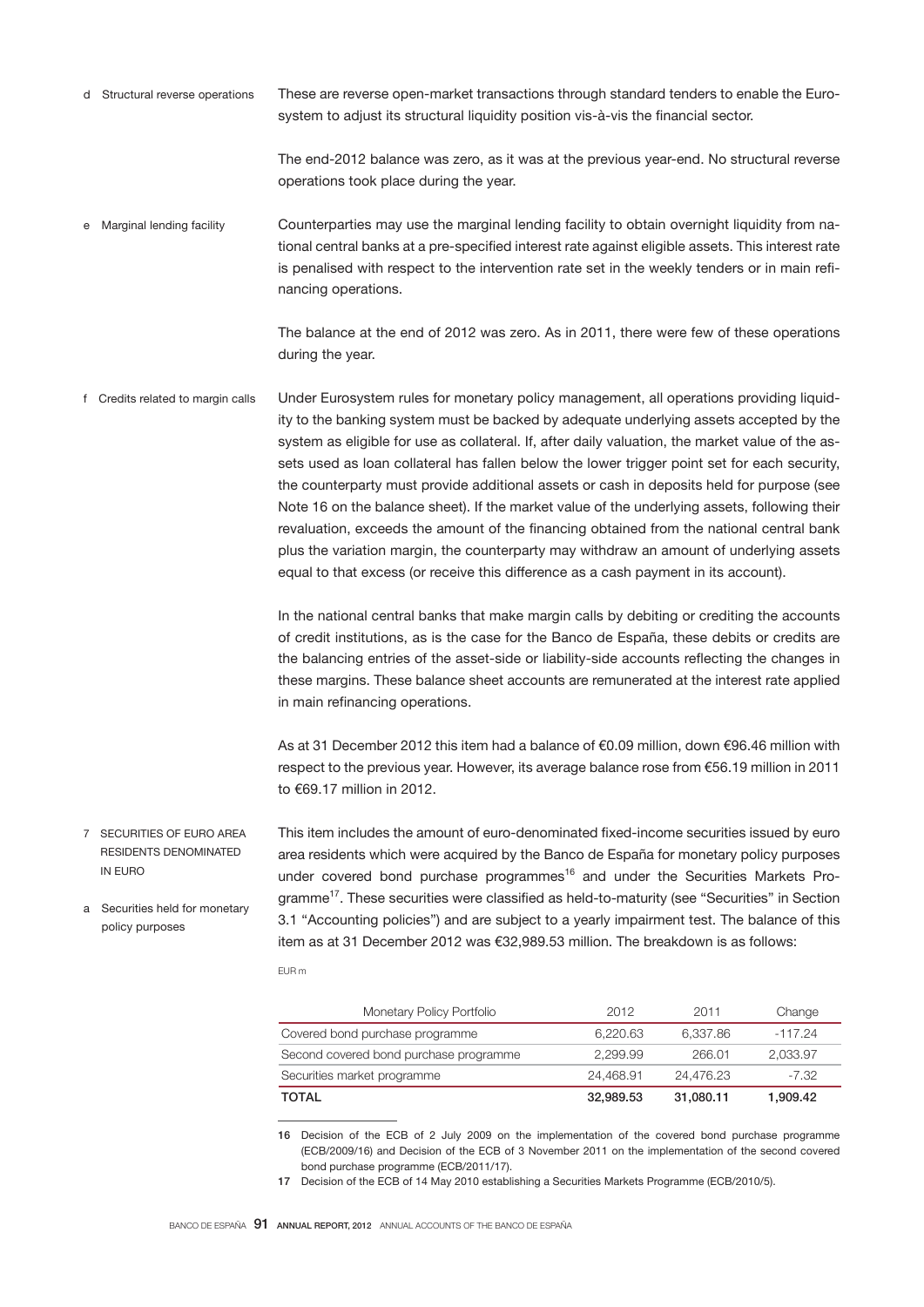The securities purchases under the first covered bond purchase programme were completed in June 2010. The decrease in the balance of this portfolio is due to the redemption of securities and to the premiums and discounts relating thereto which were applied throughout 2012.

On 6 October 2011 the ECB Governing Council announced a second covered bond purchase programme. Under this programme, in November 2011 the European Central Bank and the Eurosystem central banks initiated the purchase of euro-denominated covered bonds issued by euro area residents in order to improve the financing conditions of credit institutions and firms and to encourage banks to maintain and increase lending to their customers. The net increase in this item in 2012 was due to the purchases made. These purchases were completed at the end of October 2012, when the programme ended.

Under the Securities Markets Programme established in May 2010, the Eurosystem central banks may purchase public and private euro area debt securities in order to ensure depth and liquidity in those market segments displaying dysfunctional behaviour. The purpose of this programme is to address the poor functioning of securities markets and re-establish an appropriate monetary policy transmission mechanism. The net decrease in the balance of this item in 2012 was due to the redemption of securities and to the premiums and discounts relating thereto which were applied throughout 2012. On 6 September 2012 the ECB Governing Council decided to end this programme, the securities in this portfolio being held until maturity.

The Governing Council periodically evaluates the financial risks associated with the securities held under the Securities Markets Programme and the two covered bond purchase programmes.

The total amount of the securities acquired by all Eurosystem NCBs under the aforementioned Securities Markets Programme amounted to €192,608 million, of which €24,468.91 million were included in the balance sheet of the Banco de España. Pursuant to Article 32.4 of the ESCB/ECB Statute, any risks that materialise in the securities included in this portfolio must be shared by all Eurosystem central banks in proportion to their share of the subscribed capital of the ECB according to the capital keys in force.

A part of the Banco de España's holdings under the Securities Markets Programme consists of bonds issued by the Hellenic Republic. In February 2012 the Eurosystem central banks changed their holdings of Greek sovereign bonds for new securities issued by the Hellenic Republic. The securities received have the same financial characteristics as those given up. The new securities were not included in the list of those restructured under the private sector participation initiative.

As a result of the impairment test conducted at end-2012, the ECB Governing Council identified two impairment indicators relating to the holdings of Greek bonds. The first was the restructuring in March 2012 of a portion of the securities issued by the Hellenic Republic under the private sector participation initiative and the second was the debt repurchase operation carried out by the Greek government in December 2012. The ECB Governing Council considered that these two developments did not signify any impairment of the securities purchased under the Securities Markets Programme and that, according to the information available as at 31 December 2012, there was no evidence of any change in the estimated future cash flows. Hence no impairment losses were recorded on the holdings of Greek bonds purchased under the Securities Markets Programme or on any of the other securities purchased under that programme.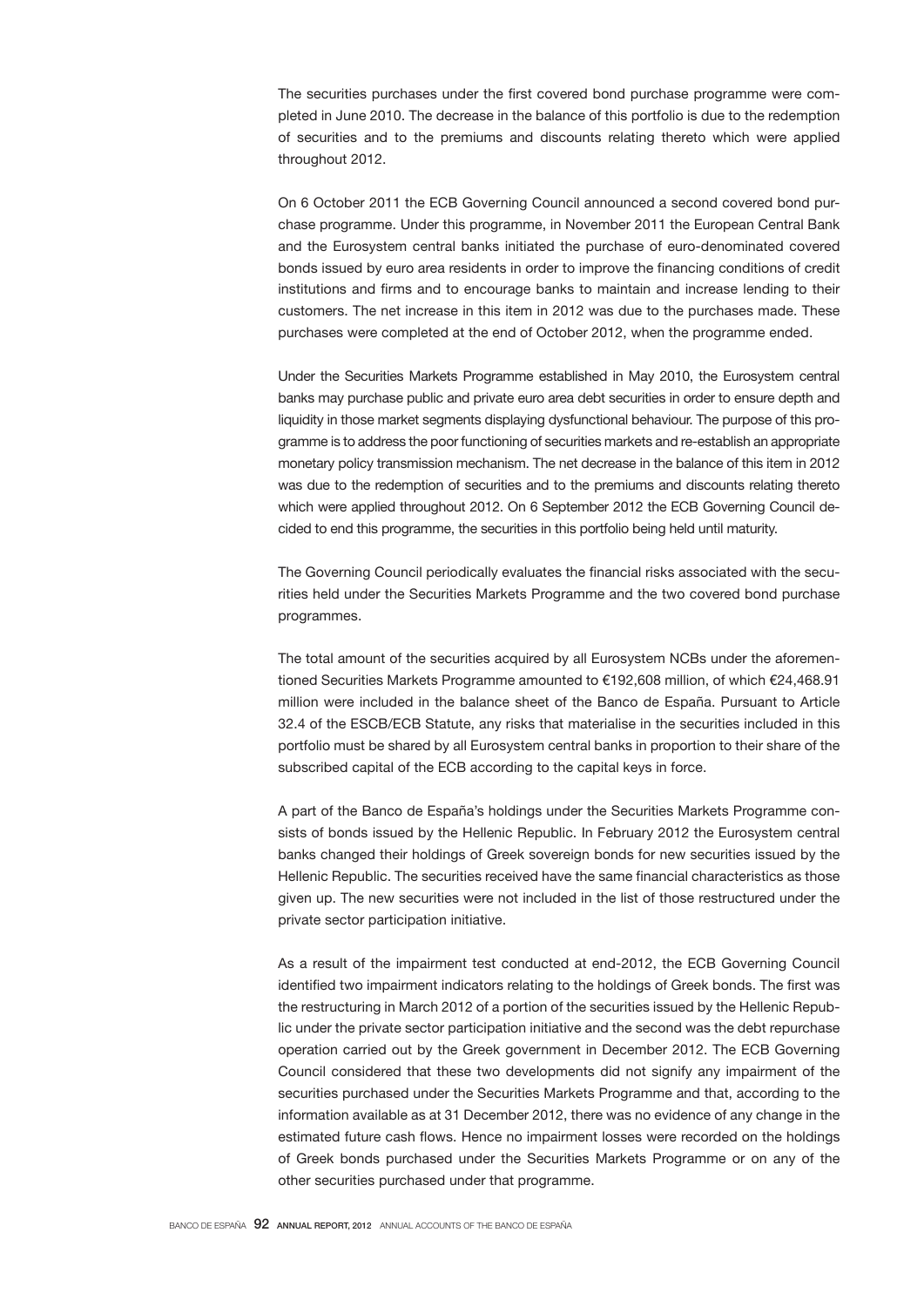As regards the impairment test conducted on the securities purchased under the covered bond purchase programmes, it was considered that, although some of the issuers of those securities were subject to restructurings in 2012, this did not affect the expected cash flows and therefore no impairment losses were recorded.

This item includes that part of the Bank's trading and held-to-maturity portfolios which consists of euro-denominated fixed-income securities issued by euro area residents that are not held for monetary policy purposes. The held-to-maturity portfolio consists of securities with fixed or determinable payments which the Banco de España intends to hold until maturity. The breakdown of this item is as follows: b Other securities

EUR m

| Security investments       | 2012      | 2011      | Change      |
|----------------------------|-----------|-----------|-------------|
| Trading portfolio          | 36.408.59 | 40.160.88 | -3.752.29   |
| Held-to-maturity portfolio | 27.532.44 | 35.144.65 | $-7.612.22$ |
| TOTAL                      | 63.941.03 | 75.305.53 | -11.364.50  |

The balance of this item as at 31 December 2012 was €63,941.03 million, of which 56.9% relate to trading portfolio securities and the remainder (43.1%) to held-to-maturity securities, with no evidence of impairment at year-end.

Overall, these securities decreased by €11,364.50 million in 2012. Specifically, the balance of held-to-maturity securities decreased by €7,612.22 million and that of trading securities decreased by €3,752.29 million.

Specifically, the changes were for the reasons reflected in the following table:

EUR m

| Reason for change                       | Trading portfolio | Held-to maturity<br>portfolio | Total        |
|-----------------------------------------|-------------------|-------------------------------|--------------|
| Net purchase/amortization of securities | -4.769.96         | $-7.618.33$                   | -12,388.29   |
| Unrealised gains at year-end (a)        | 798.91            |                               | 798.91       |
| Unrealised losses at year-end (a)       | $-0.02$           |                               | $-0.02$      |
| Accrued implicit interest               | 218.78            | 6.11                          | 224.89       |
| <b>TOTAL</b>                            | $-3.752.29$       | $-7.612.22$                   | $-11,364.50$ |

a As stated in Section 3.1 "Accounting policies", no periodic valuation is performed on the held-to-maturity portfolio.

This portfolio includes securities issued by general government and by financial institutions in the euro area. It should be noted that all purchases of debt issued by general government are in the secondary market, none being direct subscriptions of security issues.

A part of the Banco de España's holdings in these portfolios consists of bonds issued by the Hellenic Republic. In February 2012 the Eurosystem central banks changed their holdings of Greek sovereign bonds for new securities issued by the Hellenic Republic. The securities received have the same financial characteristics as those given up. The new securities were not included in the list of those restructured under the private sector participation initiative, so there were no impairment losses.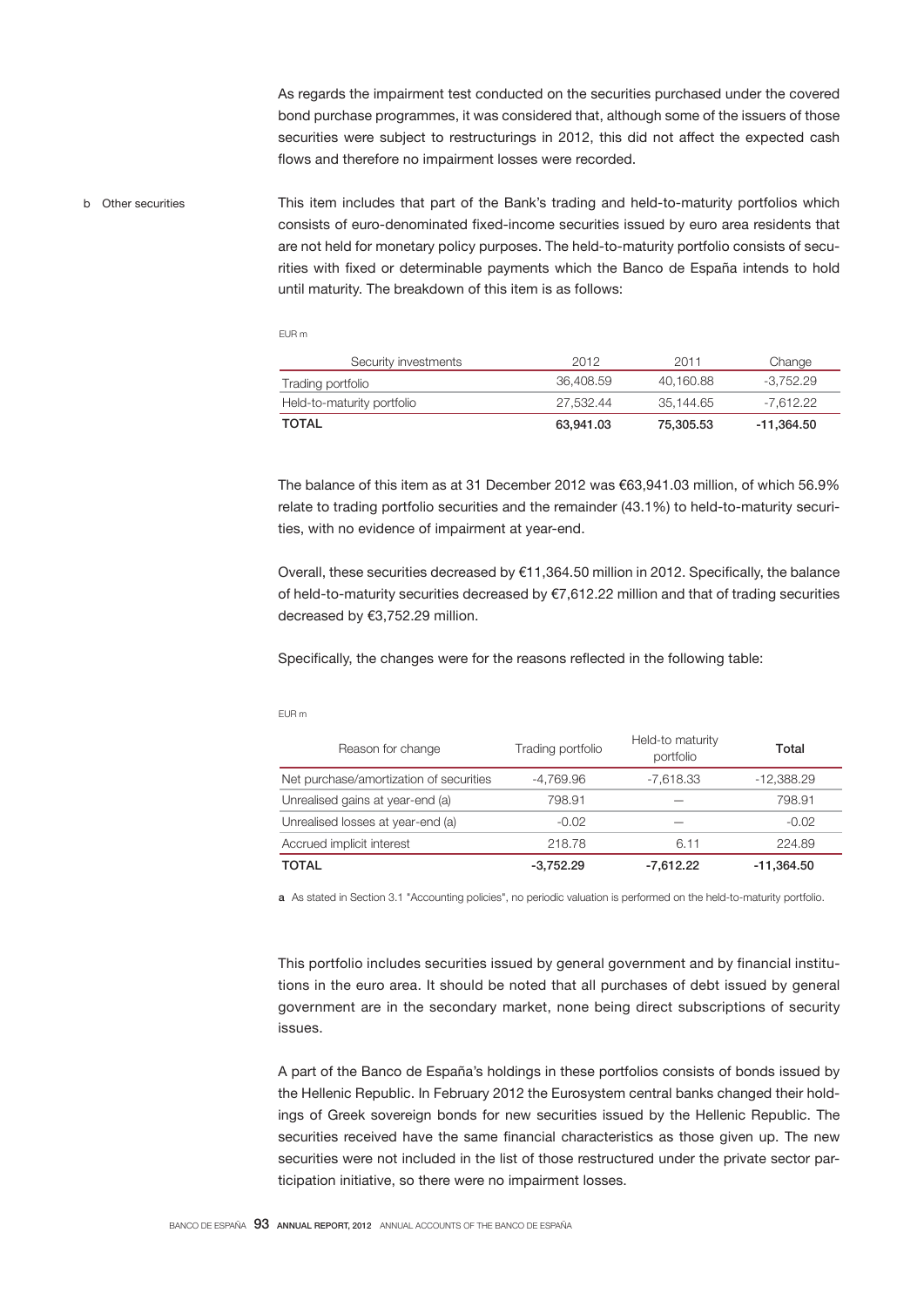8 GENERAL GOVERNMENT DEBT DENOMINATED IN EURO

This item includes loans which, by virtue of their respective laws of creation, were granted to the State prior to the entry into force of Law 21/1993 of 29 December 1993 on the State budget for 1994. Initially they were to be repaid at their nominal amount on a straight-line basis over twenty-five years by means of yearly payments as from 1999, inclusive, in accordance with transitional provision seven of the aforementioned law. However, on 26 March 2007 an agreement was entered into with the central government to bring forward the repayment schedule of these loans, such that they mature in full by 2015 at the latest and the Treasury can request early repayment of all or part of them. Loans repaid early are paid by the Treasury at the cash amount of their market value at the time. A provision has been set up for losses arising from early repayment of these loans (see Note 27 on the balance sheet).

Under that agreement, in 2012 two instalments of the Law 3/1983 loan (that of the reporting year and the last outstanding instalment of the original repayment schedule) and the instalments of the other two loans corresponding to the reporting year were collected.

The outstanding nominal balance as at 31 December 2012 of the loans granted to the State amounted to €2,915.05 million, broken down as follows:

|                                                                                                                                   | 2012     | 2011     | Change    |
|-----------------------------------------------------------------------------------------------------------------------------------|----------|----------|-----------|
| Treasury. Law 3/1983 special account                                                                                              | 585.75   | 781.01   | $-195.25$ |
| Treasury. Law 4/1990 special account                                                                                              | 2.084.39 | 2.431.79 | $-347.40$ |
| Treasury. Credits arising from subscription for<br>participating interests, contributions and quotas<br>in international agencies | 244.90   | 285.72   | -40.82    |
| TOTAL                                                                                                                             | 2.915.05 | 3.498.51 | $-583.47$ |

The change was solely due to yearly repayments on the above-mentioned loans, as set out above. The amounts are shown in the above table.

## 9 INTRA-EUROSYSTEM BALANCES

This heading includes the amounts of the following items:

EUR m

EUR m

| Type of asset                                                                   | 2012      | 2011      | Change   |
|---------------------------------------------------------------------------------|-----------|-----------|----------|
| Participating interest in the ECB                                               | 1.078.50  | 940.10    | 138.40   |
| Claims equivalent to the transfer of foreign<br>reserve assets to the ECB       | 4.783.65  | 4,783.65  |          |
| Net claims related to the allocation of euro<br>banknotes within the Eurosystem | 34.216.14 | 26.453.93 | 7.762.21 |
| <b>TOTAL</b>                                                                    | 40.078.29 | 32.177.68 | 7.900.61 |

Pursuant to Article 28 of the ESCB Statute, the ESCB national central banks are the sole subscribers to the capital of the ECB. Subscriptions depend on the participating interests fixed in accordance with Article 29 of the ESCB Statute based on each country's share in the total population and gross domestic product of the ESCB countries per data furnished by the European Commission. These subscriptions must be adjusted every five years or whenever new Member States join the European Union, i.e. when their NCBs join the ESCB. Since 1 January 2009 the Banco de España's key for subscription of ECB capital has been 8.3040%. a Participating interest in the ECB

> In 2010 the ECB decided to increase its subscribed capital by  $€5$  billion, from €5,760,652,402.58 to €10,760,652,402.58, with effect from 29 December 2010 and the euro area national central banks agreed to pay their additional capital contributions in three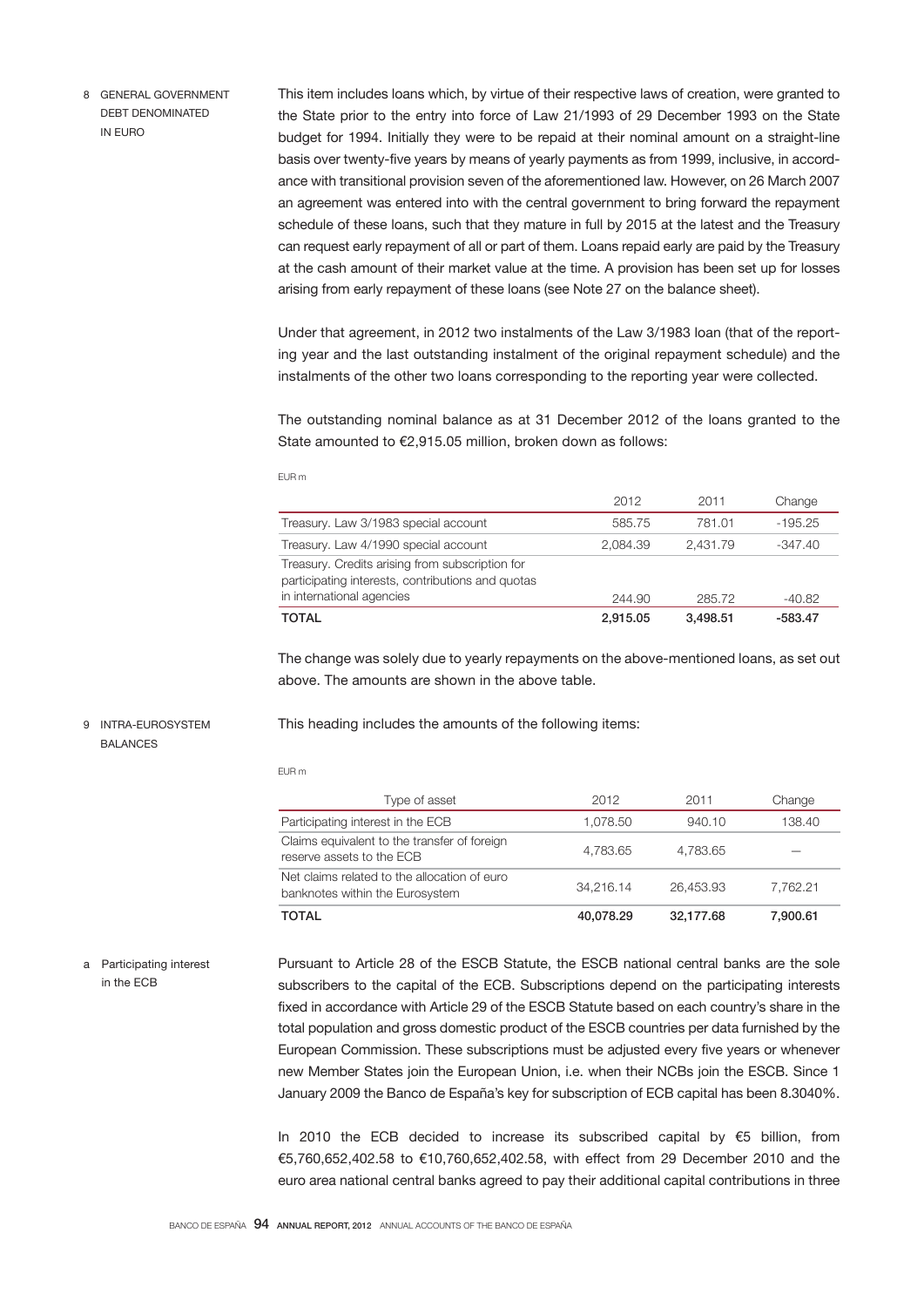equal annual instalments<sup>18</sup>. The first of these payments took place on 29 December 2010, the second on 28 December 2011 and the third on 27 December 2012. With this last payment, the capital disbursed by the Banco de España reached €893.56 million and coincides with the subscribed capital equivalent to 8.3040% of the capital of the ECB.

As a result of this increase, the subscribed capital and paid-up capital of the national central banks is as follows:

EUR

|                                                          | Subscribed capital | Paid-up capital as at 31<br>december 2011 | Paid-up capital as at 31<br>december 2012 |
|----------------------------------------------------------|--------------------|-------------------------------------------|-------------------------------------------|
| Nationale Bank van België/Banque Nationale de Belgique   | 261,010,384.68     | 220,583,718.02                            | 261,010,384.68                            |
| Deutsche Bundesbank                                      | 2,037,777,027.43   | 1,722,155,360.77                          | 2,037,777,027.43                          |
| Eesti Pank                                               | 19,261,567.80      | 16,278,234.47                             | 19,261,567.80                             |
| Central Bank and Financial Services Authority of Ireland | 119,518,566.24     | 101,006,899.58                            | 119,518,566.24                            |
| <b>Bank of Greece</b>                                    | 211,436,059.06     | 178,687,725.72                            | 211,436,059.06                            |
| Banco de España                                          | 893,564,575.51     | 755, 164, 575.51                          | 893,564,575.51                            |
| Banque de France                                         | 1,530,293,899.48   | 1,293,273,899.48                          | 1,530,293,899.48                          |
| Banca d'Italia                                           | 1,344,715,688.14   | 1,136,439,021.48                          | 1,344,715,688.14                          |
| Central Bank of Cyprus                                   | 14,731,333.14      | 12,449,666.48                             | 14,731,333.14                             |
| Banque centrale du Luxembourg                            | 18,798,859.75      | 15,887,193.09                             | 18,798,859.75                             |
| Central Bank of Malta                                    | 6,800,732.32       | 5,747,398.98                              | 6,800,732.32                              |
| De Nederlandsche Bank                                    | 429,156,339.12     | 362,686,339.12                            | 429,156,339.12                            |
| Oesterreichische Nationalbank                            | 208,939,587.70     | 176,577,921.04                            | 208,939,587.70                            |
| Banco de Portugal                                        | 188,354,459.65     | 159, 181, 126.31                          | 188,354,459.65                            |
| Banka Slovenije                                          | 35,381,025.10      | 29,901,025.10                             | 35,381,025.10                             |
| Národná banka Slovenska                                  | 74,614,363.76      | 63,057,697.10                             | 74,614,363.76                             |
| Suomen Pankki - Finlands Bank                            | 134,927,820.48     | 114,029,487.14                            | 134,927,820.48                            |
| Subtotal for euro area NCBs                              | 7,529,282,289.35   | 6,363,107,289.36                          | 7,529,282,289.35                          |
| Българска народна банка (Bulgarian National Bank)        | 93,467,026.77      | 3,505,013.50                              | 3,505,013.50                              |
| Česká národní banka                                      | 155,728,161.57     | 5,839,806.06                              | 5,839,806.06                              |
| Danmarks Nationalbank                                    | 159,634,278.39     | 5,986,285.44                              | 5,986,285.44                              |
| Latvijas Banka                                           | 30,527,970.87      | 1,144,798.91                              | 1,144,798.91                              |
| Lietuvos bankas                                          | 45,797,336.63      | 1,717,400.12                              | 1,717,400.12                              |
| Magyar Nemzeti Bank                                      | 149,099,599.69     | 5,591,234.99                              | 5,591,234.99                              |
| Narodowy Bank Polski                                     | 526,776,977.72     | 19,754,136.66                             | 19,754,136.66                             |
| Banca Națională a României                               | 265, 196, 278.46   | 9,944,860.44                              | 9,944,860.44                              |
| Sveriges Riksbank                                        | 242,997,052.56     | 9,112,389.47                              | 9,112,389.47                              |
| Bank of England                                          | 1,562,145,430.59   | 58,580,453.65                             | 58,580,453.65                             |
| Subtotal for non-euro area NCBs                          | 3,231,370,113.23   | 121,176,379.25                            | 121, 176, 379. 25                         |
| TOTAL (a)                                                | 10,760,652,402.58  | 6,484,283,668.61                          | 7,650,458,668.60                          |

a Due to rounding, the subtotals and totals may not equal the sum of the individual figures in the table.

This item also includes the participating interest in ECB equity. Its balance of  $\epsilon$ 184.94 million at 31 December 2012, unchanged from that in 2011, is the amount paid in previous years for the Banco de España's participating interest in ECB reserves due to the increase in the Banco de España's share of the ECB capital key. Accordingly, the Banco de España's share in ECB capital is €1,078.50 million.

<sup>18</sup> Decision of the ECB of 13 December 2010 on the increase of the European Central Bank's capital (ECB/2010/26) and Decision of the ECB of 13 December 2010 on the paying-up of the increase of the European Central Bank's capital by the national central banks of Member States whose currency is the euro ( ECB/2010/27).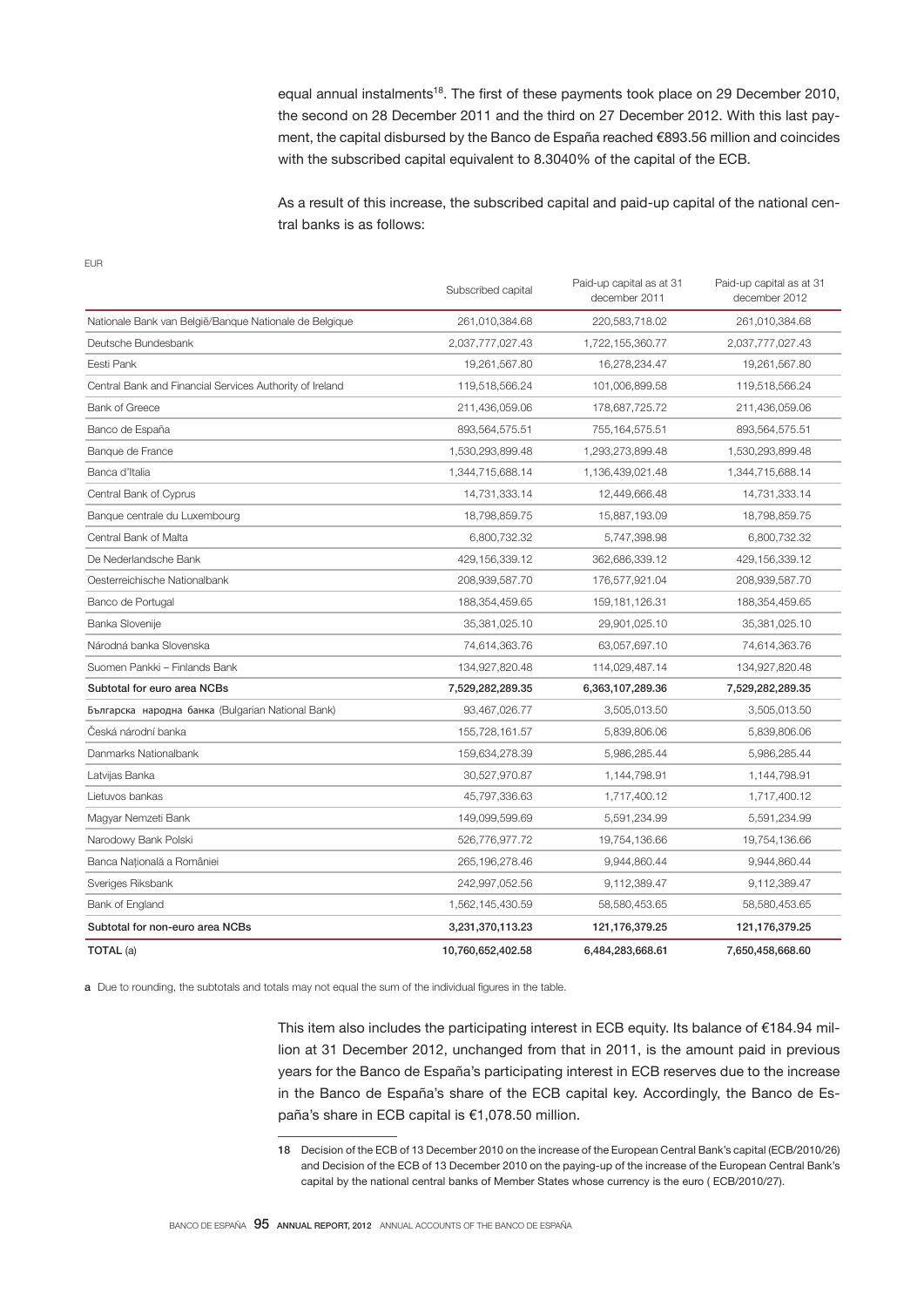b Claims equivalent to the transfer of foreign reserve assets to the ECB

These represent the ECB's debt to the Banco de España arising from the transfer of foreign reserve assets to the ECB. The claims equivalent to the transferred reserves are denominated in euro at a value fixed from the time of their transfer. They are remunerated at the latest available marginal rate for the Eurosystem's main refinancing operations, reduced by 15% to reflect a zero return on the gold component, which at the time accounted for 15% of the total reserves transferred. Their year-end balance of €4,783.65 million is unchanged from the previous year.

This item, the balance of which amounted to €34,216.14 million at end-2012, consists of the claims and liabilities of the Banco de España vis-à-vis the Eurosystem in relation to the allocation of euro banknotes within the Eurosystem when there is an overall debit balance (see "Banknotes in circulation" and "Intra-Eurosystem balances" in the section on accounting policies). c Net claims related to the allocation of euro banknotes within the Eurosystem

> The increase with respect to 2011 ( $E$ 7,762.21 million) was due to the decrease in banknotes put into circulation by the Banco de España in 2012 (-7.3%) and the contrasting rise in the Eurosystem as a whole (growth of 2.7%), which resulted in the aforementioned increase in the balance of these accounts.<sup>19</sup>

- In accordance with Eurosystem rules, since the accounts making up this item have a net credit balance, this information is presented on the liabilities side of the balance sheet (see Note 22 on the balance sheet). d Other claims within the Eurosystem (net)
- The balance of this item amounted to €263.67 million at end-2012, of which €643.06 million related to cost and €379.39 million to accumulated depreciation. 10 OTHER ASSETS TANGIBLE AND INTANGIBLE FIXED ASSETS

The breakdown of this item into its components, together with their accumulated depreciation, is as follows:

|                                                    | 2012   | 2011   | Change  |
|----------------------------------------------------|--------|--------|---------|
| Tangible fixed assets                              | 511.86 | 496.25 | 15.61   |
| Land and unbuilt plots                             | 5.35   | 5.35   |         |
| Buildings, structures and renovation work          | 109.96 | 107.34 | 2.63    |
| Plant in buildings                                 | 185.41 | 174.99 | 10.42   |
| Furniture and fittings                             | 38.09  | 37.64  | 0.46    |
| Office machines other than computer equipment      | 54.16  | 53.92  | 0.25    |
| Computer equipment                                 | 60.97  | 58.97  | 2.00    |
| Transport equipment                                | 8.12   | 8.53   | $-0.42$ |
| Libraries                                          | 5.29   | 5.42   | $-0.12$ |
| Other tangible fixed assets                        | 5.07   | 4.99   | 0.08    |
| Art collection                                     | 39.43  | 39.11  | 0.32    |
| Intangible fixed assets                            | 83.43  | 72.25  | 11.19   |
| Computer applications                              | 83.38  | 72.19  | 11.19   |
| Industrial property                                | 0.06   | 0.06   |         |
| Fixed assets in progress                           | 47.77  | 51.37  | $-3.61$ |
| Buildings, plant in buildings and other structures | 9.41   | 16.44  | $-7.03$ |
| Computer applications of Banco de España           | 13.05  | 15.21  | $-2.16$ |
| Computer applications of Eurosystem                | 24.43  | 19.29  | 5.14    |
| Other fixed assets in progress                     | 0.87   | 0.43   | 0.44    |
| <b>TOTAL</b>                                       | 643.06 | 619.86 | 23.19   |

EUR m

19 The increase in the Eurosystem as a whole was €23,964 million, of which €2,616.51 million related to the Banco de España.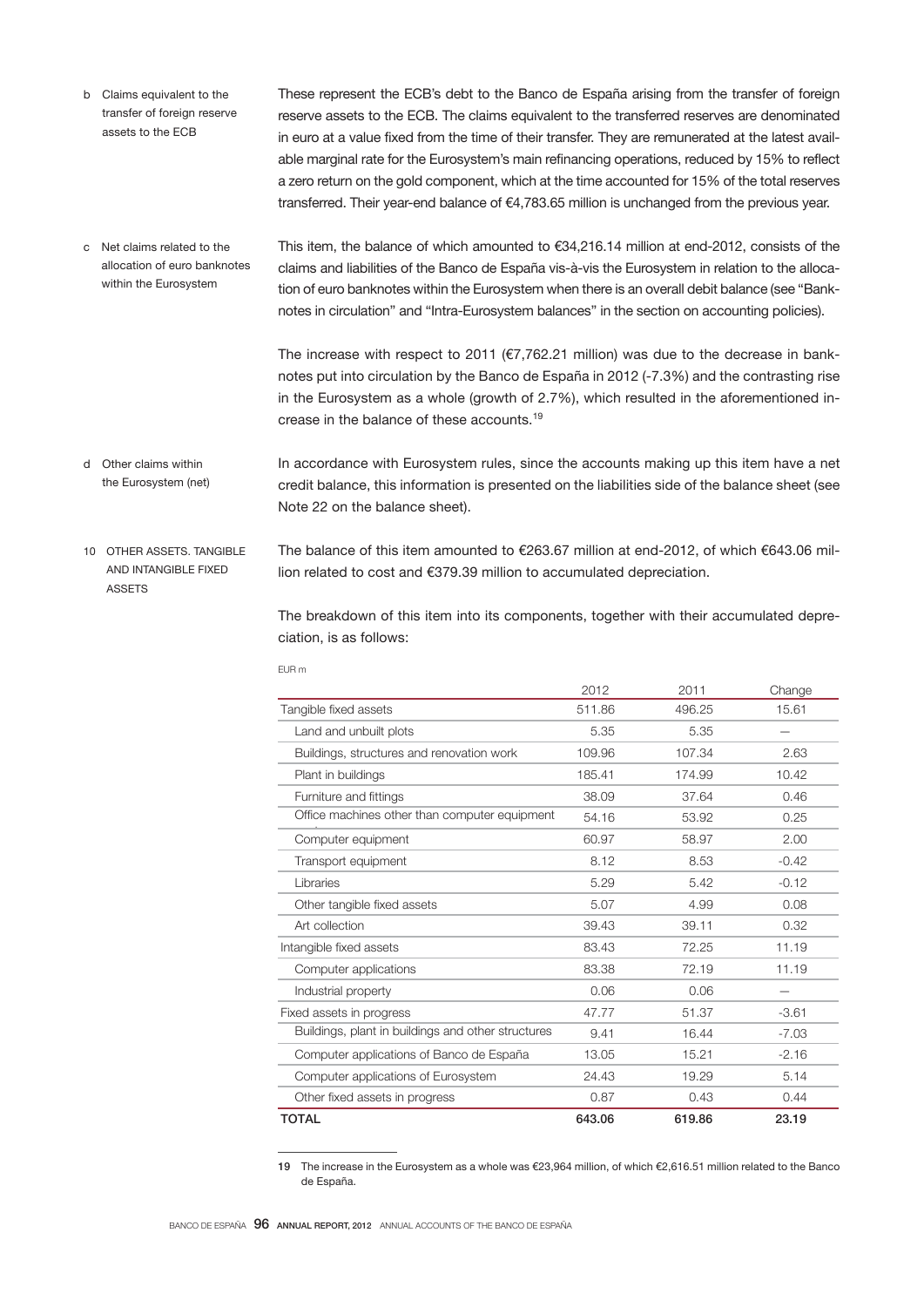#### EUR m

| Accumulated depreciation or amortization         | 2012      | 2011      | Change   |
|--------------------------------------------------|-----------|-----------|----------|
| Tangible fixed assets                            | $-319.88$ | $-299.88$ | $-20.00$ |
| Buildings, structures and renovation work        | $-38.96$  | $-36.32$  | $-2.64$  |
| Plant in buildings                               | $-143.01$ | $-134.01$ | $-9.00$  |
| Furniture and fittings                           | $-28.95$  | $-27.17$  | $-1.78$  |
| Office machines other than computer<br>equipment | -44.36    | -42.53    | -1.83    |
| Computer equipment                               | -49.97    | $-45.67$  | -4.30    |
| Transport equipment                              | $-7.29$   | $-7.24$   | $-0.05$  |
| Libraries                                        | $-3.13$   | $-3.02$   | $-0.11$  |
| Other tangible fixed assets                      | $-4.22$   | $-3.92$   | $-0.30$  |
| Intangible fixed assets                          | $-59.50$  | $-51.47$  | $-8.03$  |
| Computer applications                            | $-59.45$  | $-51.41$  | $-8.03$  |
| Industrial property                              | $-0.06$   | $-0.06$   |          |
| <b>TOTAL</b>                                     | $-379.39$ | -351.35   | $-28.03$ |

The increase in fixed assets in 2012 basically arose from increased investment in development of certain computer applications, from the acquisition and updating of software licences and from the implementation of various projects for the Eurosystem. It was also due to electrical upgrading work in the Cibeles building, the installation of an air conditioning system in the data centre at the Alcalá 522 building, the overhaul of the air conditioning systems at various branches and the refurbishment of the banking hall and adjacent areas at the Cibeles building. Notwithstanding the above, fixed assets net of depreciation decreased with respect to the previous year by €4.39 million.

- This item includes €45.70 million of financial investments relating basically to the Banco de España's participating interests in the Bank for International Settlements and in Bolsas y Mercados Españoles, Sociedad Holding de Mercados y Sistemas Financieros, S.A. The decrease of €1.06 million in these financial assets was due to the lower underlying book value of this firm. 11 OTHER ASSETS. OTHER FINANCIAL ASSETS
- This item includes the amount of the net debtor position arising from foreign-exchange forward and swap transactions valued at the exchange rates prevailing at the end of the year. When the position is a creditor one, it is recorded under the same heading in liability item 12.1. Its debit balance of €162.30 million as at end-2012 is the net value of the swap and forward transactions outstanding at that date that are listed below: 12 OTHER ASSETS. OFF-BALANCE-SHEET INSTRUMENTS REVALUATION DIFFERENCES

|                     | 2012     |            |                                 |                         |                                     | 2011                                |
|---------------------|----------|------------|---------------------------------|-------------------------|-------------------------------------|-------------------------------------|
| Operation           | Position | Currency   | Currency<br>amount<br>(million) | Market<br>exchange rate | Equivalent<br>(million $\epsilon$ ) | Equivalent<br>(million $\epsilon$ ) |
|                     | Debtor   | <b>EUR</b> | 304.95                          | 1.0000                  | 304.95                              | 4,139.80                            |
| Swap                |          | <b>USD</b> | 2.945.87                        | 1.3194                  | 2,232.73                            |                                     |
|                     | Creditor | <b>JPY</b> | 235,429.75                      | 113,6100                | 2,072.26                            |                                     |
|                     |          | <b>USD</b> | 400.00                          | 1.3194                  | 303.17                              | 4,250.71                            |
| Forward             | Debtor   | <b>USD</b> | 0.88                            | 1.3194                  | 0.67                                |                                     |
|                     | Creditor | <b>JYP</b> | 70.25                           | 113.6100                | 0.62                                |                                     |
| <b>NET POSITION</b> |          |            |                                 |                         | 162.30                              | $-110.92$                           |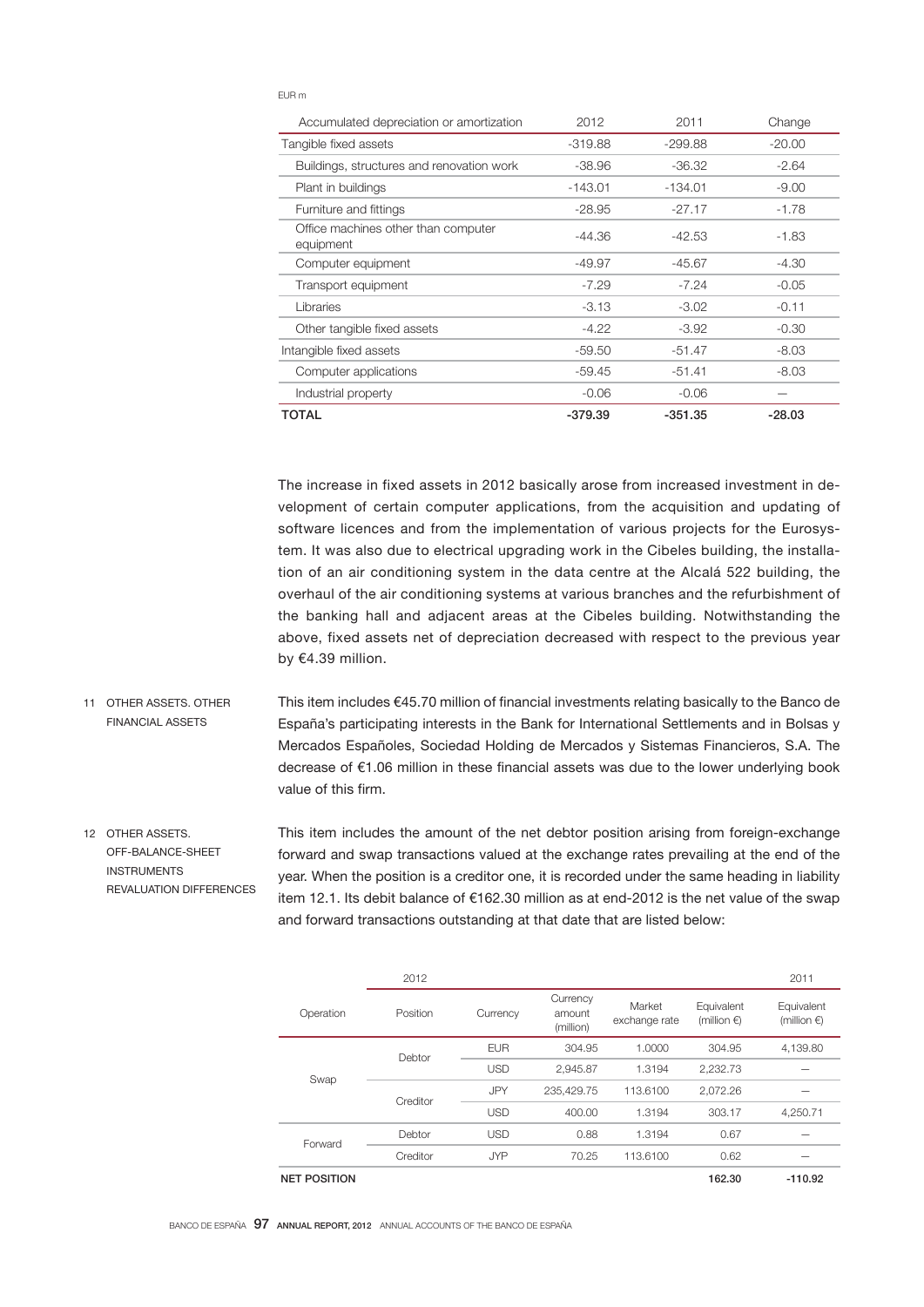At year-end the unexpired euro-US dollar swaps were those entered into under the liquidity provision cooperation agreements (swap line) with the Federal Reserve, US dollar-yen swaps and forward sales of yen against US dollars yet to be executed.

Regarding the exceptional liquidity-providing transactions in the form of swaps, it should be noted that on 4 December 2012 the ECB Governing Council decided, in agreement with the central banks involved, to prolong the liquidity provision agreements (swap line) with the Federal Reserve until 1 February 2014. Previously, these agreements had been authorised until 1 February 2013.

13 OTHER ASSETS. ACCRUALS AND PREPAID EXPENSES

The main components of this item, the balance of which amounts to  $\epsilon$ 4,825.31 million, are as follows:

|                                                 | 2012     | 2011     | Change    |
|-------------------------------------------------|----------|----------|-----------|
| Accrued interest arising from securities        |          |          |           |
| acquisitions and accrued coupon interest        |          |          |           |
| receivable                                      | 2,183.95 | 2,197.17 | $-13.22$  |
| Trading portfolio                               | 873.78   | 777.61   | 96.17     |
| Denominated in foreign currency                 | 54.59    | 51.96    | 2.64      |
| Denominated in euro                             | 819.19   | 725.66   | 93.53     |
| Held-to-maturity portfolio                      | 643.12   | 792.22   | $-149.10$ |
| Denominated in foreign currency                 | 37.97    | 49.68    | $-11.71$  |
| Denominated in euro                             | 605.16   | 742.54   | $-137.39$ |
| Held for monetary policy purposes               | 667.04   | 627.34   | 39.71     |
| Other accrued interest receivable               | 2,636.78 | 238.41   | 2,398.37  |
| On claims equivalent to the transfer of foreign |          |          |           |
| reserves to the ECB                             | 36.43    | 51.50    | $-15.08$  |
| On intra-Eurosystem claims arising from         |          |          |           |
| banknotes adjustments                           | 59.99    | 87.11    | $-27.12$  |
| On monetary policy operations                   | 2,521.93 | 95.33    | 2,426.60  |
| On exceptional liquidity-providing operations   | 0.14     | 1.20     | $-1.06$   |
| Claims on the IMF                               | 1.54     | 3.21     | $-1.67$   |
| On swaps operations                             | 1.58     |          | 1.58      |
| On foreign currency deposits                    | 15.11    |          | 15.11     |
| Other                                           | 0.06     | 0.06     |           |
| Accrued commissions receivable and prepaid      |          |          |           |
| expenses                                        | 4.58     | 4.12     | 0.47      |
| <b>TOTAL</b>                                    | 4,825.31 | 2,439.70 | 2,385.61  |

EUR m

As can be seen in the above table, the most significant item relates to accrued interest receivable on monetary policy operations, which increased significantly (by €2,426.60 million) due to the larger volume of outstanding long-term transactions at year-end. The other main accounts are accrued interest arising from securities purchases and accrued coupon interest receivable denominated in euro arising from the trading portfolio (€819.19 million), from the held-to maturity portfolio (€605.16 million) and from monetary policy operations (€667.04 million). In total, this interest decreased by €13.22 million with respect to the previous year due to the lower average rate of return. There was likewise a decrease in interest receivable on claims equivalent to the transfer of foreign reserve assets to the ECB and in the interest accrued on intra-Eurosystem banknote adjustment and offsetting accounts as a result of the lower average rate of return. The rise in interest receivable on foreign-currency deposits (€15.11 million) was because of the US dollar time deposits with financial institutions held in 2012 but not in 2011.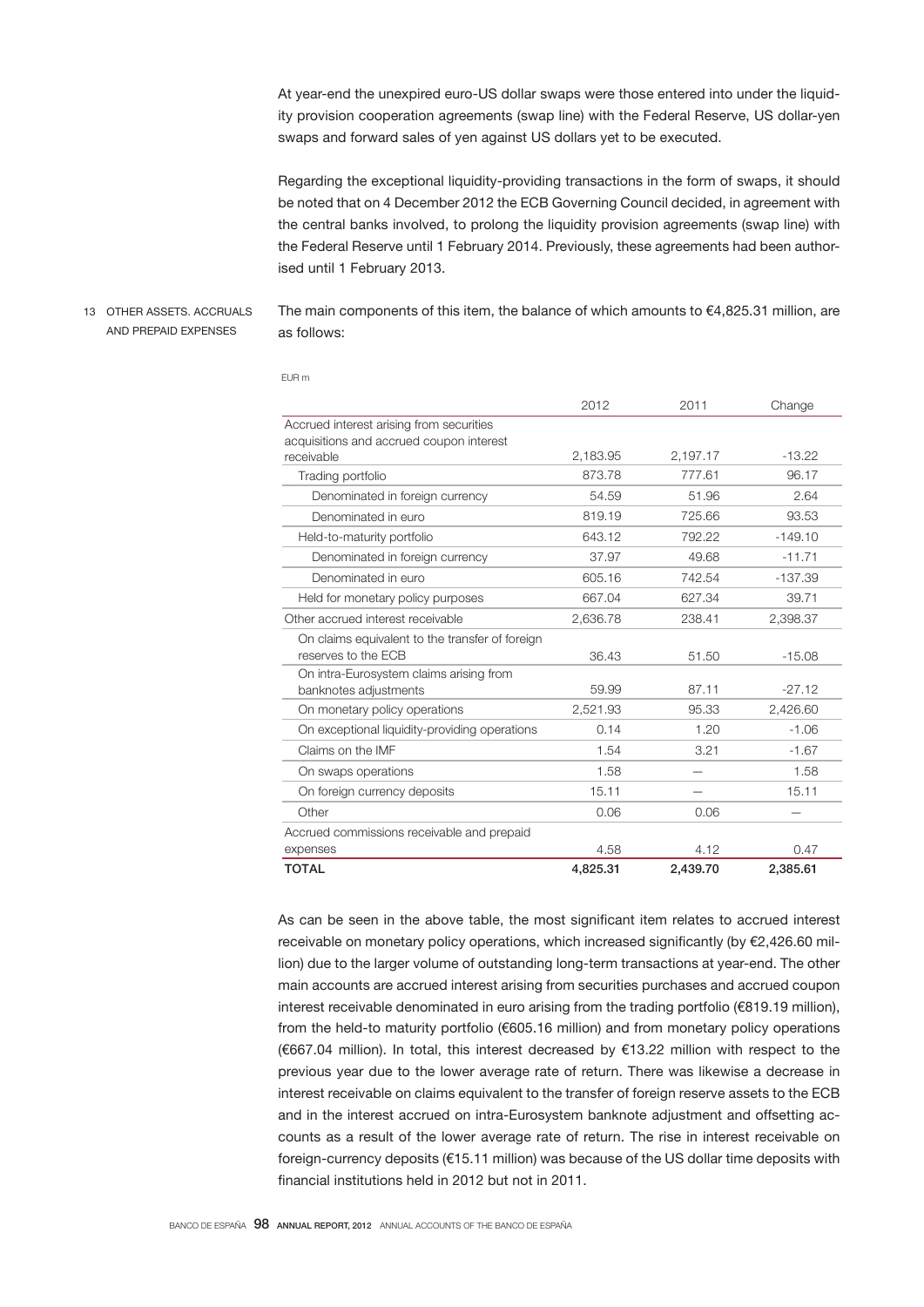- The most significant components of this item, which totals €1,972.07 million, are the transfer to the Treasury on 3 December 2012 of €1,732.54 million, equivalent to 70% of the Bank's profits earned to 30 September 2012, adjusted in line with the projected performance of profits up to year-end (see Note 15 on the profit and loss account), which was €512.51 million higher than in the previous year, and the home loans and repayable advances granted to Bank employees, the balance of which, at €188.77 million, was up by €3.19 million from 2011. 14 OTHER ASSETS. SUNDRY
- The balance of banknotes in circulation (€99,641.36 million) represents the Banco de España's share in the total euro banknotes in circulation (see "Banknotes in circulation" in Section 3.1 Accounting policies) according to the Eurosystem euro banknote allocation key (10.9185% of the total issue by all the central banks) after deducting those corresponding to the ECB (8% of the total). This balance was €2,616.51 million higher than in the previous year because of the greater volume of euro banknotes in circulation in the Eurosystem. The difference between the balance of the banknotes allocated as per the balance sheet and those put into circulation by the Banco de España is recorded in an adjustment account under this heading, with a balancing entry in item 9.4 on the assets side of the balance sheet. 15 BANKNOTES IN **CIRCULATION**
- The overall balance of the different types of deposit held by credit institutions with the Banco de España amounted to €72,004.69 million at end-2012, €21,070.98 million more than in the previous year. This higher balance was basically due to the increase in the deposit facility and, to a lesser extent, in the deposits related to margin calls, offset in part by the decrease in the balances of "fixed-term deposits" and of institutions' current accounts (including minimum reserves). 16 LIABILITIES TO EURO AREA CREDIT INSTITUTIONS RELATED TO MONETARY POLICY OPERATIONS DENOMINATED IN EURO

The breakdown and the amounts in both reporting years are as follows:

| I<br>. .<br>., |  |
|----------------|--|

| Type of liability                     | 2012      | 2011      | Change      |
|---------------------------------------|-----------|-----------|-------------|
| Current accounts                      |           |           |             |
| (covering the minimum reserve system) | 12,851.75 | 14,561.25 | $-1,709.50$ |
| Deposit facility                      | 59,046.50 | 33,335.00 | 25,711.50   |
| Fixed-term deposits                   |           | 3,000.00  | $-3,000.00$ |
| Fine-tuning reverse operations        |           |           |             |
| Deposits related to margin calls      | 106.45    | 37.46     | 68.99       |
| <b>TOTAL</b>                          | 72,004.69 | 50.933.71 | 21.070.98   |

The first component, which includes the total current accounts held by credit institutions at the Banco de España, in which they maintain the minimum reserves required for monetary policy implementation purposes, underwent a decrease of €1,709.50 million (11.7%). Its average balance also decreased during the year, falling from €23,591.06 million in 2011 to €12,338.95 million in 2012 (47.7%). This decrease was due to the reduction in the reserve requirement from 2% in 2011 to 1% from 18 January 2012.

The item "Deposit facility", which includes overnight deposits remunerated at a fixed interest rate (appreciably lower than the interest rate on main refinancing operations), increased from €33,335.00 million in 2011 to €59,046.50 million in 2012. Its average balance also increased (€35,059.14 million in 2012 compared with €6,153.64 million in 2011), reflecting certain misalignments in the interbank market.

The balance of fixed-term deposits was zero as at 31 December 2012. They are fine-tuning operations (liquidity withdrawals) that take the form of deposits. During 2012 the Eurosys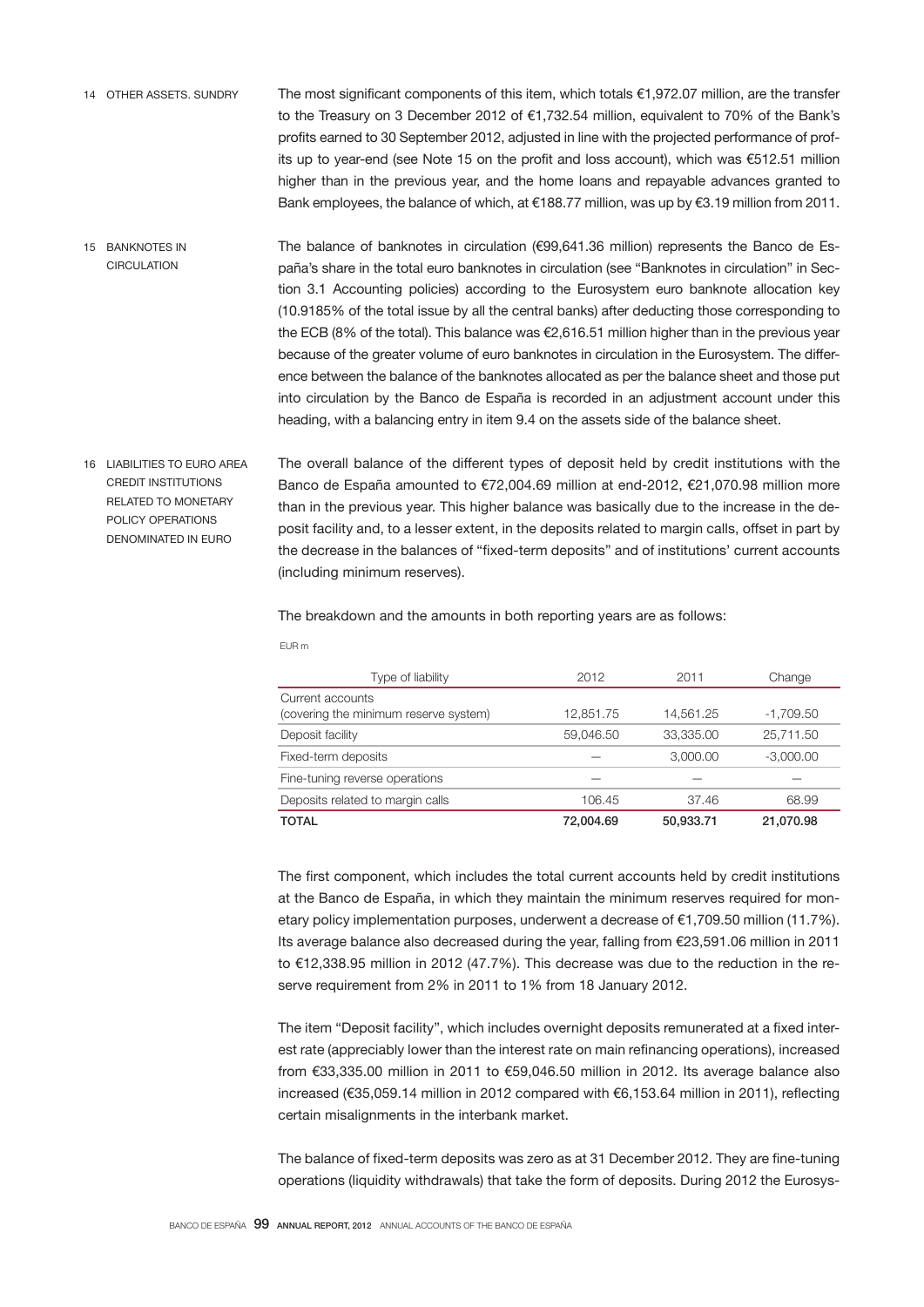tem carried out 52 operations of this type. The average balance decreased during the year from €493.64 million in 2011 to €39.50 million in 2012.

The other captions in this item relate to fine tuning reverse operations and deposits related to margin calls. As at 31 December 2012, fine tuning reverse operations had a zero balance, while institutions' deposits related to margin calls amounted to €106.45 million (€37.46 million in 2011).

This item includes the deposits held by credit institutions at the Banco de España which are not related to monetary policy operations. 17 OTHER LIABILITIES TO EURO AREA CREDIT INSTITUTIONS DENOMINATED IN EURO

> It balance of €110.01 million at end-2012 related nearly in full to a deposit of a credit institution which had been frozen to prevent the legal limit on covered bond issuance being breached as a result of the transfer of assets to SAREB (asset management company for assets arising from bank restructuring).

18 LIABILITIES TO OTHER EURO AREA RESIDENTS DENOMINATED IN EURO.– GENERAL GOVERNMENT

This item includes the deposits held by general government with the Banco de España. The outstanding balance at year-end was €9,009.99 million, which breaks down as follows:

EUR m

|                                                                                  | 2012     | 2011     | Change    |
|----------------------------------------------------------------------------------|----------|----------|-----------|
| Central government (State)                                                       | 6.306.83 | 2.096.91 | 4.209.92  |
| Treasury current account                                                         | 2,500.42 | 225.04   | 2,275.38  |
| Other central government agencies<br>and similar bodies                          | 3.806.41 | 1.871.87 | 1.934.54  |
| Territorial government                                                           | 498.88   | 153.66   | 345.22    |
| Regional (autonomous) governments,<br>administrative agencies and similar bodies | 498.53   | 152.70   | 345.83    |
| Local government                                                                 | 0.35     | 0.96     | $-0.61$   |
| Social security funds                                                            | 2.204.28 | 3,175.12 | $-970.84$ |
| Social Security System                                                           | 2.203.36 | 3.174.20 | $-970.84$ |
| Other                                                                            | 0.92     | 0.93     |           |
| TOTAL                                                                            | 9.009.99 | 5.425.69 | 3.584.30  |

The increase in this item (€3,584.30 million) was due to the higher balances held by central government (up €4,209.92 million on 2011) and by regional governments, included under "Territoral governments" (€345.83 million). The balances held by Social Security Funds decreased by €970.84 million. As regards average balances, there was an increase in those held by central government (€6,017.80 million in 2012 against €2,915.76 million in 2011) and by regional governments (€362.88 million in 2012 against €298.72 in 2011) and a decrease in that held by social security funds (€3,657.87 million in 2012 against €4,892.42 million in 2011).

The balances held by central government are subject to a daily collateralised assignment through an auction conducted on behalf of the Treasury.

19 LIABILITIES TO OTHER EURO AREA RESIDENTS DENOMINATED IN EURO.– OTHER LIABILITIES

Included here are the current accounts of financial institutions other than credit institutions, such as the Deposit Guarantee Fund, other financial intermediaries associated with securities markets settlement, other intermediaries in the debt book-entry market, etc., as well as the current accounts of non-administrative public and autonomous agencies of the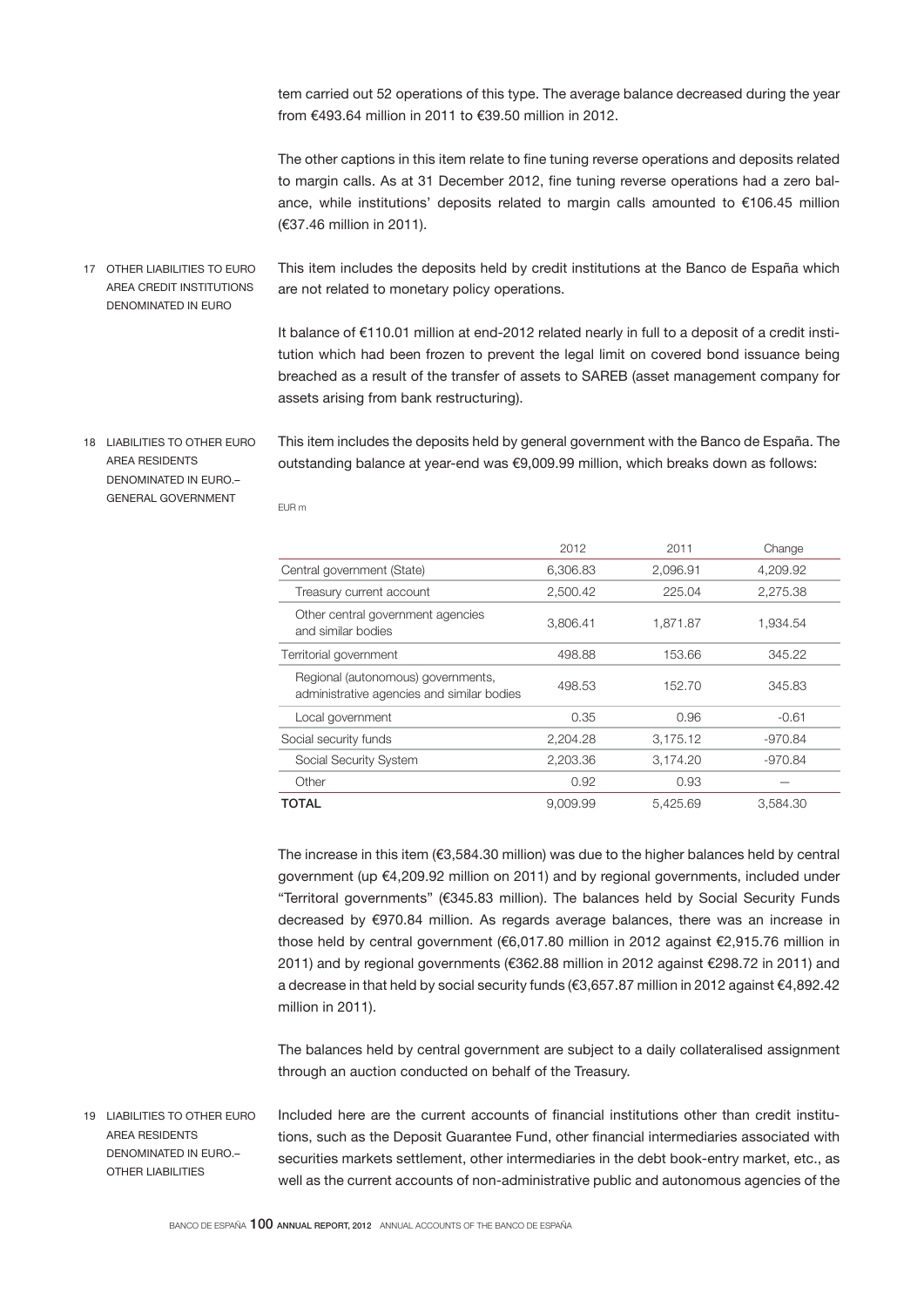State, the current accounts of employees and pensioners and other accounts of legal entities classified in "Other resident non-financial sectors".

The balance of €1,941.86 million at end-2012 was €1,797.51 million higher than at end-2011, basically due to the opening of deposits in the name of the securitisation special purpose entities which so requested, and to the deposits in the name of MEEF (Mercado Español de Futuros Financieros – Spanish financial futures market) to collateralise the settlement of its transactions.

- This item includes basically the euro-denominated accounts held by international organisations, non-Eurosystem monetary authorities and central banks to which reserve management services are provided. The balance of €141.68 million was €239.07 million lower than a year earlier, due to decrease in deposits of the central banks to which reserve management services are provided and in deposits of international organisations and non-Eurosystem monetary authorities. 20 LIABILITIES TO NON-EURO AREA RESIDENTS DENOMINATED IN EURO
- This item of €3,296.08 million shows the equivalent amount of the special drawing rights allocated to Spain by the IMF, the balancing entry to the initial allocation of SDRs recorded in assets-side item 2.1 of the balance sheet. The total amount of this item decreased by €59.38 million with respect to the previous year, due to the variation in the exchange rate. 21 COUNTERPART OF SPECIAL DRAWING RIGHTS ALLOCATED BY THE IMF
- This item, which as at 31 December 2012 had a balance of €336,831.24 million, comprises the following two sub-items: 22 INTRA-EUROSYSTEM LIABILITIES
- In accordance with Eurosystem rules, since the accounts making up this item have a net debit balance, this information is presented on the assets side of the balance sheet. a Net liabilities related to the allocation of euro banknotes within the Eurosystem
- The balance of €336,831.24 million as at 31 December 2012 represents the sum of three components: 1) the position of the Banco de España vis-à-vis the ECB in respect of the transfers issued and received through TARGET2 by the ESCB national central banks, including the ECB, plus the balances held with Eurosystem central banks through correspondent accounts; 2) the position vis-à-vis the ECB in respect of the pooling and allocation of monetary income within the Eurosystem pending settlement; and 3) the Banco de España's position vis-à-vis the ECB in respect of any amounts receivable or refundable, basically in respect of the seigniorage income relating to euro banknotes issued by the ECB and of the income on securities acquired by the ECB under the Securities Markets Programme. b Other liabilities within the Eurosystem (net)

EUR m

| <b>TOTAL</b>                                                                       | 336,831,24 | 174.826.42 | 162.004.82 |
|------------------------------------------------------------------------------------|------------|------------|------------|
| Dividend from banknote seigniorage income                                          | $-68.20$   | $-77.38$   | 9.18       |
| Position with ECB due to contribution and<br>allocation of monetary income         | -444.95    | $-74.78$   | $-370.17$  |
| BDE's position vis-á-vis ECB due to transfers<br>made and received through TARGET2 | 337.344.39 | 174,978.57 | 162,365.82 |
|                                                                                    | 2012       | 2011       | Change     |

Regarding the first component, the year-end net transfers via TARGET2 had a credit balance of €337,344.47 million, while the correspondent accounts showed a debit balance of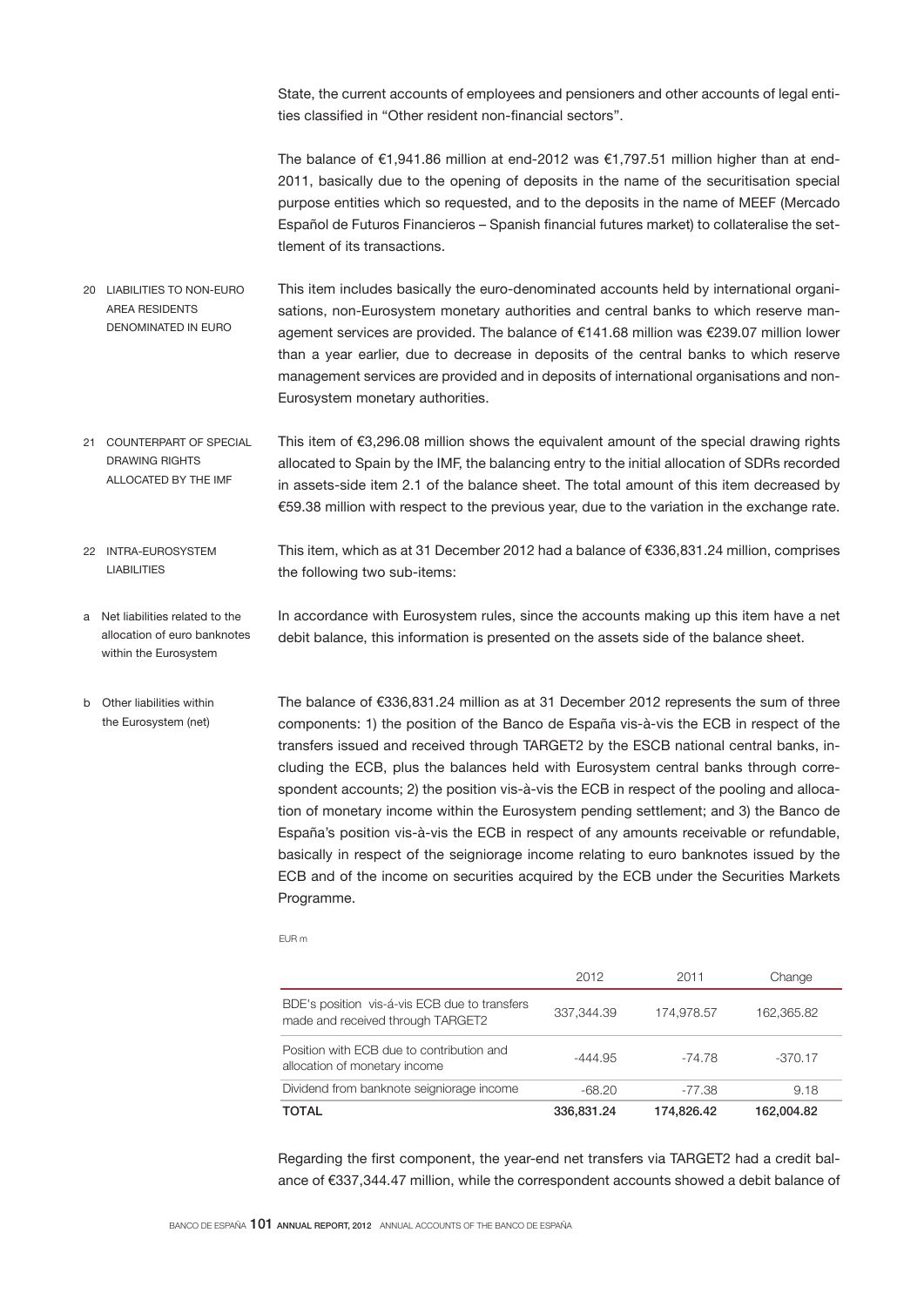€0.08 million. The remuneration of this position is calculated daily at the marginal interest rate of Eurosystem main refinancing operations. The average balance for the year increased considerably from €70,706.62 million in 2011 to €329,060.42 in 2012, and relates to the increase in euro loans to euro area credit institutions in connection with monetary policy operations recorded on the assets-side of the balance sheet.

The second component, i.e. the position vis-à-vis the ECB in respect of the annual pooling and allocation of monetary income within the Eurosystem national central banks, had a debit balance of €444.95 million at year-end (see "Net result of pooling of monetary income" in Note 8 on the profit and loss account).

Finally, in regard to the position vis-à-vis the ECB relating to the distribution of income arising from the seigniorage of euro banknotes issued on its behalf by the NCBs and to the income on securities purchased under the Securities Markets Programme,<sup>20</sup> in 2013 the ECB Governing Council resolved to distribute a portion of the income obtained from the securities purchased under the Securities Markets Programme and of the income from seigniorage of euro banknotes. Its debit balance as at 31 December 2012 was €68.20 million (see "Income from equity shares and participating interests" in Note 7 on the profit and loss account).

Included here are various accounts which as at 31 December 2012 were in the course of settlement, such as transfer instructions pending execution and transfers sent to deposit institutions yet to be reimbursed. 23 ITEMS IN COURSE OF SETTLEMENT

> The balance of this item amounted to €183.75 million at end-2012, of which most notably €173.23 million related to transfers to accounts with other institutions, with payment of those transfers yet to be made, and €6.94 million to transfers received from the TARGET2 Platform but yet to be processed.

- This item includes the amount of the net creditor position arising from foreign-exchange forward and swap transactions valued at the exchange rates prevailing at the end of the year. When the position is a debtor one, as in 2012, it is recorded under the same heading in asset item 11.4 (see Note 12 on the balance sheet). 24 OTHER LIABILITIES OFF-BALANCE-SHEET INSTRUMENTS REVALUATION DIFFERENCES
- This item includes interest accrued but not yet paid, expenses accrued but not yet paid and income collected in advance. As at 31 December 2012, its balance amounted to €237.54 million, the main component 25 OTHER LIABILITIES. LIABILITY ACCRUAL ACCOUNTS AND INCOME COLLECTED IN ADVANCE

being interest accrued but not yet paid (€236.45 million). The increase in this item in 2012 (€76.56 million) basically resulted from the larger amount of interest incurred on intra-Eurosystem accounts relating to TARGET2 transactions (€86.18 million). This increase was partly offset by the decrease in the interest payable on the minimum reserves held by credit institutions (€7.03 million).

This includes other liabilities not classifiable above. 26 OTHER LIABILITIES. **SUNDRY** 

> As at 31 December 2012 the balance of this item amounted to €113.05 million (€121.27 million less than in 2011) and its main sub-items were the "Cash immobilised under EU

<sup>20</sup> Decision of the European Central Bank of 19 December 2012 (ECB/2012/33) amending Decision ECB/2010/24 on the interim distribution of the income of the European Central Bank on euro banknotes in circulation and arising from securities purchased under the Securities Markets Programme.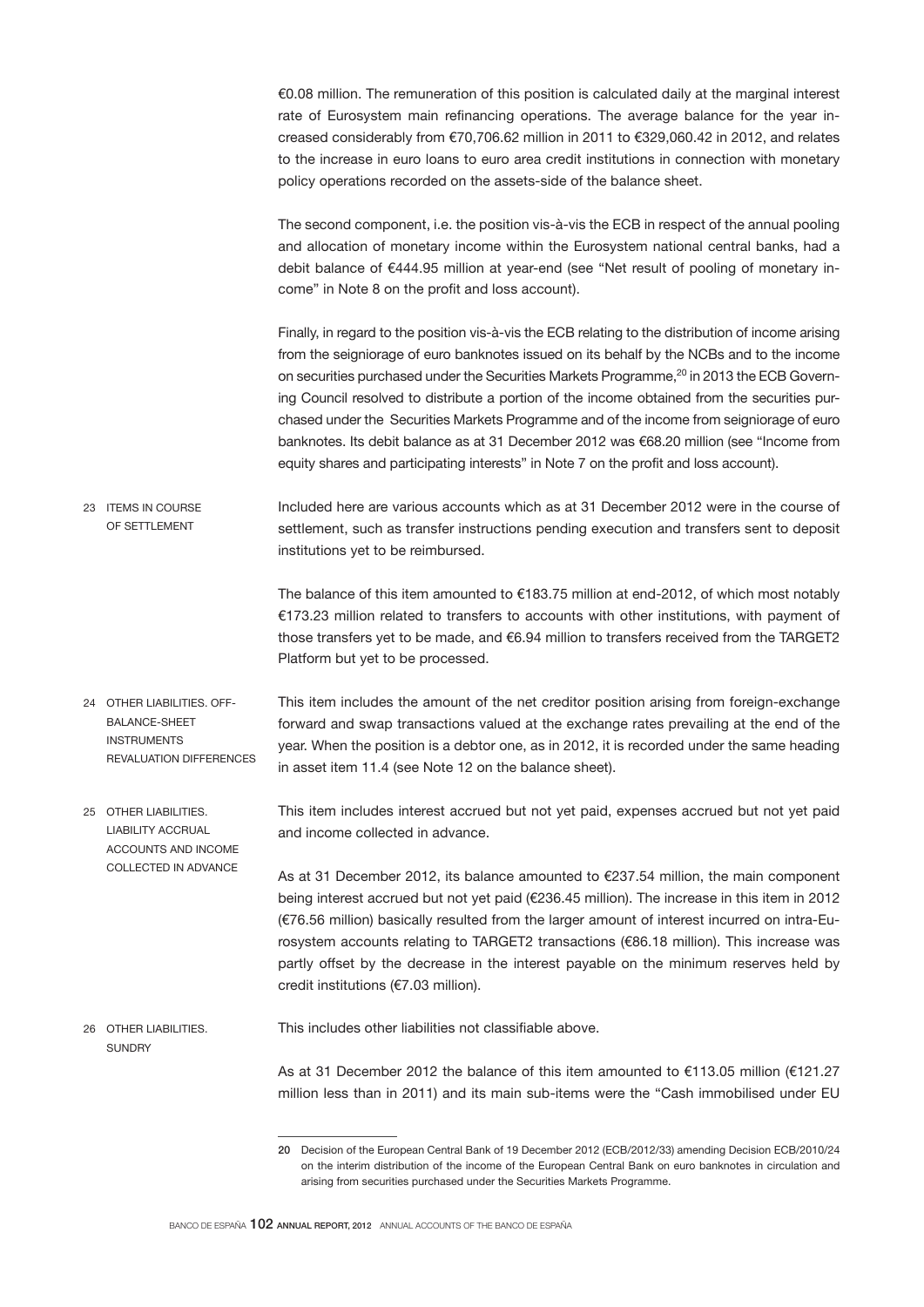legislation drawn from book-entry government debt. Redemptions and interest" (€27.11 million) and "Sundry accounts payable and unallocated items. Accrued operating expenses" (€26.52 million). The main variation relates to the first of the aforementioned sub-items (down by €85.49 million), due to the exclusion of some entities from the list of persons and entities subject to restrictive measures in view of the situation in Libya in accordance with Council Regulation (EU) No 1360/2011 of 20 December 2011 amending Regulation (EU) No 204/2011.

#### 27 PROVISIONS

With the exception of country-risk provisions, which are presented in the balance sheet as reductions of the value of the assets concerned, provisions are recorded under this item, with the following breakdown:

EUR m

|                                                                      | 2012     | 2011     | Change    |
|----------------------------------------------------------------------|----------|----------|-----------|
| For exchange rate and interest rate risks                            | 5.870.34 | 4.666.01 | 1,204.33  |
| For credit risk                                                      | 1.404.62 | 870.96   | 533.66    |
| For early repayment of special loans                                 | 363.89   | 577.68   | $-213.79$ |
| For counterparty risks in Eurosystem's<br>monetary policy operations | 33.58    | 102.80   | $-69.22$  |
| For operational risk                                                 | 24.83    | 24.50    | 0.33      |
| For exchange of withdrawn peseta banknotes                           | 22.54    | 36.49    | $-13.95$  |
| For early and regular retirement                                     | 28.66    | 27.98    | 0.68      |
| For death and retirement assistance                                  | 56.74    | 58.26    | $-1.52$   |
| For sundry liabilities and charges                                   | 1.14     | 0.53     | 0.61      |
| <b>TOTAL</b>                                                         | 7.806.34 | 6.365.20 | 1.441.13  |

#### Provision for exchange rate and interest rate risks

This is the most important provision. It was created by a resolution of the Executive Commission of 26 January 1999 to cover exchange rate risks affecting the external reserves of the Banco de España. Subsequently, on 14 April 2004 the Executive Commission resolved to extend the purpose of this provision to include the coverage of interest rate risk. The balance of this provision as at 31 December 2012 amounted to €5,870.34 million, which was €1,204.33 million more than in 2011 (see Note 5 on the profit and loss account). Of these €5,870.34 million, €3,472.87 million relate to currency risk and €2,397.47 million to interest rate risk. The increase of €1,204.33 million was due to the decline in unrealised foreign exchange gains by €647.41 million, to the additional SDR-US dollar exchange risk estimated at €391.72 million and to the increase of €165.27 million in the estimated interest rate risk.

The balance of this provision is revised annually based on the Banco de España's valuation of its exposure to the aforementioned risks by value-at-risk methodology. This review takes into account, in addition to that valuation, a number of factors, including the envisaged behaviour of risk assets and any others deemed to be worthy of consideration under the circumstances. In this respect, on 22 February 2012 the Executive Commission adjusted to market conditions the methodology used to calculate the provision for exchange rate and interest rate risks. To do so, it set, inter alia, the calculation basis and the percentages of coverage to be applied for exchange rate and interest rate risks in each portfolio.

Provision for credit and operational risks

In 2009 the Executive Commission approved a methodology for calculating the credit risk on Banco de España investment portfolios, as a basis for setting up a provision for credit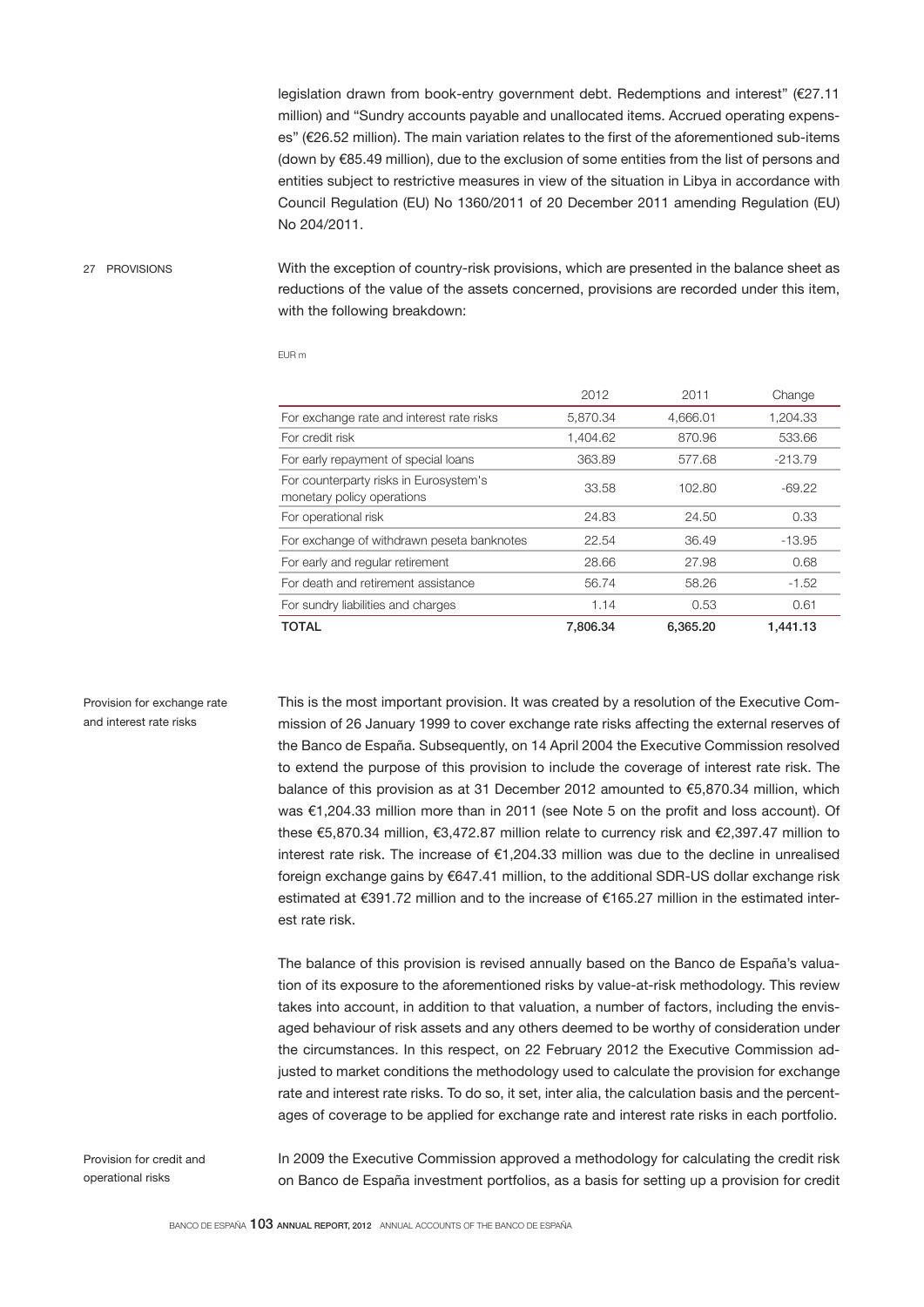risk, as well as the percentage of coverage to be applied to the value of the risk exposure. This provision is reviewed yearly in accordance with the valuation made by the Banco de España of its risk exposure. This methodology, revised by the Executive Commission on 22 February 2012, was used in 2012 to record the aforementioned provision of €533.66 million, the balance of which reached €1,404.62 million at the end of the year.

Also, the Executive Commission approved in 2009 a methodology for calculating operational risk. It will be used to set aside a provision for any losses arising from operational risk. This methodology was changed in 2011.

This provision was used to cover the operational risk events which occurred in 2012 (see Note 14 on the profit and loss account), and the €7.63 million set aside took its balance to  $€24.83$  million

The agreement in 2007 with the Spanish State government whereby the Treasury can ask to repay a portion or all of these loans early, paying a cash amount equal to their market value instead of their nominal amount, led the Banco de España to set up in that year a provision for losses due to early repayment of special loans, so as to cover the possible losses that may arise from early repayment of these loans (recorded in asset item 8; see Note 8 on the balance sheet). The balance of this provision was set at the difference between the nominal amount and the current market value of the loans. As at 31 December 2012 it had a balance of €363.89 million, down €213.79 million from the previous year (€41.73 million used in relation to repayment of the amount due in the year and €172.06 million for adjustment of loans to their market value). Provision for losses arising from early repayment of special loans

In accordance with the general accounting principle of prudence, the ECB Governing Council considered it appropriate in 2008 to create a buffer totalling €5,736 million against counterparty risks in monetary policy operations (see these operations in Note 6 on the balance sheet). In accordance to Article 32.4 of the ESCB/ECB Statute, this buffer will be funded among all the national central banks of participating Member States in proportion to their subscribed capital key shares in the ECB prevailing at the time. As a result, a provision for €621.35 million, equivalent to 10.8324% of the total provision, was created. On 31 January 2013 the ECB Governing Council reviewed the adequacy of the amount of this provision with effect as at 31 December 2012 and decided to reduce it from its balance of €949 million as at 31 December 2011 to €310 million in the Eurosystem as a whole. As a result, the Banco de España provision was set at €33.58 million and, accordingly, a portion of it amounting to €69.22 million was released (see Note 8 on the profit and loss account). Provision for counterparty risk in Eurosystem monetary policy operations

Provision for exchange of peseta banknotes withdrawn from circulation due to the introduction of the euro

This is the most important of the two provisions set aside for the exchange of peseta banknotes withdrawn from circulation.<sup>21</sup> It was recorded initially in 2005 to cater for the exchange of any peseta banknotes withdrawn from circulation due to the introduction of the euro that may be tendered at the Banco de España. At the same time, the Council of Ministers decided that if the amount of banknotes tendered for exchange exceeded the amount of the provision at that time, the Banco de España would meet the excess with a charge to its reserves.

In November 2010 the balance of the provision fell to zero. Accordingly, pursuant to a resolution of the Executive Commission, an additional €50 million were provisioned (provi-

<sup>21</sup> The provisions for exchange of peseta banknotes withdrawn from circulation also include another one for €1.83 million.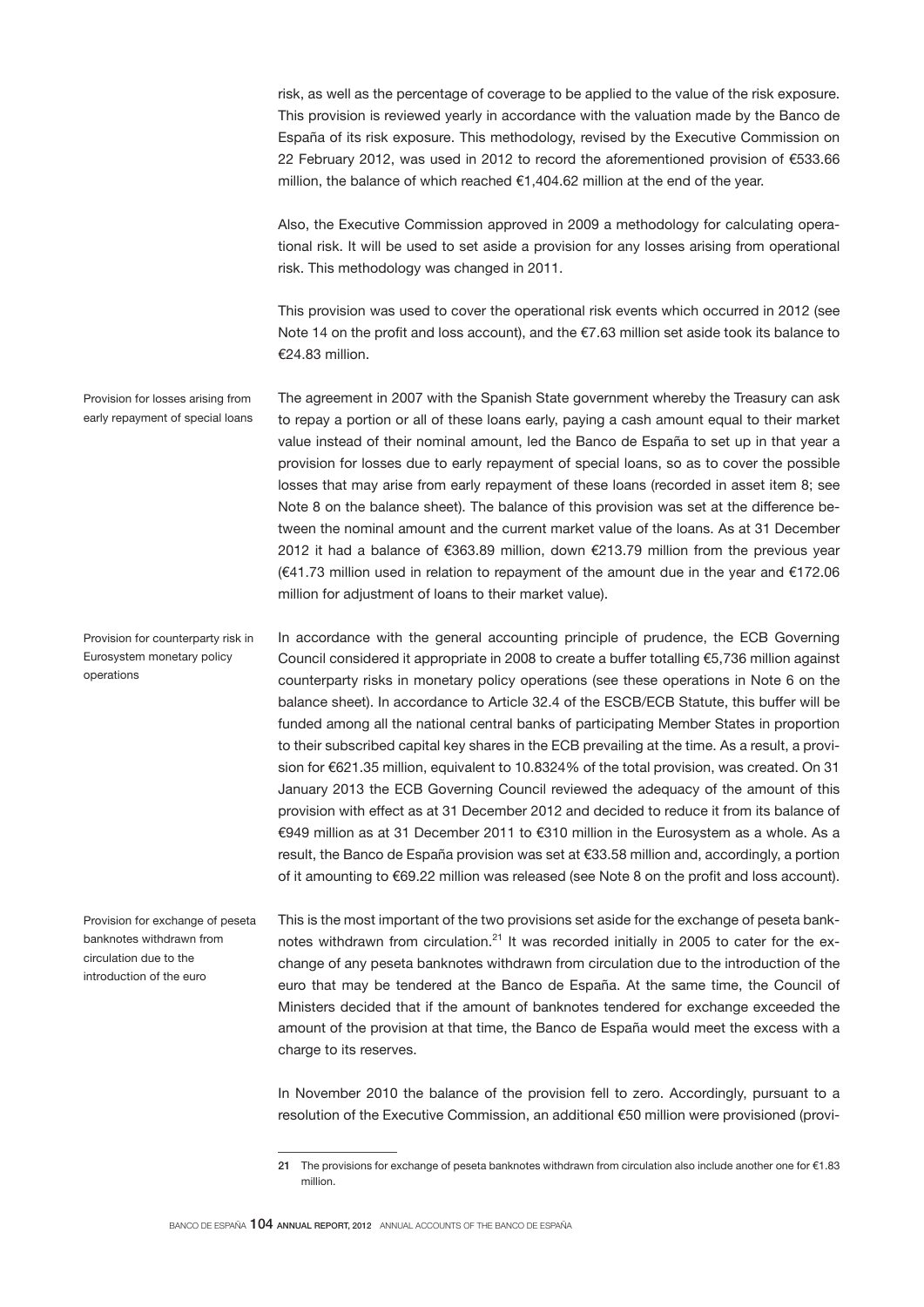sion for a period of approximately five years), using the Banco de España reserves arising from the retention of 2005 earnings. At year-end this provision had a balance of €20.71 million, representing a decrease of €13.80 million with respect to the previous year.

In the reporting year there was an increase in the provision for payments to early and regular retirees (€0.68 million), basically due to the provisioning of payments to be made under Article 184 of the Banco de España Conditions of Employment and under the fifth transitional provision of the collective labour agreement for 2001. Other provisions

> Also, in the reporting year there was a decrease of €1.52 million in the provision for severance payments (see Note 14 on the profit and loss account).

This item includes the revaluations arising from unrealised gains on financial assets and liabilities valued at market prices and exchange rates at year-end. It may be broken down as follows: 28 REVALUATION ACCOUNTS

EUR m

| Type of account                                       | 2012      | 2011      | Change    |
|-------------------------------------------------------|-----------|-----------|-----------|
| Gold                                                  | 10.567.97 | 10.166.75 | 401.22    |
| Foreign currency                                      | 888.44    | 1.535.85  | $-647.41$ |
| Securities (trading portfolio)                        | 1.096.14  | 292.43    | 803.71    |
| Issued in foreign currency by non-euro area residents | 61.87     | 57.07     | 4.80      |
| Issued in euro by euro area residents                 | 1,034.28  | 235.36    | 798.91    |
| Other                                                 | 16.04     | 17.04     | $-1.00$   |
| <b>TOTAL</b>                                          | 12.568.59 | 12.012.07 | 556.52    |

The balance of revaluation accounts at end-2012 was €12,568.59 million, up €556.52 million on 2011. The main change was in the fixed-income securities in the trading portfolio, the unrealised gains on which increased by €803.71 million as a result of security price movements driven by interest rates.

The unrealised gains on gold increased by €401.22 million as a result of an increase in its market price from €1,216.86 per ounce at 31 December 2011 to €1,261.18 per ounce at 31 December 2012.

As regards the foreign exchange revaluation accounts, the unrealised gains on foreign currencies decreased by €647.41 million, basically due to the depreciation of the US dollar and the SDR against the euro (€594.58 million and €52.76 million, respectively).

As at 31 December 2012 the capital of the Banco de España amounted to €1,000 million, with no change in the year. Of this amount, €1.37 million were constituted pursuant to Decree-Law 18/1962 of 7 June 1962 and €998.63 million as a capital increase carried out in 2006 through the retention of 2005 earnings. 29 CAPITAL

As at 31 December 2012 the reserves of the Banco de España amounted to €950 million, with no change in the year. Included in this item is, first, the amount of capital, reserves and profits that arose in 1973 when the now-defunct Spanish Foreign Currency Institute was included in the Banco de España (€3.17 million) and, second, the portion of 2005 and 2006 profit taken to reserves, authorised by the Council of Ministers, respectively, on 28 July 2006 and 29 June 2007. 30 RESERVES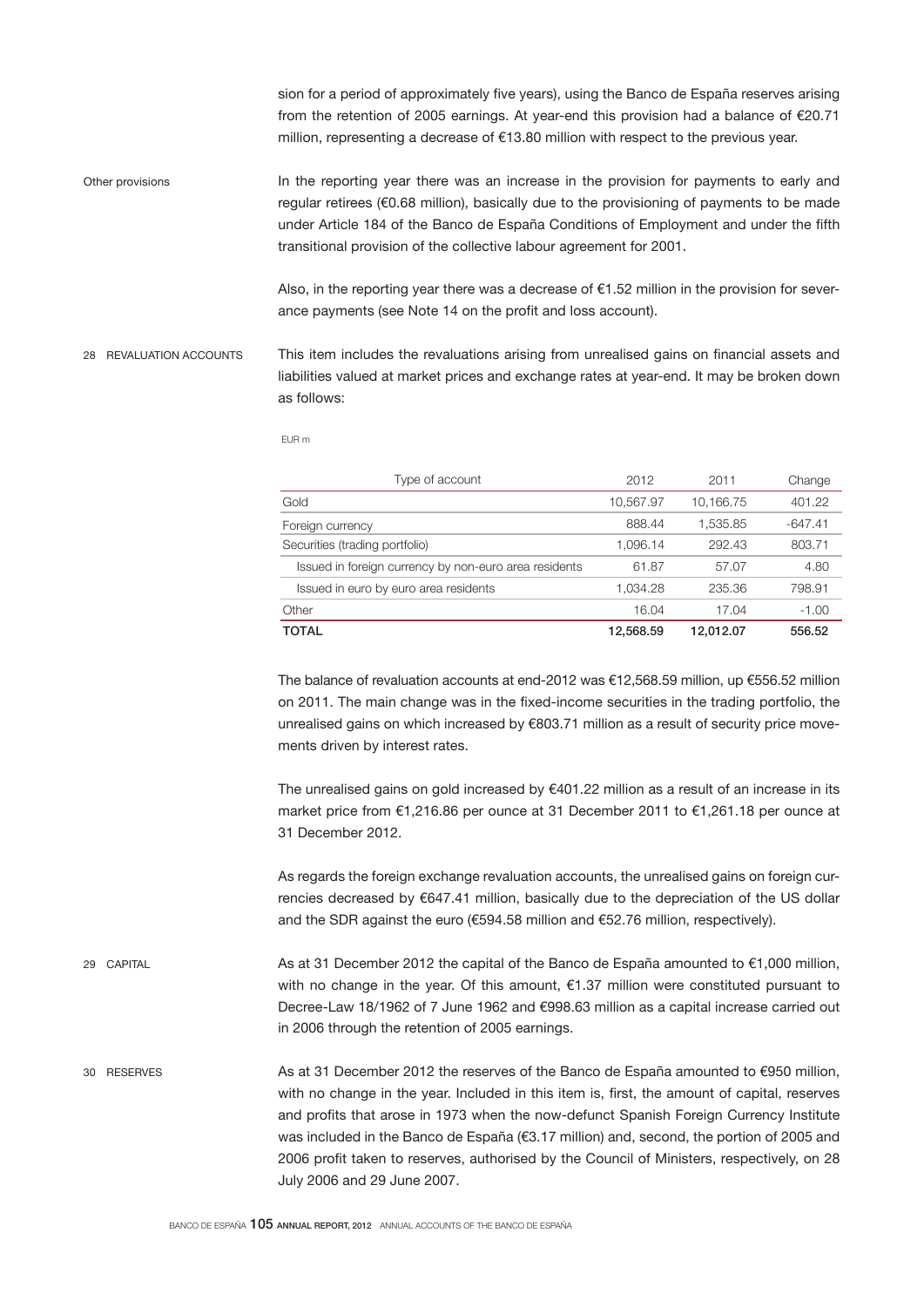The net profit for 2012 amounted to €3,845.23 million, up 60.2% on 2011. Of this amount, €1,732.54 million was paid to the Treasury on 3 December 2012, in accordance with Royal Decree 2059/2008 of 12 December 2008 (see Note 15 on the profit and loss account "Profit for the year") and are included in asset item 11.6. 31 PROFIT FOR THE YEAR

During the year, the following amounts were also paid to the Treasury out of 2011 profits:

- a) On 1 March 2012, €940.09 million, which, together with the payment in December 2011, amounted to 90% of the €2,400.13 million of distributable profit for that year.
- b) On 10 September 2012, once the balance sheet and profit and loss account for the year 2011 had been approved by the Council of Ministers, €240.01 million, representing the rest of the distributable profit for that year.

The details of the various components of the profit for 2012 and the reasons for the changes in them with respect to 2011 are given in Section 3.3 below on the profit and loss account.

3.3 Notes on the profit and loss account

EUR m

This item includes income from interest accrued on the main assets of the Banco de España. The breakdown in 2012 and 2011 is as follows:

## 1 INTEREST INCOME

|                                                                         |          | Interest income |          |  |
|-------------------------------------------------------------------------|----------|-----------------|----------|--|
|                                                                         | 2012     | 2011            | Change   |  |
| Foreign currency                                                        | 278.32   | 245.08          | 33.24    |  |
| <b>Securities</b>                                                       | 225.34   | 207.73          | 17.61    |  |
| Deposits and other assets                                               | 24.05    | 21.29           | 2.76     |  |
| Exceptional liquidity-providing operations                              | 16.94    | 1.38            | 15.56    |  |
| Swap, forward and other transactions                                    | 12.00    | 14.68           | $-2.68$  |  |
| Euro                                                                    | 7,945.52 | 5,028.85        | 2,916.66 |  |
| <b>Securities</b>                                                       | 4,745.77 | 3,789.79        | 955.99   |  |
| Monetary policy operations                                              | 2,896.35 | 913.88          | 1,982.47 |  |
| Intra-Eurosystem accounts                                               | 290.87   | 321.25          | $-30.38$ |  |
| Claims equivalent to the transfer of<br>foreign reserves to the ECB     | 36.43    | 51.50           | $-15.08$ |  |
| Claims related to allocation of euro<br>banknotes within the Eurosystem | 254.39   | 269.69          | $-15.31$ |  |
| Other claims within the Eurosystem (net)                                | 0.06     | 0.06            |          |  |
| Other assets                                                            | 12.53    | 3.94            | 8.59     |  |
| TOTAL                                                                   | 8,223.84 | 5,273.93        | 2,949.90 |  |

Interest income increased by €2,949.90 million in 2012 with respect to 2011. This increase was mainly a result of rises of €2,916.66 million in the return on euro-denominated investments and of €33.24 million in income from foreign-currency investments.

Of the €278.32 million of interest on foreign-currency investments, €225.34 million arose from investments in fixed-income securities mostly denominated in US dollars. The other interest denominated in foreign currencies arose basically from deposits, exceptional liquidity providing operations (these transactions generate expenses for the same amount) and swap transactions. The average return on foreign-currency investments was 1.1% in 2012, compared with 1.6% in 2011.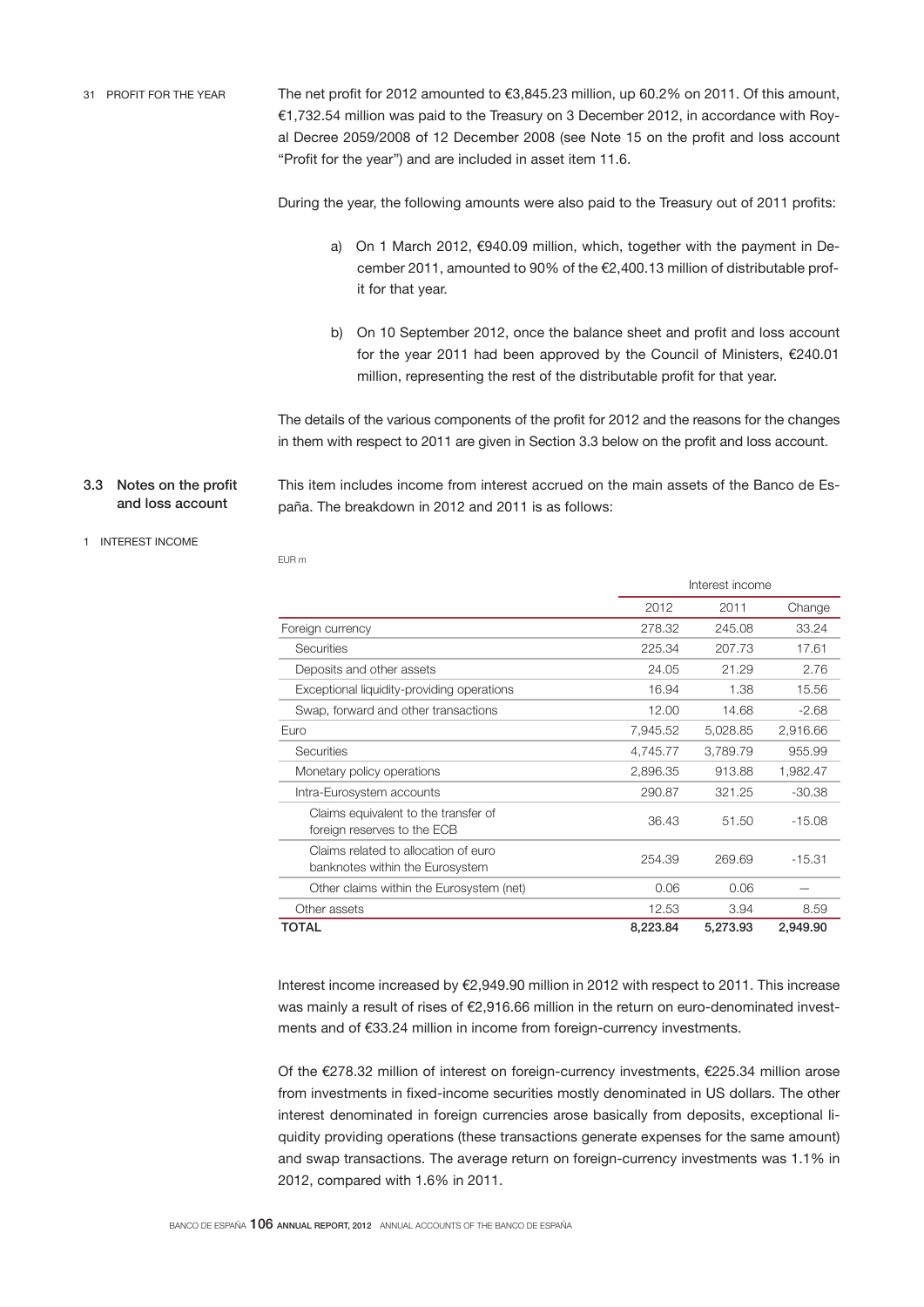Euro-denominated interest income ( $\epsilon$ 7,945.52 million) arose basically from the securities portfolios (€4,745.77 million, an increase of €955.99 million), monetary policy operations (€2,896.35 million, up €1,982.47 million) and intra-Eurosystem balances (€290.87 million, down €30.38 million).

The main reason for the increase of  $\epsilon$ 2.916.66 million in euro-denominated income with respect to the previous year was the higher average remunerated balance (up from €191,792.48 million in 2011 to €464,151.42 million in 2012), offset in part by the lower average return in the reporting year (down from 2.6% in 2011 to 1.7% in 2012).

Specifically, analysis of the average investment made discloses the significant increase in monetary policy operations (€330,404.71 million in 2012 against €71,064.16 million in 2011), derived from the higher funding requested by Spanish financial institutions from the ECB (see Note 6 on the balance sheet). Furthermore, there was an increase in claims related to the allocation of euro banknotes, the average balance of which rose from €20,942.03 million in 2011 to €28,501.40 million in 2012 as a result of changes in banknotes put into circulation (-7.3% in Spain, compared with 2.7% in the Eurosystem as a whole). The average investment in securities increased by  $€5,456.83$  million (5.7%), basically in the monetary policy portfolio (€12,594.15 million in the SMP portfolio and €1,580.20 million in the CBPP2 portfolio), offset in part by a decrease in average investment in the held-to-maturity portfolio (€7,641.78 million) and in the trading portfolio (€870.26 million).

#### 2 INTEREST EXPENSES

This item includes interest expenditure on the liabilities listed below, as follows:

|                                               | Interest expense |          |           |  |
|-----------------------------------------------|------------------|----------|-----------|--|
|                                               | 2012             | 2011     | Change    |  |
| Foreign currency                              | 20.52            | 19.43    | 1.09      |  |
| Swap, forward and other transactions          |                  | 5.25     | $-5.25$   |  |
| Exceptional liquidity-providing transactions  | 16.94            | 1.38     | 15.56     |  |
| Other liabilities                             | 3.58             | 12.80    | $-9.22$   |  |
| Euro                                          | 3,092.30         | 1,322.01 | 1,770.28  |  |
| Monetary policy operations                    | 167.62           | 338.66   | $-171.05$ |  |
| Remuneration of minimum reserves              | 104.97           | 297.60   | $-192.64$ |  |
| Deposit facility                              | 56.20            | 35.47    | 20.73     |  |
| Fixed-term deposits                           | 0.19             | 4.41     | $-4.22$   |  |
| Changes in the value of collateral            | 6.26             | 1.19     | 5.08      |  |
| General government deposits                   | 50.37            | 70.97    | $-20.60$  |  |
| Other liabilities within the Eurosystem (net) | 2,871.65         | 910.37   | 1,961.28  |  |
| Other liabilities denominated in euro         | 2.65             | 2.01     | 0.65      |  |
| TOTAL                                         | 3,112.82         | 1.341.45 | 1.771.37  |  |

Interest expenses increased by €1,771.37 million in 2012, mainly due to a rise in euro-denominated liabilities.

Of the euro-denominated interest expenses (€3,092.30 million), €2,871.65 million relate to the remuneration of intra-Eurosystem balances on the liabilities-side of the balance sheet (TARGET2), €167.62 million to remuneration of institutions for monetary policy operations deposits and €50.37 million to remuneration of general government deposits.

The increase in euro-denominated expenses (€1,770.28 million) basically resulted from the higher average balance of liabilities to be remunerated (€385,967.37 million in 2012 against

EUR m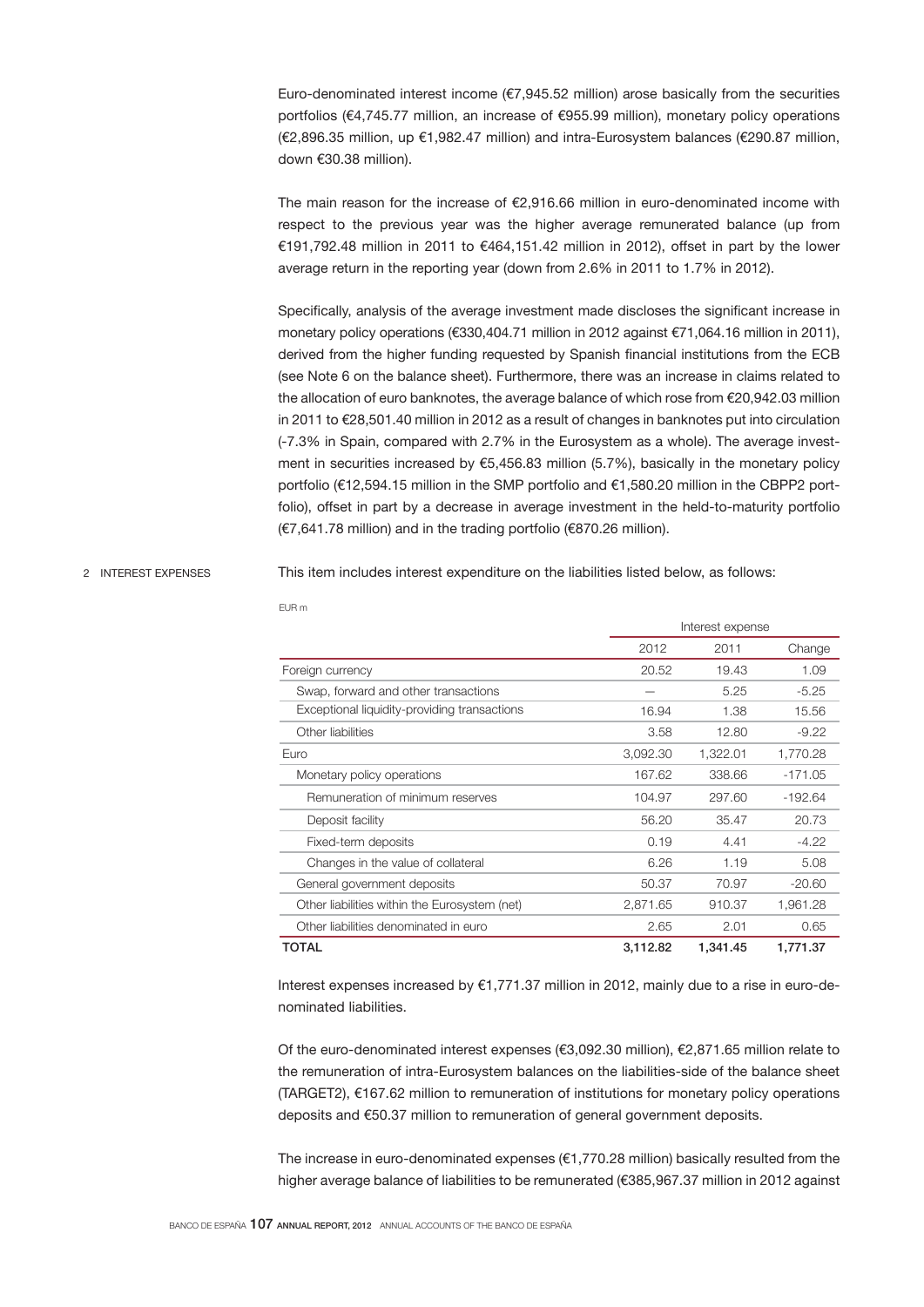€108,905.29 million in 2011), partly offset by the lower average cost at which they were remunerated, which dropped from 1.2% in 2011 to 0.8% in 2012.

Notable among the euro-denominated expenses was that due to the net credit balance of intra-Eurosystem balances arising from TARGET2 transactions. Interest expenses rose by €1,961.28 million, basically because of the considerable increase in their average balance with respect to 2011 from €70,706.62 million to €329,060.42 million in 2012, partly offset by the decrease in the average cost (down from 1.3% in 2011 to 0.9% in 2012).

The average balance of deposits by institutions due to monetary policy operations rose by €17,858.06 million from €30,333.12 million in 2011 to €48,191.18 million in 2012.

The decrease of €20.60 million in interest expenses for general government deposits was basically due to the lower average cost (0.9% in 2011 against 0.6% in 2012), partly offset by the higher average balance remunerated (up from €7,865.55 million in 2011 to €8,715.77 million in 2012).

Interest expenses denominated in foreign currencies (€20.52 million) related mainly to exceptional liquidity providing operations (€16.94 million) and to allocated SDRs (€3.58 million).

This item includes the profits and losses arising from dealing in financial assets. In 2012 the net gains in this connection amounted to  $€132.25$  million, arising from the following sources: 3 REALISED GAINS/LOSSES ARISING FROM FINANCIAL **OPERATIONS** 

|                                           | 2012     | 2011    | Change  |
|-------------------------------------------|----------|---------|---------|
| Foreign currency                          | 64.05    | 54.14   | 9.91    |
| Sale of gold                              |          |         |         |
| Sale of foreign currency (exchange gains) | 14.09    | 5.29    | 8.79    |
| Sale of securities (price losses)         | 64.06    | 52.97   | 11.09   |
| Other gains/losses                        | $-14.10$ | $-4.12$ | $-9.98$ |
| Euro                                      | 68.20    | 47.15   | 21.06   |
| Sale of securities (price losses)         | 68.20    | 47.15   | 21.06   |
| TOTAL                                     | 132.25   | 101.29  | 30.96   |

EUR m

Compared with the prior year, the total amount recorded in 2012 increased by €30.96 million due to larger gains on the sale of euro-denominated debt securities (€21.06 million), on debt securities denominated in foreign currencies (€11.09 million) and on the sale of foreign currencies (exchange gains), basically US dollars (€3.44 million) and SDRs (€4.34 million), partly offset by higher losses on interest rate futures (€9.98 million).

The higher gains on securities sales, both in euro and in foreign currencies, were mainly due to the larger volume of sales in 2012.

This item includes the loss arising in the currency position derived from the exchange rate depreciation, as well as that arising from depreciation of securities prices, for that portion that cannot be offset by unrealised gains from previous years. The breakdown in 2012 and 2011 is as follows: 4 UNREALISED LOSSES ON FINANCIAL ASSETS AND POSITIONS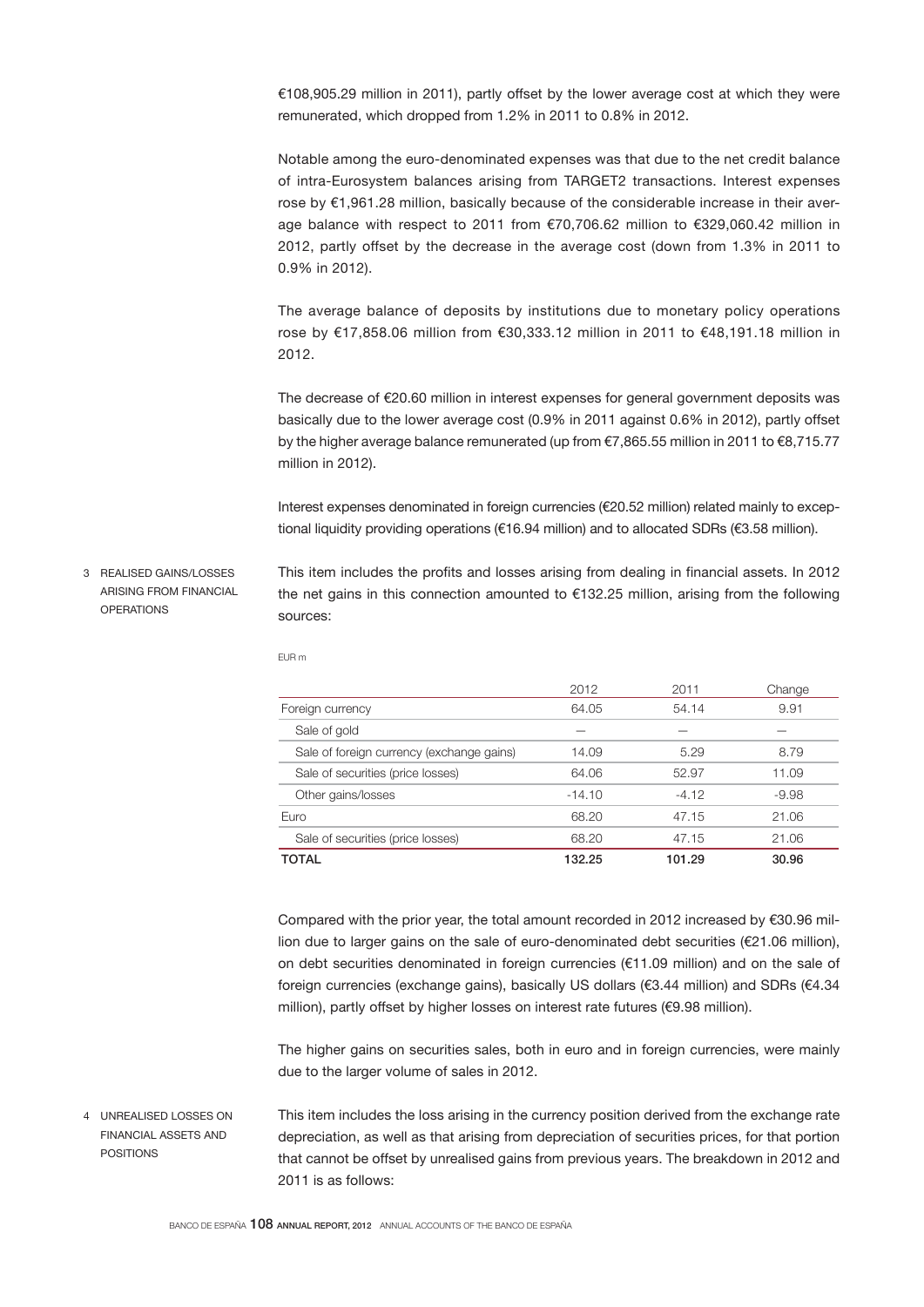EUR m

EUR m

|                                         | 2012 | 2011   | Change    |
|-----------------------------------------|------|--------|-----------|
| Foreign currency                        | 0.99 | 4.47   | $-3.47$   |
| Foreign currency (exchange rate losses) | 0.10 |        | 0,10      |
| Securities (price losses)               | 0.89 | 4.46   | $-3.57$   |
| Euro                                    | 0.02 | 463.14 | $-463.12$ |
| Securities (price losses)               | 0.02 | 463.14 | $-463.12$ |
| <b>TOTAL</b>                            | 1.01 | 467.61 | $-466.60$ |

Unrealised losses in 2012 amounted to €1.01 million. This was €466.60 million less than in 2011, basically because of the unrealised losses on euro-denominated securities recorded at end-2011 and the nearly total absence of losses in 2012.

5 TRANSFERS FROM/TO PROVISIONS FOR FOREIGN EXCHANGE RATE, PRICE AND CREDIT RISKS

|                                                                                              | 2012        | 2011        | Change    |
|----------------------------------------------------------------------------------------------|-------------|-------------|-----------|
| Transfers to provisions                                                                      | $-1,739.00$ | $-1,711.11$ | $-27.90$  |
| Foreign exchange rate and interest rate risk                                                 | $-1.205.34$ | $-1.176.35$ | $-28.99$  |
| Credit risk                                                                                  | -533.66     | -534.76     | 1.10      |
| Transfer from exchange rate and interest rate<br>provision                                   | 1.01        | 467.61      | $-466.60$ |
| Transfer/reversal from provision for losses arising from<br>early repayment of special loans | 172.06      | 162.15      | 9.91      |
| <b>TOTAL</b>                                                                                 | $-1,565.92$ | $-1.081.34$ | -484.58   |

This includes, first, the transfer of  $\epsilon$ 1.01 million from the provision for foreign exchange rate and interest rate risks to cover the losses recorded at end-2012 and, second, the transfer of €1,205.34 million to this provision to cover the estimated foreign exchange rate and price risks associated with the financial positions subject to such risks, in accordance with the Executive Commission resolution of 19 February 2013.

This item also includes the transfer to the provision for credit risk in accordance with the aforementioned Executive Commission resolution, amounting to €533.66 million in 2012.

Lastly, regarding the provision for losses arising from early repayment of special loans derived from the adjustment of changes in the market value of these assets, in 2012 the provisioning expense underwent a positive change of €9.91 million with respect to 2011, due to the recovery of €172.06 million in 2012 derived from adjustment of market value changes in these assets, as against the recovery of €162.15 million in the prior year.

6 NET INCOME FROM FEES AND COMMISSIONS

This basically includes income and expenses arising from fees and commissions for banking services and the like (TARGET2, transfers, handling of cheques, custody and administration of securities, etc.). It may be broken down as follows:

EUR m

|                                            | 2012  | 2011  | Change  |
|--------------------------------------------|-------|-------|---------|
| 1 Income from fees and commissions         | 19.32 | 17.57 | 1.75    |
| Foreign operations                         |       | 0.01  | $-0.01$ |
| Domestic operations                        | 19.32 | 17.56 | 1.76    |
| 2 Expenses from fees and commissions       | 12.04 | 10.68 | 1.37    |
| Foreign operations                         | 3.10  | 3.18  | $-0.08$ |
| Domestic operations                        | 8.94  | 7.50  | 1.44    |
| NET INCOME FROM FEES AND COMMISSIONS (1-2) | 7.27  | 6.89  | 0.38    |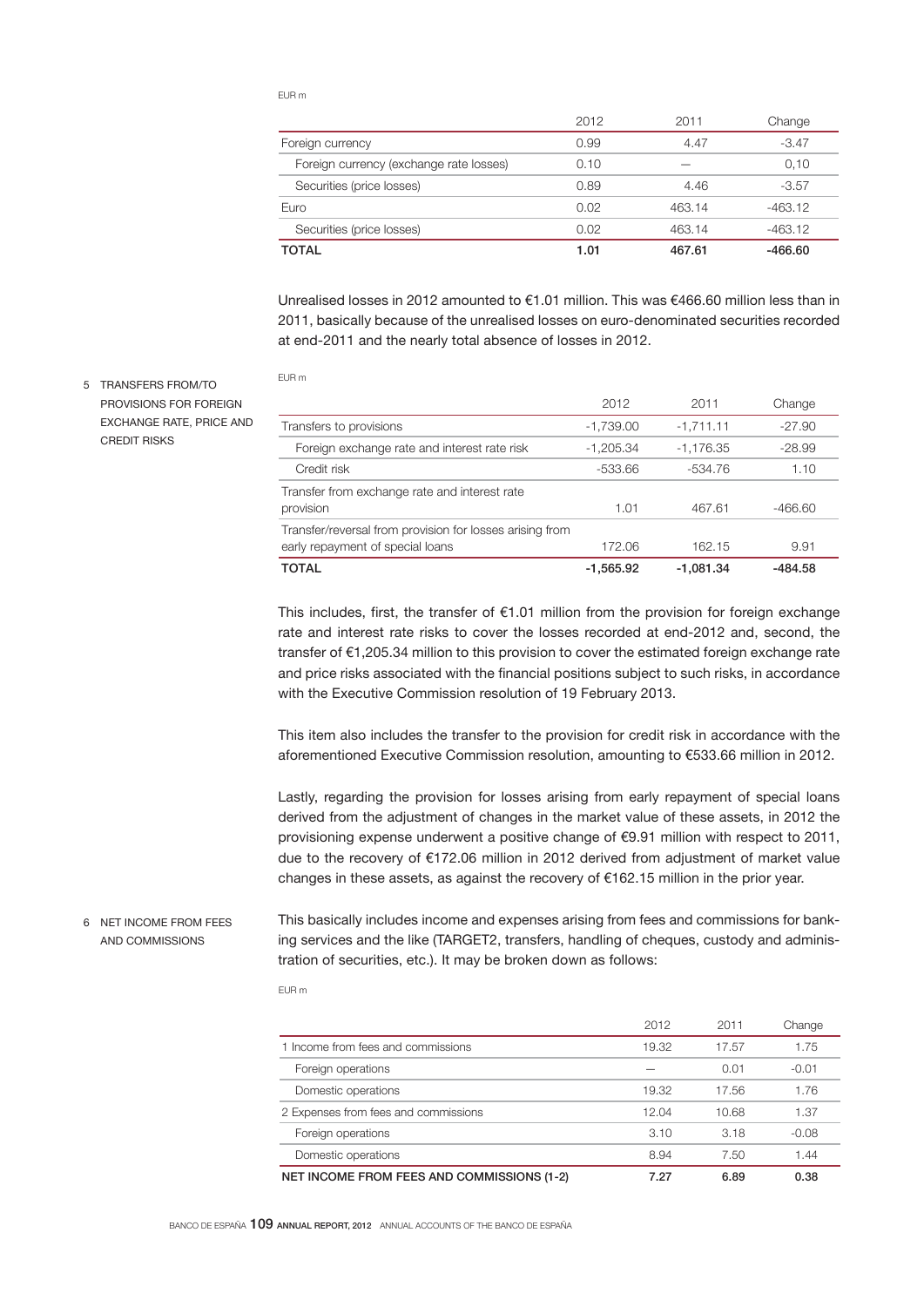Net fee and commission income in 2012 (€7.27 million) was €0.38 million more than in 2011. This variation relates basically to the higher fee income from securities transactions. This increase in income was partially offset by the higher expense of fees and commissions paid on securities transactions.

7 INCOME FROM EQUITY SHARES AND PARTICIPATING INTERESTS

This item includes the participating interest of the Banco de España in the profit of the ECB from ordinary operations, seignorage income and income generated by the ECB portfolio derived from the Securities Markets Programme. It also includes the dividends on other shares and participating interests.

EUR m

|                                           | 2012  | 2011   | Change   |
|-------------------------------------------|-------|--------|----------|
| <b>ECB</b>                                | 77.23 | 97.70  | $-20.47$ |
| Ordinary dividend                         | 9.04  | 20.33  | $-11.29$ |
| Dividend from banknote seigniorage income | 68.20 | 77.38  | $-9.18$  |
| Other                                     | 12.35 | 11.93  | 0.42     |
| <b>TOTAL</b>                              | 89.58 | 109.64 | $-20.06$ |

Of the total amount of €89.58 million recorded, €68.20 million relate to the ECB dividend from banknote seigniorage income and income from the SMP portfolio, €9.04 million to the ECB ordinary dividend for 2011, €8.80 million to dividends on the participating interest in Bolsas y Mercados Españoles, Sociedad Holding de Mercados y Sistemas Financieros, SA (BME) and €3.55 million to participating interests in international agencies (Bank for International Settlements).

In 2013 the ECB Governing Council decided to retain a portion of the banknote seigniorage income and the income generated by its securities portfolio purchased under the Securities Markets Programme, in order to record a provision for foreign exchange rate, interest rate, credit and gold price risks, distributing the remainder among the Eurosystem NCBs. The amount retained was €1,166.17 million, of which €138.40 million corresponded to the Banco de España.

Compared with 2011, the amount recorded in 2012 was €20.06 million lower, basically due to the smaller ordinary dividend distributed by the ECB in the reporting year out of the prior year's profit (€11.29 million) and to the lower income from the ECB banknote seigniorage dividend and from the SMP portfolio (€68.20 million distributed in 2012 against €77.38 million in 2011).

The amount of each Eurosystem NCB's monetary income is determined by calculating the annual income generated by the earmarkable assets held against the liability base. The liability base consists of the following items: banknotes in circulation; liabilities to credit institutions related to monetary policy operations denominated in euro; net intra-Eurosystem liabilities resulting from TARGET2 transactions whenever they have a credit balance; and net intra-Eurosystem liabilities related to the allocation of euro banknotes within the Eurosystem whenever they have a credit balance. Any interest paid on liabilities included within the liability base is to be deducted from the monetary income to be pooled. The earmarkable assets include the following items: lending to euro area credit institutions related to monetary policy operations; monetary policy portfolio securities; intra-Eurosystem claims equivalent to the transfer of foreign reserve assets to the ECB; net intra-Eurosystem claims resulting from TARGET2 transactions, whenever they have a debit balance; net in-8 NET RESULT OF POOLING OF MONETARY INCOME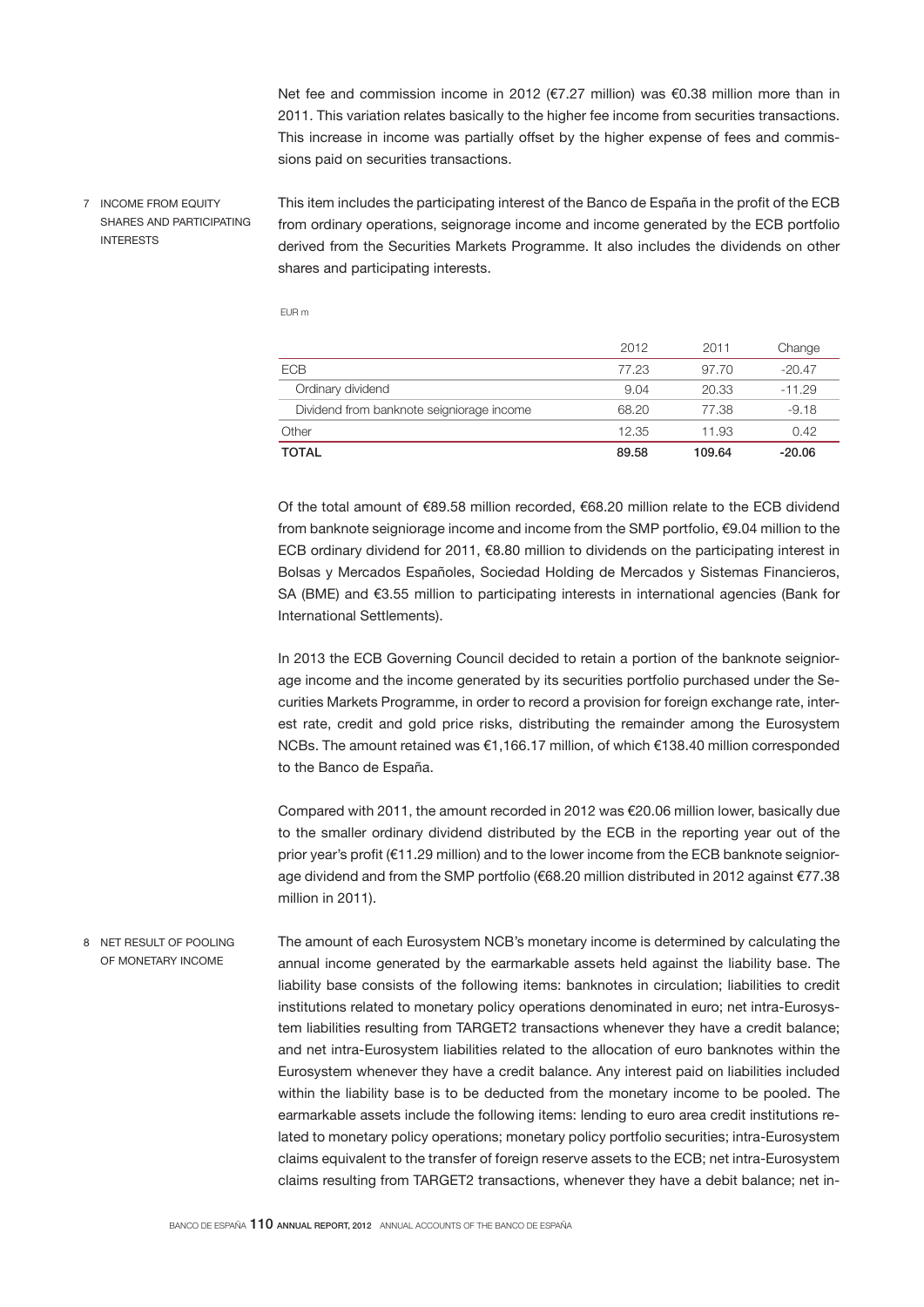tra-Eurosystem claims related to the allocation of euro banknotes in the Eurosystem, whenever they have a debit balance; and a limited amount of each NCBs gold holdings, in proportion to its capital key. Gold is considered to generate no income and the securities acquired under the covered bond purchase programme are deemed to generate income at the interest rate on main refinancing operations. If the value of a NCB's earmarkable assets exceeds or is less than the value of its liability base, the difference will be offset by applying to it the most recent marginal interest rate on main refinancing operations.

The breakdown of this item in 2012 and 2011 is as follows:

## EUR m

| <b>TOTAL</b>                                                     | 514.17      | 211.05      | 303.12  |
|------------------------------------------------------------------|-------------|-------------|---------|
| Provision for counterparty risk in monetary policy<br>operations | 69.22       | 136.27      | -67.05  |
| Monetary income allocated                                        | 2.787.66    | 1.866.27    | 921.39  |
| Monetary income pooled                                           | $-2.342.71$ | $-1.791.49$ | -551.22 |
|                                                                  | 2012        | 2011        | Change  |

The monetary income pooled by the Eurosystem is to be allocated among NCBs according to the ECB subscribed capital key. The difference between the monetary income pooled by the Banco de España in 2012, amounting to €2,342.71 million, and that reallocated to it, amounting to €2,784.14 million, is equivalent to a net allocation of €441.43 million. This net allocation has to be reduced by €0.87 million for the Banco de España's share of the expenses of and losses on Eurosystem monetary policy operations (the expense of the professional consulting and audit services of independent experts for management of the assets relating to these transactions) and increased by €4.39 million for the Banco de España's share in recoveries of prior-year expenses and losses of this type. Compared with 2011, there was a positive net change of €370.17 million in these results.

The basic reason for the positive net allocation of  $€444.95$  million was that certain Eurosystem central banks held deposit facilities and fixed-term deposits which were overly large in proportion to their capital keys and remunerated at very low interest rates.

Also, with regard to the provision for counterparty risk in Eurosystem monetary policy operations, on 31 January 2013 the ECB Governing Council approved the amounts relating to each NCB. Accordingly, the Banco de España reversed a portion of the provision recorded (€69.22 million out of a total of €102.80 million), leaving it with a balance of €33.58 million as at 31 December 2012.

This includes the income and losses that cannot be included in other items, along with other diverse income of an exceptional nature. It may be broken down as follows: 9 OTHER INCOME AND LOSSES

|                                | 2012    | 2011  | Change   |
|--------------------------------|---------|-------|----------|
| Extraordinary profit           | $-7.18$ | 40.09 | $-47.27$ |
| Employee social welfare scheme | $-2.24$ | -7.98 | 5.73     |
| Sundry                         | 4.87    | 8.11  | $-3.24$  |
| <b>TOTAL</b>                   | $-4.55$ | 40.23 | $-44.78$ |

#### EUR m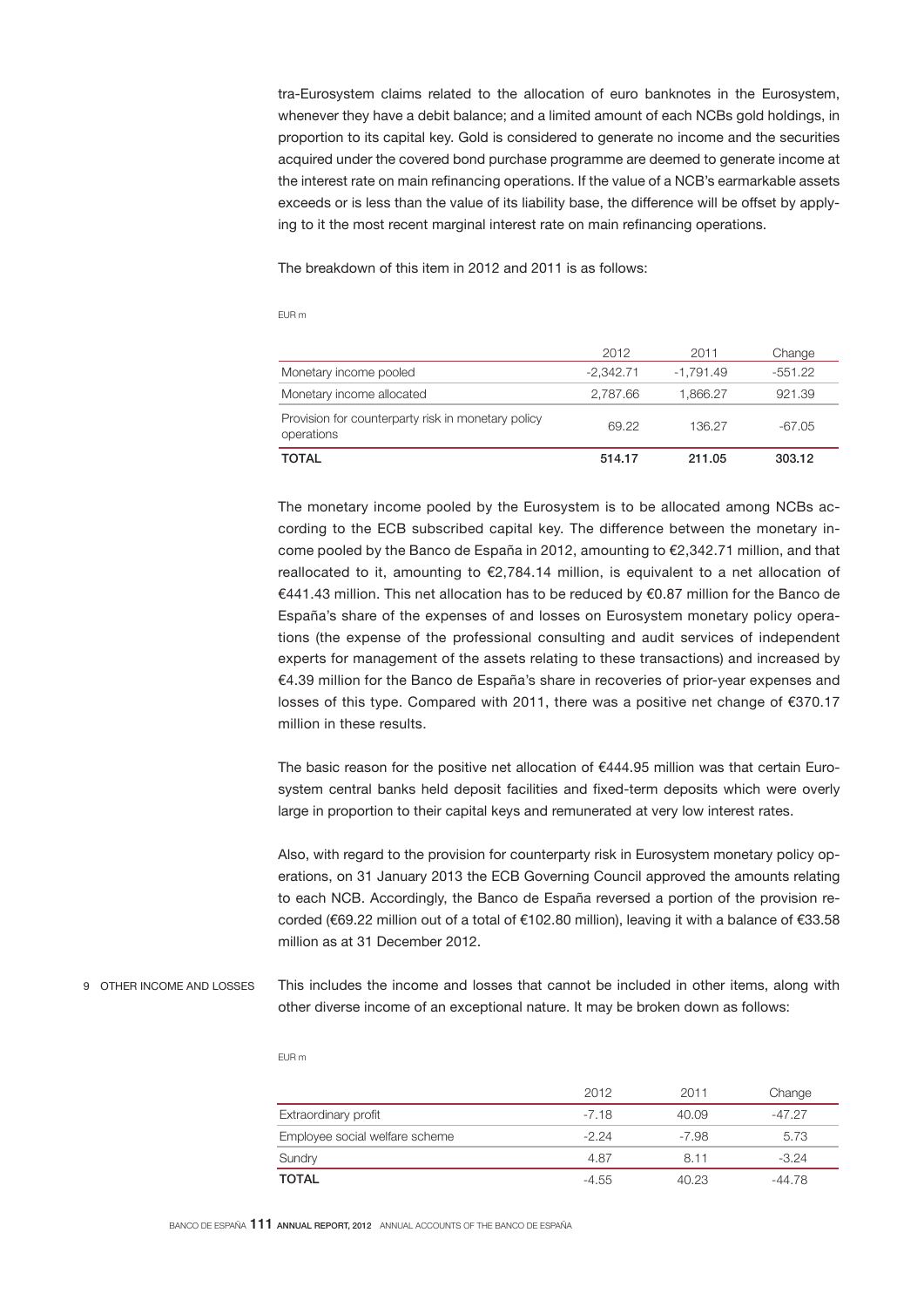As can be seen, this item shows a net loss of €4.55 million. The main item in extraordinary results relates to the discontinuation of the CCBM2 project, which was decided by the ECB Governing Council in 2012. In this connection and in application of the principle of prudence, it was treated as a loss by recording as extraordinary losses the items which until then had been included as fixed assets under construction. The decrease in the principal of the debt to the employee social welfare scheme (Mutualidad de Empleados) generated lower expenses of €5.73 million.

10 STAFF COSTS

This item includes the headings "Wages and salaries", "Contributions to pension scheme" and "Social security contributions and employee benefits".

The breakdown of changes by component is as follows:

|                                                                           | 2012    | 2011    | Change   | (%)     |  |
|---------------------------------------------------------------------------|---------|---------|----------|---------|--|
| Gross staff costs                                                         | 212.18  | 232.51  | $-20.34$ | $-8.7$  |  |
| Wages and salaries                                                        | 160.27  | 170.21  | $-9.94$  | $-5.8$  |  |
| Social Security                                                           | 31.05   | 32.06   | $-1.01$  | $-3.1$  |  |
| Staff welfare expenses                                                    | 17.43   | 23.42   | $-5.99$  | $-25.6$ |  |
| Contributions to Pension Scheme                                           | 3.42    | 6.82    | $-3.39$  | $-49.8$ |  |
| Reversal of staff costs due to<br>capitalization of computer applications | $-1.27$ | $-1.61$ | 0.35     | $-21.4$ |  |
| TOTAL                                                                     | 210.91  | 230.90  | $-19.99$ | $-8.7$  |  |

EUR m and %

Its balance decreased from €230.90 million in 2011 to €210.91 million in 2012, a fall of €19.99 million (8.7%). The main reasons for this decrease were: a) the application of Article 2.3 of Royal Decree-Law 20/2012 of 13 July 2012 on measures to ensure budget stability and promote competition, whereby Banco de España staff remuneration was reduced by the amount of the December extra payroll; b) the provision for risks and expenses recorded in 2011 to allow for payments to early and regular retirees resulting from the closure of branches ( $6.25$  million); and c) the application from July of Article 22 of Law 2/2012 of 29 June 2012 on the State budget for 2012, whereby contributions to pension schemes were abolished from July, which reduced the expense by €3.39 million.

The following table sets out the changes in permanent and temporary staff, in terms of average number of employees:

|                             | 2012    | 2011    | Change  | %      |
|-----------------------------|---------|---------|---------|--------|
| Average number of employees | 2.655.9 | 2.704.8 | -48.9   | $-1.8$ |
| Managerial staff            | 1.637.1 | 1.633.7 | 3.4     | 0.2    |
| Administrative staff        | 840.4   | 879.7   | $-39.3$ | $-4.5$ |
| <b>Other</b>                | 178.4   | 191.4   | -13.0   | -6.8   |

As at 31 December 2012, the Bank's total staff numbered 2,620 employees, 66 fewer than at the same date of the previous year. Regarding the staff composition by gender, at 31 December 2012 women accounted for 42.1% of the Bank's total workforce.

The compensation of members of the governing bodies is set by the Minister for Economic Affairs and Competitiveness in accordance with the provisions of the Law of Autonomy of the Banco de España. The governor and deputy governor of the Banco de Es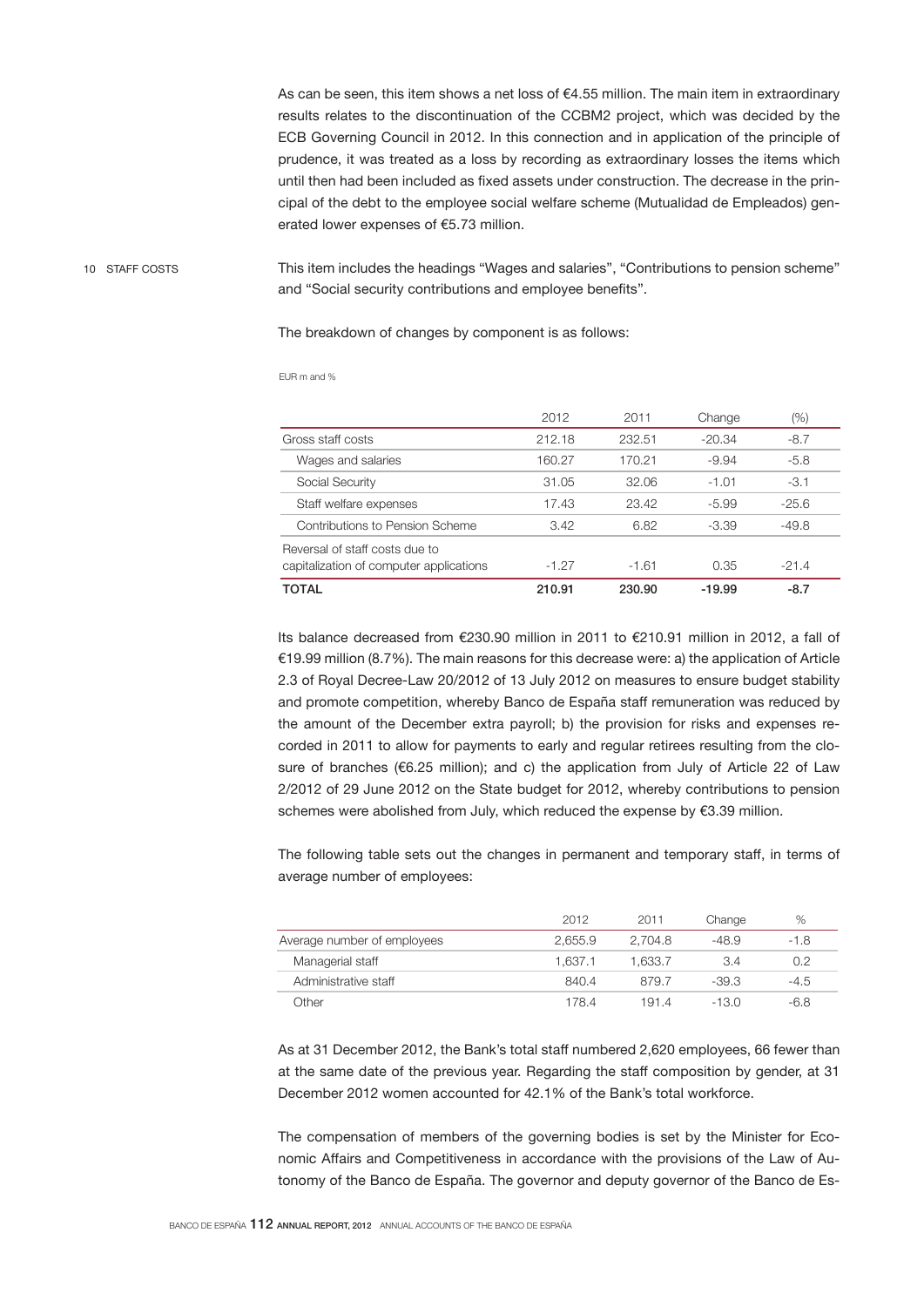paña changed in June 2012, so the wages of the incoming and outgoing officers are given separately. In 2012 the outgoing governor received (from 1.1.2012 to 10.6.2012) a gross wage of €79.25 thousand, including years-of-service and family allowances; and the incoming governor received (from 11.06.12 to 31.12.12) a gross wage of €81.32 thousand; the outgoing deputy governor received (from 1.1.2012 to 17.6.2012) in this connection a total of €93.17 thousand; and the incoming deputy governor received (from 18.06.12 to 31.12.12) the amount of €89.55 thousand. The elected members of the Governing Council receive a gross annual wage of €48.10 thousand; if they belong to the Executive Commission, the gross annual wage is €60,33 thousand.

In addition to the foregoing, the members of the governing bodies receive equal amounts of fees for attending meetings of the body to which they belong, set at €953 per meeting of the Governing Council and €457 per meeting of the Executive Commission.<sup>22</sup>

This item includes expenses arising from the purchase of current assets and of diverse services received during the year, as follows: 11 ADMINISTRATIVE EXPENSES

|                                            | 2012    | 2011    | Change  | %       |
|--------------------------------------------|---------|---------|---------|---------|
| Gross administrative expenses              | 123.54  | 122.29  | 1.25    | 1.0     |
| Rental and maintenance                     | 34.74   | 32.26   | 2.48    | 7.7     |
| Material and supply                        | 11.67   | 11.62   | 0.05    | 0.4     |
| External services                          | 61.67   | 61.97   | $-0.30$ | $-0.5$  |
| Training, promotion and selection          | 3.74    | 3.86    | $-0.13$ | $-3.3$  |
| Sundry operating expenses                  | 11.73   | 12.58   | $-0.85$ | $-6.7$  |
| Reversal of administrative expenses due    |         |         |         |         |
| to capitalization of computer applications | $-4.16$ | $-5.68$ | 1.53    | $-26.9$ |
| TOTAL                                      | 119.38  | 116.61  | 2.78    | 2.4     |

EUR m and %

The above table shows that, as in 2011, in 2012 the most significant administrative expenses were external services (€61.67 million), mainly IT services (€36.73 million) and rental and maintenance (€34.74 million), composed mainly of hardware and software rental and maintenance (€16.55 million) and property rental and maintenance (€12.94 million).

Goods and services expenses increased in 2012 (€2.78 million) due in part to the rise in VAT from 1 September 2012 (the standard rate rose from 18% to 21%). The largest increase in the item was in rental and maintenance (€2.48 million) and was basically due to the restoration of the skylight in the Cibeles building (€1.52 million) and to hardware and software rental and maintenance.

"External services" include €146,000.92 (including VAT) relating to the fees of the external auditors Deloitte, S.L. for the audits in 2012 of the Bank's annual accounts and of certain aspects of the Bank's management of European Central Bank reserves at the request of this institution's external auditor, the latter being the only service provided by the auditor to the Bank. In 2012 no services were received from and, consequently, no amounts were paid to, other firms related to the auditor.

<sup>22</sup> Applicable from the entry into force of Royal Decree-Law 20/2012. In the first part of the year the amounts applicable were those of the previous year.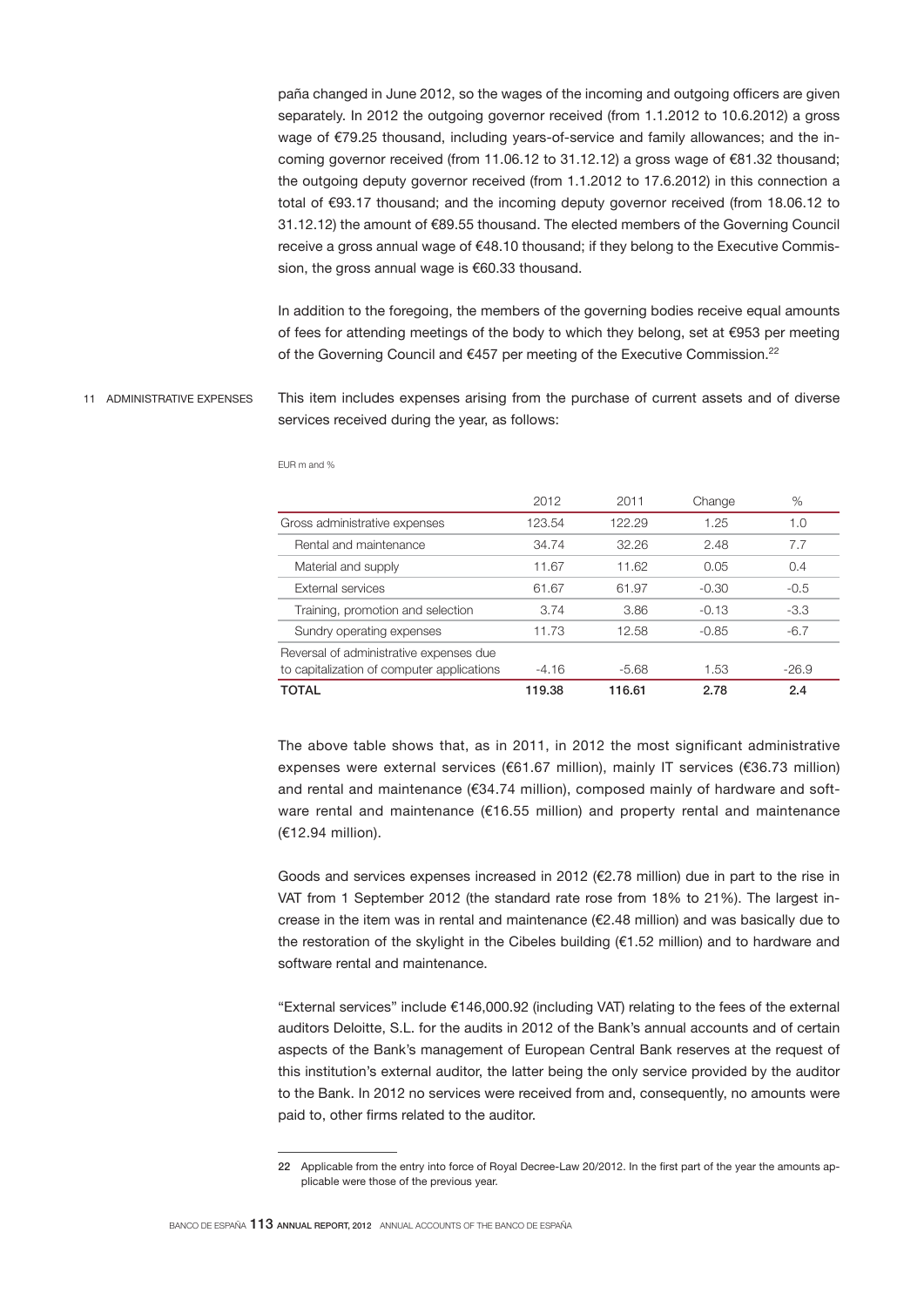12 DEPRECIATION OF FIXED ASSETS

Included here is the expense of the estimated depreciation of the Bank's fixed assets, which breaks down as follows:

EUR m and %

|                                                                  | 2012  | 2011  | Change  | $\%$    |
|------------------------------------------------------------------|-------|-------|---------|---------|
| Depreciation of buildings, structures and renovation work        | 2.49  | 2.58  | $-0.09$ | $-3.3$  |
| Depreciation of plant in buildings                               | 9.00  | 9.89  | $-0.89$ | $-9.0$  |
| Depreciation of furniture and fittings                           | 2.11  | 2.11  | $-0.01$ | $-0.3$  |
| Depreciation of office machines other than computer<br>equipment | 2.10  | 2.48  | $-0.37$ | $-15.0$ |
| Depreciation of computer equipment                               | 5.58  | 6.22  | $-0.64$ | $-10.3$ |
| Depreciation of transport equipment                              | 0.48  | 0.52  | $-0.03$ | $-6.2$  |
| Depreciation of other tangible fixed assets                      | 0.33  | 0.29  | 0.04    | 15.3    |
| Depreciation of bibliographic fund                               | 0.49  | 0.53  | $-0.04$ | $-8.0$  |
| Amortization of computer applications                            | 8.02  | 7.25  | 0.77    | 10.6    |
| TOTAL                                                            | 30.60 | 31.86 | $-1.26$ | $-4.0$  |

This amount (€47.43 million) corresponds to payments made by the Banco de España to purchase banknotes from the Spanish Royal Mint. The decrease with respect to the previous year (€7.28 million) was because in 2012 the volume of purchases of €50 banknotes decreased, as did their unit cost, and no €20 banknotes were purchased. This decrease was partly offset by the larger purchases of €5 banknotes and their increased unit cost. The higher VAT rate (up from 18% to 21%) from August meant that the expense decreased to a lesser extent. 13 BANKNOTE PRODUCTION **SERVICES** 

The net balance of transfers and applications to other funds and provisions in 2012 amounted to €26.33 million, compared with €15.53 million in 2011. Noteworthy in 2012 was the provision of €11.57 million to the Beneficent Social Fund, compared with €7.22 million in 2011, signifying a higher expense (up by €4.35 million). In 2012 €8.14 million were transferred to the provision for risks and expenses to allow for payments to early and regular retirees, and €2.57 million were transferred to the provision for death and retirement assistance under Article 190 of the Banco de España Conditions of Employment. 14 TRANSFERS AND ADDITIONS TO OTHER FUNDS AND PROVISIONS

> This item also includes transfers to and releases from the provision for operational risks, which in 2012 was used to cover losses arising from operational risk, basically for interruption of the CCBM2 project (see Note 9 to the profit and loss account). An amount of €7.63 was transferred to it to raise its balance to the agreed level of €24.83 million.

> The Banco de España, because of the nature of its activity, is not an institution with a high environmental risk. Accordingly, in 2012 it was not considered necessary to record any provision for environmental liabilities and charges.

Pursuant to Article 1.1.b) of Royal Decree 2059/2008 of 12 December 2008, the Banco de España must pay into the Treasury, on the first working day of March, 90% of the profits earned and recorded up to 31 December of the previous year, less the amount paid on 1 December of the previous year. 15 PROFIT FOR THE YEAR

> On 3 December 2012 the Banco de España paid into the Treasury €1,732.54 million, equal to 70% of the profit recorded as at 30 September 2012.<sup>23</sup>

<sup>23</sup> Pursuant to the aforementioned Royal Decree, the payment resolution must take into consideration the foreseeable performance of profits up to the end of the year. For this reason, account was taken of a number of factors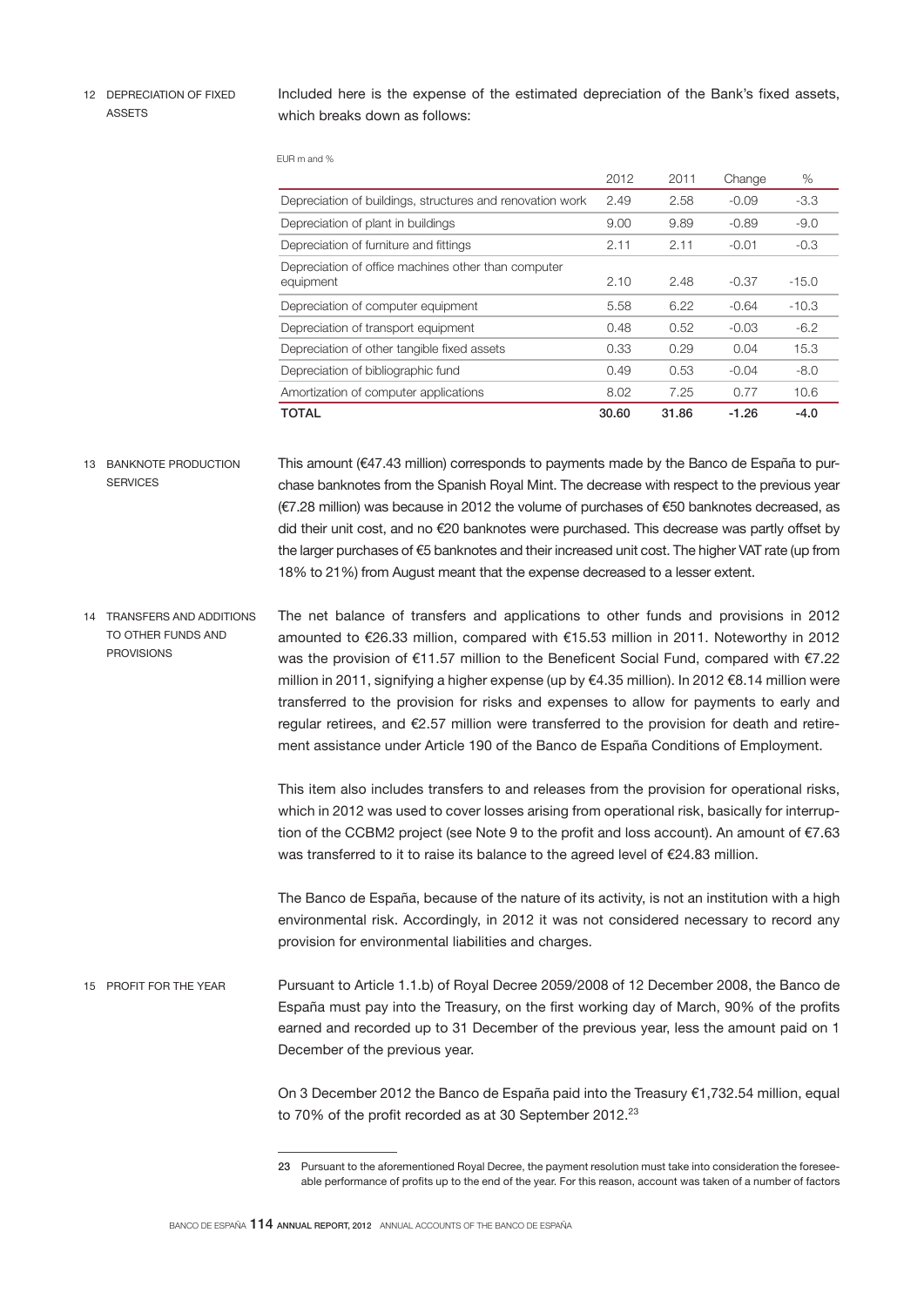Once the year had ended, and taking into account that the provisional profits amounted to €3,845.23 million and that 90% of the profits was €3,460.71 million, a payment of €1,728.17 million was made to the Treasury on 1 March 2013.

The payments to the Treasury of 2012 profit are as follows:

EUR m

| 1 Total profit for 2012                                                                | 3.845.23 |
|----------------------------------------------------------------------------------------|----------|
| 2 Payments to the Treasury                                                             | 3,460.71 |
| On 3.12.2012                                                                           | 1.732.54 |
| On 1.3.2013. Difference between the above amount<br>and 90% of profit as at 31.12.2012 | 1,728.17 |
| 3 Profit payable to the Treasury                                                       | 384.52   |
| At date of approval of the 2012 accounts                                               | 384.52   |

# 3.4 Changes in capital, reserves, provisions and revaluation accounts

The following table shows the changes in the reporting year, which, in addition to the accounting profit, include the net gains not recognised as income in the profit and loss account, the change in provisions and the effect on the balance sheet of the appropriation of profit for the year.

EUR m

|                                                      | Capital  | Reserves | Revaluation<br>accounts | Undistibuted<br>profit | Provisions<br>for risks | Total       |
|------------------------------------------------------|----------|----------|-------------------------|------------------------|-------------------------|-------------|
| A) 2012 OPENING BALANCE                              | 1,000.00 | 950.00   | 12,012.07               | 1,180.10               | 5,561.47                | 20,703.84   |
| 1. Unrecognised net gains in profit and loss         |          |          | 556.52                  |                        |                         | 556.52      |
| In gold                                              |          |          | 401.22                  |                        |                         | 401.22      |
| In foreign currency                                  |          |          | $-647.41$               |                        |                         | $-647.41$   |
| In securities                                        |          |          | 803.71                  |                        |                         | 803.71      |
| Other                                                |          |          | $-1.00$                 |                        |                         | $-1.00$     |
| 2. 2012 profit                                       |          |          |                         | 3,845.23               |                         | 3,845.23    |
| 3. Change in provisions                              |          |          |                         |                        | 1,738.32                | 1,738.32    |
| 4. Appropriation of profit                           |          |          |                         | $-2,912.64$            |                         | $-2,912.64$ |
| Payment to the Treasury of 2011 profit               |          |          |                         | $-1,180.10$            |                         | $-1,180.10$ |
| Payment to the Treasury of 2012 profit               |          |          |                         | $-1,732.54$            |                         | $-1,732.54$ |
| <b>B) CHANGES IN THE YEAR</b><br>$B = 1 + 2 + 3 + 4$ |          |          | 556.52                  | 932.59                 | 1,738.32                | 3,227.43    |
| C) 2012 CLOSING BALANCE<br>$C = A + B$               | 1,000.00 | 950.00   | 12,568.59               | 2,112.69               | 7,299.78                | 23,931.07   |

The changes reflected in this table have been explained above in the explanatory notes on the balance sheet and profit and loss account that refer to provisions (Note 27 on the balance sheet), revaluation accounts (Note 28 on the balance sheet), capital (Note 29 on the balance sheet), reserves (Note 30 on the balance sheet) and profit for the year (Note 31 on the balance sheet and Note 15 on the profit and loss account).

which entailed a risk of lower profit estimated at €1,226.06 million. Accordingly, this amount was subtracted from the Banco de España profit of €3,701.12 million as at 30 September, resulting in a profit of €2,475.06 million, 70% of which was paid into the Treasury.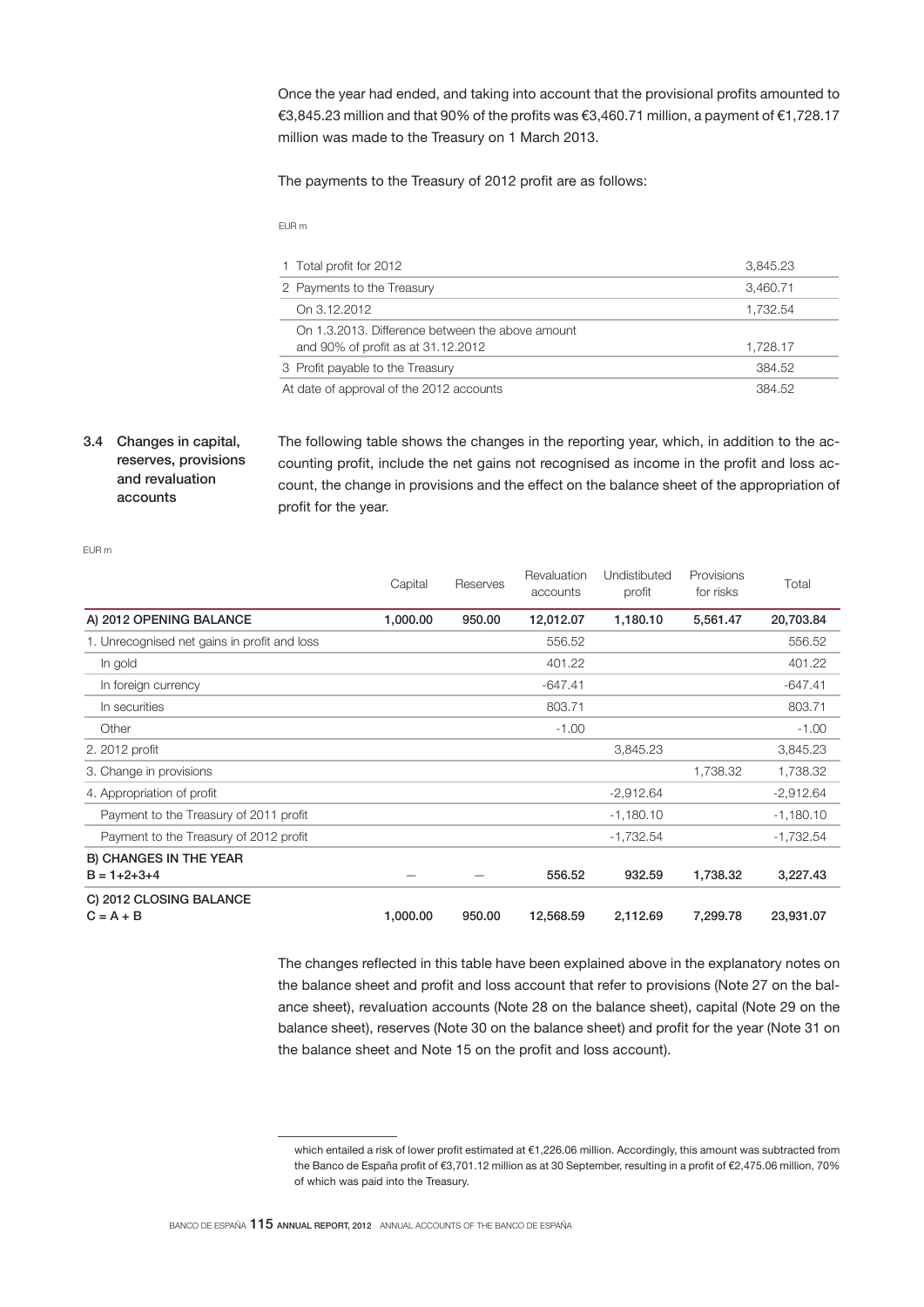# 4 SPECIFIC INFORMATION REQUIRED BY ARTICLE 4.2 OF THE LAW OF AUTONOMY OF THE BANCO DE ESPAÑA OF 1 JUNE 1994

On 15 October 2011, Royal Decree-Law 16/2011 of 14 October 2011 creating the Credit Institution Deposit Guarantee Fund came into force and the three previously existing credit institution deposit guarantee funds were wound up. The contribution of the Banco de España to the Deposit Guarantee Fund continues to be regulated by Article 3 of Royal Decree 2606/1996 of 20 December 1996, in which references to the wound-up funds are deemed to be to the new fund. 4.1 Contribution made by the Bank to the Deposit Guarantee Fund

> Royal Decree 2606/1996 established that the Deposit Guarantee Fund may only exceptionally "be supplemented by contributions from the Banco de España, the amount of which shall be fixed by Law". In 2012 the Banco de España made no contributions whatsoever to this Fund.

#### The table below shows the loans outstanding in 2012 with interest rates below the reference rates used, in order to estimate the loss of profit for the year pursuant to the provisions of Article 4.2 of Law 13/1994 of 1 June 1994 of Autonomy of the Banco de España. 4.2 Loss of profit

EUR m and %

| Type of credit/loan                                  | Average balance<br>in 2012 | Interest rate<br>received (%) | Reference<br>interest rate $(\%)$ | Estimated loss<br>of profit |
|------------------------------------------------------|----------------------------|-------------------------------|-----------------------------------|-----------------------------|
| Net State debt                                       | 2.050.66                   |                               | 0.88                              | 18.05                       |
| Housing loans and repayable<br>advances to employees | 39.77                      | 0.12                          | 0.88                              | 0.30                        |
| Housing loans                                        | 6.53                       | 0.75                          | 0.88                              | 0.01                        |
| Repayable advances                                   | 33.24                      |                               | 0.88                              | 0.29                        |
| TOTAL                                                | 2.090.43                   |                               | 0.88                              | 18.35                       |

Included under "Net State debt" is the average balance during the year, on a daily basis, of the special loans granted to the State before 1994 less the deposits held by the Treasury with the Banco de España, when there is a net balance in favour of the latter.

The reference rate used to estimate the loss of profit in all the loans is the daily average of the marginal interest rate on main refinancing operations conducted during the year.

On 26 March 2007 an agreement was entered into with the State government to bring forward the repayment schedule of the loans granted to the State prior to the entry into force of Law 21/1993 of 29 December 1993 on the State Budget for 1994 (Law 3/1983 loan, Law 4/1990 loan and credits arising from subscription for participating interests, contributions and quotas in international agencies), such that they all reach final maturity by 2015 at the latest and the Treasury can request early repayment of part or all of these facilities, paying on the due date the effective market price instead of the nominal amount. Under this agreement, in 2012 payment was received of two instalments of the first of the aforementioned facilities (that for the reporting year and the last outstanding instalment of the original repayment schedule), along with the reporting year instalments of the other two facilities, the repayment date of all of them being brought forward from 31 December to 30 April. In accordance with the foregoing, on 30 April 2012 the Treasury paid to the Banco de España the amount of €541.74 million, the effective market price of the debt repaid on that date. 4.3 Other transactions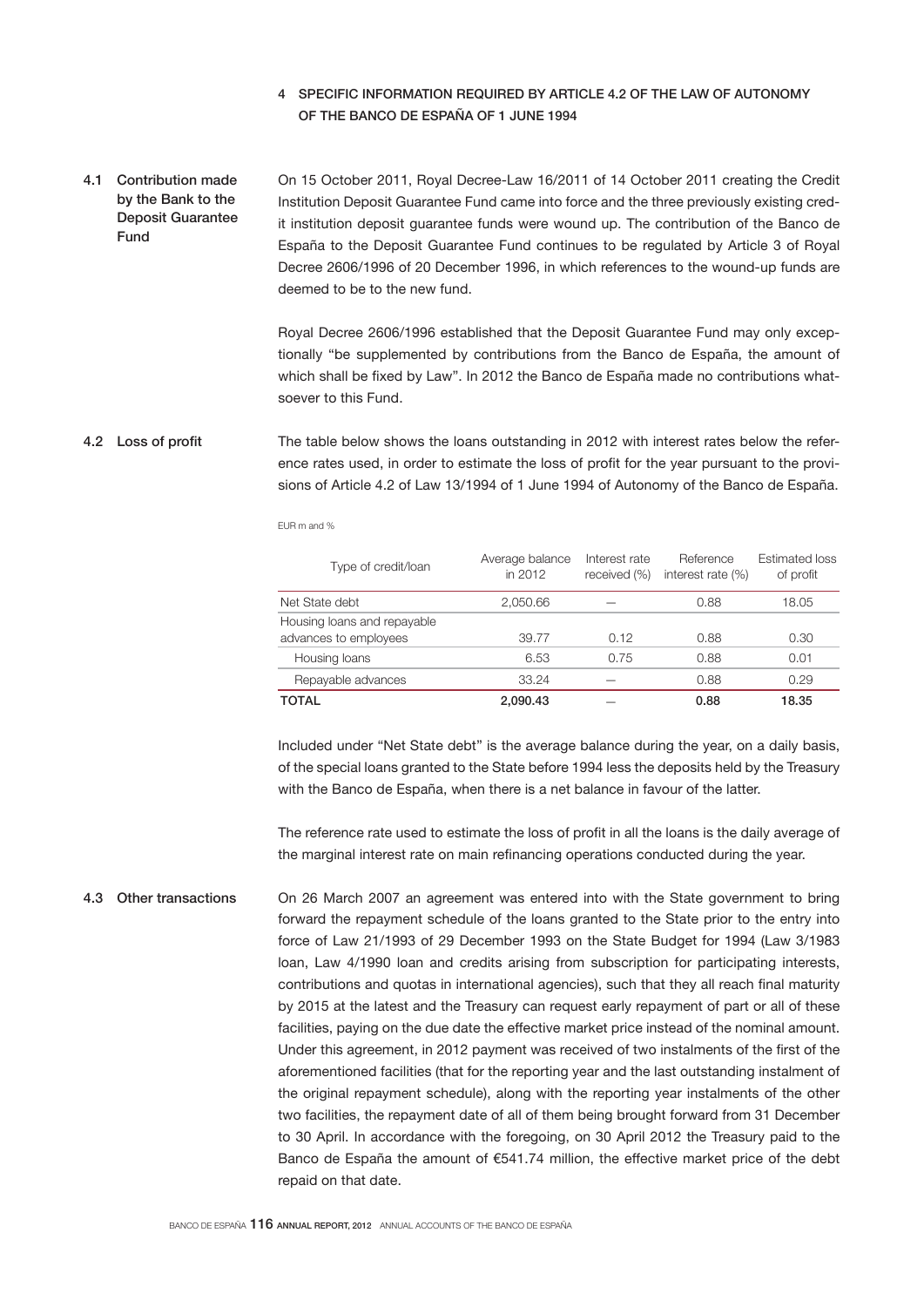## **ANNEXES**

#### 1 REPORT OF THE EXTERNAL AUDITORS

# Deloitte.

Deloitte S.L. Plaza Pablo Ruiz Picasso. 1 Torre Picasso 28020 Madrid Fsnaña Tel: +34 915 14 50 00 Fax: +34 915 14 51 80

www.deloitte.es

Translation of a report originally issued in Spanish based on our work performed in accordance with International Standards on Auditing. In the event of a discrepancy, the Spanish-language version prevails.

#### To the Governor of the Banco de España

We have audited the financial statements of the Banco de España which, in accordance with Article 29.1 of its Internal Rules. comprise the balance sheet al 31 December 2012 and the related income statements and notes to the financial statements for the year then ended.

#### Responsibility for the financial statements

The Executive Commission of the Banco de España is responsible for organising the Bank and appointing its directors general. Under the Internal Rules of the Banco de España, the Directorate General Services is responsible for preparing the financial statements in accordance with the internal accounting rules and principles of the Banco de España, which are indicated in Note 3.1 to the accompanying notes to the financial statements and are based on the accounting regulations established for the member central banks of the European System of Central Banks. This responsibility, which is exercised through the Control, Budget and Accounting Department, includes the supervision of operations and, therefore, the design, implementation and maintenance of the relevant internal controls required for the preparation and adequate presentation of financial statements that are free from material misstatements due either to fraud or error; the selection and application of appropiate accounting rules; and the performance of the estimates considered to be reasonable in the circumstances (see Note 3.1.3. of the accompanying financial statements). Pursuant to Article 21. g) of Law 13/1994, of 1 June, on the Autonomy of the Banco de España, these financial statements are prepared by the Governing Council of the Banco de España.

#### Responsibility of the auditor

Our responsibility is to express an opinion on the financial statements taken as a whole, based on our audit work performed in accordance with International Standars on Auditing, which require that we comply with certain ethical requirements and that we plan and perform the audit to obtain reasonable assurance that the financial statements are free material misstatements or irregularities

An audit entails the performance of procedures designed to obtain evidence supponting the amounts and disclosures contained in the financial statements. The procedures selected depend on the auditor's judgment, which includes the assessment of the risks of the occurrence of material misstatements or irregularities in the financial statements due either to fraud or error. In assessing these risks, the auditor considers the internal control system applicable to the preparation and adequate presentation of the financial statements by the entity, in order to design audit procedures that are appropiate in view of the circumstances, but not for the purpose of expressing an opinion on the effectiveness of the entity's internal control system. An audit also includes the evaluation of the adequacy of the accounting policies used and of the reasonableness of the accounting estimates made by the entity, as well as an assessment of the overall presentation of the financial statements. We consider that the evidence we have obtained is sufficient and adequate to provide a basis on which to express our audit opinion.

#### Opinion

In our opinion, the accompanying financial statements for 2012 present fairly, in all material respects, the net worth and financial position of the Banco de España at 31 December 2012 and the results of its operations in the year then ended, in conformity with the internal accounting rules and principles of the Banco de España, which are indicated in Note 3.1. to the accompanying financial statements and are based on the accounting regulations established for the member central banks of the European System of Central Banks.

DELOITTE, S.L.

Miguel Ángel Bailón

24 May 2013

Deloitte S.L. Inscrita en el Registro Mercantil de Madrid, tomo 13.650, sección 8ª, folio 188, hoja M-54414, inscripción 96ª. C.I.E: 8-79104469<br>Domicilio social: Plaza Pablo Ruiz Picasso, 1, Torre Picasso, 28020, Madrid.

Member of Deloitte Touche Tohmatsu